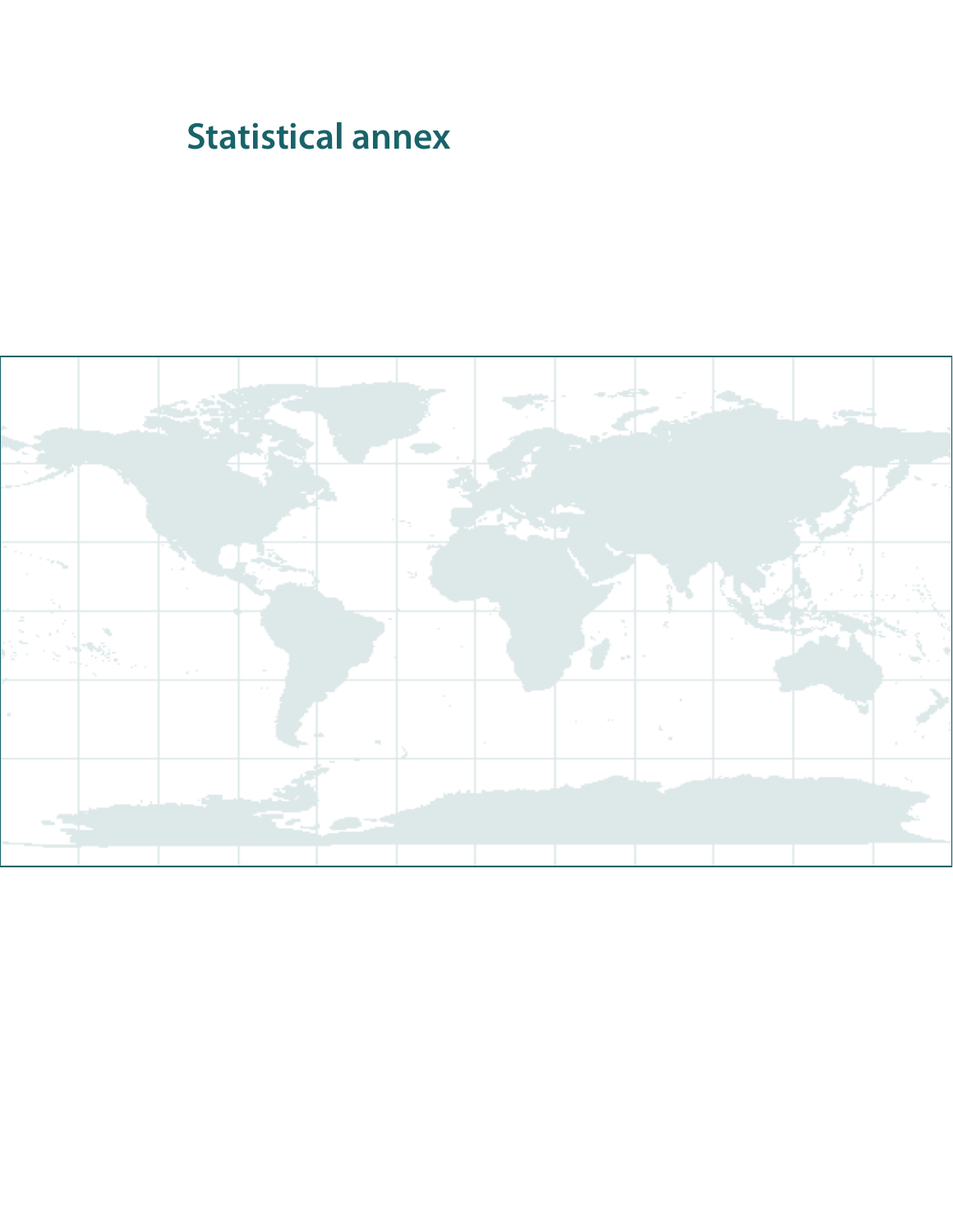# **Annex**

# List of tables

|                                                             | 145                                                                                                                                                                                      |
|-------------------------------------------------------------|------------------------------------------------------------------------------------------------------------------------------------------------------------------------------------------|
|                                                             | 146                                                                                                                                                                                      |
|                                                             | 147                                                                                                                                                                                      |
|                                                             | 149                                                                                                                                                                                      |
|                                                             | 150                                                                                                                                                                                      |
|                                                             | 151                                                                                                                                                                                      |
|                                                             | 153                                                                                                                                                                                      |
|                                                             | 155                                                                                                                                                                                      |
| Major developed economies: quarterly indicators of growth,  |                                                                                                                                                                                          |
|                                                             | 157                                                                                                                                                                                      |
|                                                             | 158                                                                                                                                                                                      |
| Major developing economies: quarterly indicators of growth, |                                                                                                                                                                                          |
|                                                             | 159                                                                                                                                                                                      |
|                                                             | 161                                                                                                                                                                                      |
|                                                             | 162                                                                                                                                                                                      |
|                                                             | 164                                                                                                                                                                                      |
|                                                             | 165                                                                                                                                                                                      |
| World trade: changes in value and volume of                 |                                                                                                                                                                                          |
|                                                             | 166                                                                                                                                                                                      |
| Balance of payments on current accounts,                    |                                                                                                                                                                                          |
|                                                             | 168                                                                                                                                                                                      |
|                                                             | 169                                                                                                                                                                                      |
|                                                             | 172                                                                                                                                                                                      |
|                                                             |                                                                                                                                                                                          |
|                                                             | 173                                                                                                                                                                                      |
|                                                             |                                                                                                                                                                                          |
|                                                             | 174                                                                                                                                                                                      |
|                                                             |                                                                                                                                                                                          |
|                                                             | 175                                                                                                                                                                                      |
|                                                             | Total net ODA flows from OECD Development Assistance Committee<br>Commitments and net flows of financial resources,<br>Greenhouse gas emissions of Annex 1 Parties to the United Nations |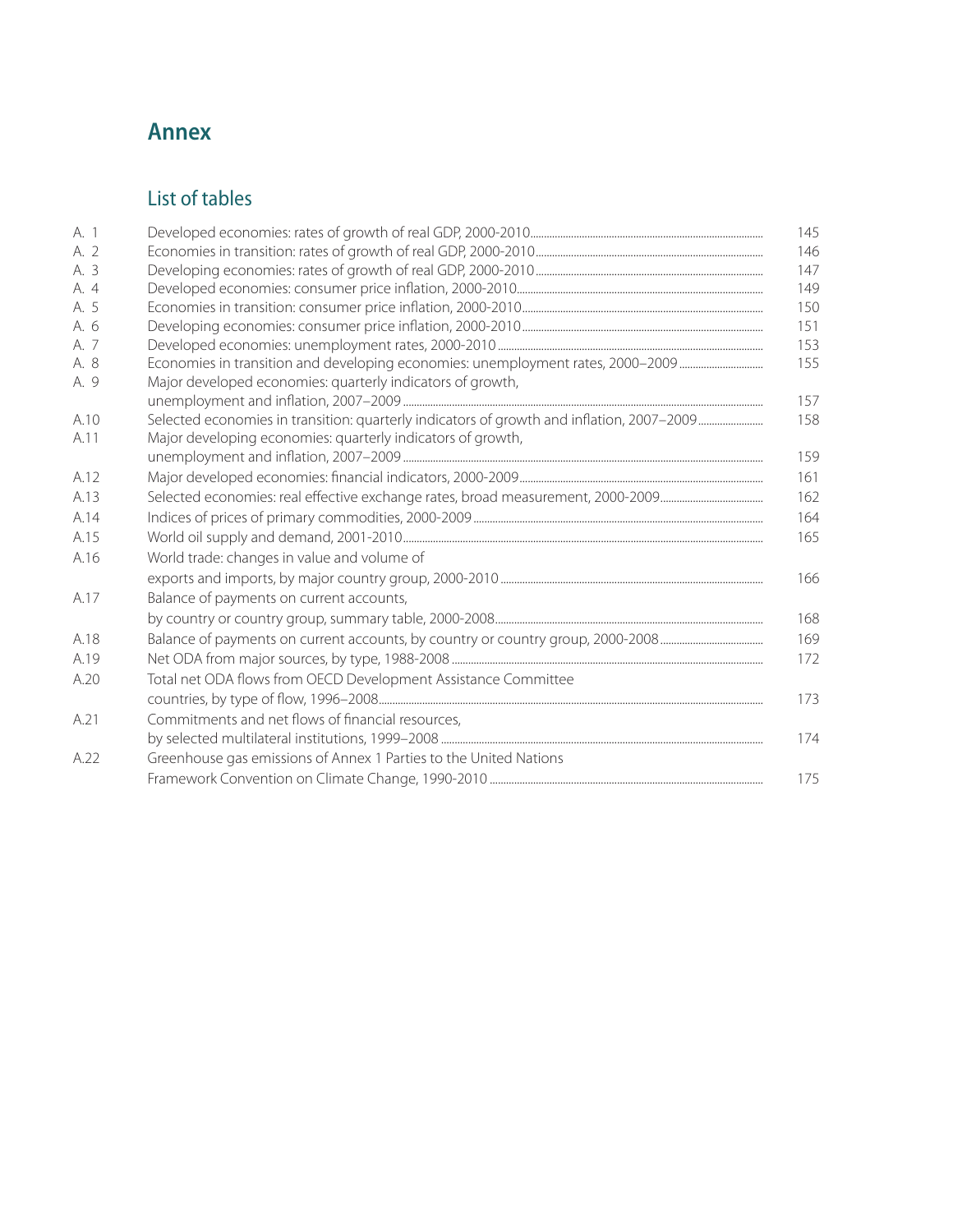Table A.1 **Developed economies: rates of growth of real GDP, 2000-2010**

| Annual percentage change           |                            |            |            |            |            |            |            |             |             |               |                   |                   |
|------------------------------------|----------------------------|------------|------------|------------|------------|------------|------------|-------------|-------------|---------------|-------------------|-------------------|
|                                    | 2000-<br>2008 <sup>a</sup> | 2000       | 2001       | 2002       | 2003       | 2004       | 2005       | 2006        | 2007        | 2008          | 2009 <b>b</b>     | 2010 <sup>c</sup> |
| <b>Developed economies</b>         | 2.2                        | 3.9        | 1.4        | 1.4        | 1.8        | 3.0        | 2.5        | 2.8         | 2.6         | 0.5           | $-3.5$            | 1.3               |
| <b>United States</b>               | 2.4                        | 4.1        | 1.1        | 1.8        | 2.5        | 3.6        | 3.1        | 2.7         | 2.1         | 0.4           | $-2.5$            | 2.1               |
| Canada                             | 2.6                        | 5.2        | 1.8        | 2.9        | 1.9        | 3.1        | 3.0        | 2.9         | 2.5         | 0.4           | $-2.6$            | 2.6               |
| Japan                              | 1.4                        | 2.9        | 0.2        | 0.3        | 1.4        | 2.7        | 1.9        | 2.0         | 2.3         | $-0.7$        | $-5.6$            | 0.9               |
| Australia                          | 3.2                        | 3.5        | 2.1        | 4.0        | 3.4        | 3.2        | 3.1        | 2.6         | 4.2         | 2.3           | 0.8               | 1.3               |
| New Zealand                        | 3.0                        | 3.8        | 2.4        | 4.7        | 4.3        | 4.4        | 2.8        | 2.7         | 2.9         | $-1.1$        | $-1.3$            | 2.8               |
| <b>European Union</b>              | 2.2                        | 3.9        | 2.0        | 1.3        | 1.3        | 2.5        | 2.0        | 3.2         | 2.9         | 0.8           | $-4.1$            | 0.5               |
| $EU-15$                            | 2.1                        | 3.9        | 2.0        | 1.2        | 1.2        | 2.4        | 1.8        | 3.0         | 2.6         | 0.6           | $-4.2$            | 0.5               |
| Austria                            | 2.3                        | 3.7        | 0.5        | 1.6        | 0.8        | 2.5        | 2.5        | 3.5         | 3.5         | 2.0           | $-3.8$            | 1.0               |
| Belgium                            | 2.0                        | 3.7        | 0.8        | 1.4        | 0.8        | 3.2        | 1.8        | 2.8         | 2.9         | 1.0           | $-3.5$            | 0.4               |
| Denmark                            | 1.5                        | 3.5        | 0.7        | 0.5        | 0.4        | 2.3        | 2.4        | 3.3         | 1.6         | $-1.2$        | $-3.0$            | 1.1               |
| Finland                            | 3.1                        | 5.1        | 2.7        | 1.6        | 1.8        | 3.7        | 2.8        | 4.9         | 4.2         | 1.0           | $-7.0$            | $0.0\,$           |
| France                             | 1.9                        | 3.9        | 1.9        | 1.0        | 1.1        | 2.5        | 1.9        | 2.2         | 2.3         | 0.4           | $-2.2$            | 0.7               |
| Germany                            | 1.5                        | 3.2        | 1.2        | 0.0        | $-0.2$     | 1.2        | 0.8        | 3.2         | 2.5         | 1.3           | $-4.8$            | 1.2               |
| Greece                             | 4.1                        | 4.5        | 4.2        | 3.4        | 5.6        | 4.9        | 2.9        | 4.5         | 4.0         | 2.9           | $-0.6$            | $-0.4$            |
| Ireland                            | 5.0                        | 9.4        | 5.7        | 6.5        | 4.4        | 4.6        | 6.2        | 5.4         | 6.0         | $-3.0$        | $-7.8$            | $-2.3$            |
| Italy                              | 1.2                        | 3.7        | 1.8        | 0.5        | 0.0        | 1.5        | 0.7        | 2.0         | 1.6         | $-1.0$        | $-5.3$            | 0.1               |
| Luxembourg                         | 4.2                        | 8.4        | 2.5        | 4.1        | 1.5        | 4.4        | 5.4        | 5.6         | 6.5         | 0.0           | $-4.5$            | 0.4               |
| Netherlands                        | 2.1                        | 3.9        | 1.9        | 0.1        | 0.3        | 2.2        | 2.0        | 3.4         | 3.6         | 2.0           | $-4.7$            | 0.0               |
| Portugal                           | 1.3                        | 3.9        | 2.0        | 0.8        | $-0.8$     | 1.5        | 0.9        | 1.4         | 1.9         | 0.0           | $-3.5$            | 0.1               |
| Spain                              | 3.3                        | 5.0        | 3.6        | 2.7        | 3.1        | 3.3        | 3.6        | 4.0         | 3.6         | 0.9           | $-3.8$            | $-0.9$            |
| Sweden                             | 2.6                        | 4.4        | 1.1        | 2.4        | 1.9        | 4.1        | 3.3        | 4.2         | 2.6         | $-0.2$        | $-5.0$            | 1.5               |
| United Kingdom                     | 2.5                        | 3.9        | 2.5        | 2.1        | 2.8        | 3.0        | 2.2        | 2.9         | 2.6         | 0.6           | $-4.5$            | 0.6               |
| <b>New EU member States</b>        | 4.6                        | 4.1        | 2.9        | 3.1        | 4.3        | 5.6        | 4.8        | 6.5         | 6.2         | 3.9           | $-3.7$            | 1.2               |
| Bulgaria                           | 5.6                        | 5.4        | 4.1        | 4.5        | 5.0        | 6.6        | 6.2        | 6.3         | 6.2         | 6.0           | $-5.7$            | 2.0               |
| Cyprus                             | 3.7                        | 5.0        | 4.0        | 2.1        | 1.9        | 4.2        | 3.9        | 4.1         | 4.4         | 3.7           | $-0.5$            | $1.0\,$           |
| Czech Republic                     | 4.2                        | 3.6        | 2.5<br>7.5 | 1.9<br>7.9 | 3.6        | 4.5        | 6.3        | 6.8         | 6.1         | 2.5<br>$-3.6$ | $-4.0$            | $1.0\,$           |
| Estonia                            | 6.9                        | 10.0       | 4.1        |            | 7.6        | 7.2<br>4.7 | 9.4<br>3.9 | 10.0        | 7.2         |               | $-12.0$           | $-3.0$            |
| Hungary<br>Latvia                  | 3.6<br>7.2                 | 5.2<br>6.9 | 8.0        | 4.4<br>6.5 | 4.3<br>7.2 | 8.7        | 10.6       | 4.0<br>12.2 | 1.2<br>10.0 | 0.6<br>$-4.6$ | $-6.0$<br>$-17.5$ | 0.5<br>$-4.0$     |
| Lithuania                          | 6.9                        | 3.3        | 6.7        | 6.9        | 10.2       | 7.4        | 7.8        | 7.8         | 9.8         | 2.8           | $-15.9$           | $-3.8$            |
| Malta                              | 2.2                        | 5.0        | $-1.6$     | 2.6        | $-0.3$     | 0.4        | 4.1        | 3.8         | 3.7         | 2.1           | $-3.8$            | $-0.6$            |
| Poland                             | 4.2                        | 4.3        | 1.2        | 1.4        | 3.9        | 5.3        | 3.6        | 6.2         | 6.8         | 5.0           | 1.1               | 2.5               |
| Romania                            | 5.8                        | 2.4        | 5.7        | 5.1        | 5.2        | 8.5        | 4.2        | 7.9         | 6.3         | 7.1           | $-7.6$            | 0.1               |
| Slovakia                           | 5.7                        | $1.4\,$    | 3.4        | 4.8        | 4.7        | 5.2        | 6.5        | 8.5         | 10.4        | 6.4           | $-4.5$            | $1.2\,$           |
| Slovenia                           | 4.3                        | 4.4        | 2.8        | 4.0        | 2.8        | 4.3        | 4.5        | 5.8         | 6.8         | 3.5           | $-5.5$            | 1.5               |
| <b>Other Europe</b>                | 2.3                        | 3.5        | 1.6        | 0.9        | 0.4        | 3.2        | 2.8        | 3.1         | 3.4         | 1.9           | $-2.0$            | 0.7               |
| Iceland                            | 4.1                        | 4.3        | 3.9        | 0.1        | 2.4        | 7.7        | 7.5        | 4.3         | 5.6         | 1.3           | $-6.3$            | 0.5               |
| Norway                             | 2.4                        | 3.3        | 2.0        | 1.5        | 1.0        | 3.9        | 2.7        | 2.3         | 3.1         | 2.1           | $-1.2$            | 2.1               |
| Switzerland                        | 2.1                        | 3.6        | 1.2        | 0.4        | $-0.2$     | 2.5        | 2.6        | 3.6         | 3.6         | 1.8           | $-2.5$            | $-0.4$            |
| <b>Memorandum items:</b>           |                            |            |            |            |            |            |            |             |             |               |                   |                   |
|                                    |                            |            |            |            |            |            |            |             |             |               |                   |                   |
| North America                      | 2.4                        | 4.2        | 1.1        | 1.9        | 2.4        | 3.5        | 3.1        | 2.7         | 2.2         | 0.4           | $-2.5$            | 2.1               |
| Western Europe<br>Asia and Oceania | 2.2<br>1.7                 | 3.9<br>3.0 | 2.0<br>0.5 | 1.2<br>0.8 | 1.3<br>1.7 | 2.6<br>2.8 | 2.0<br>2.1 | 3.2<br>2.1  | 2.9<br>2.6  | 0.8<br>$-0.3$ | $-4.0$<br>$-4.6$  | 0.5<br>1.0        |
| Major developed economies          | 2.0                        | 3.8        |            |            |            | 2.9        | 2.3        |             | 2.2         |               | $-3.6$            |                   |
|                                    |                            |            | 1.2        | 1.3        | 1.7        |            |            | 2.6         |             | 0.3           |                   | 1.5               |

**Source**: UN/DESA, based on OECD, *Main Economic Indicators* and individual national sources.

**Note**: Country groups are calculated as a weighted average of individual country growth rates of gross domestic product (GDP), where weights are based on GDP in 2005 prices and exchange rates.

**a** Average percentage change.

**b** Partly estimated.

**c** Baseline scenario forecasts, based in part on Project LINK.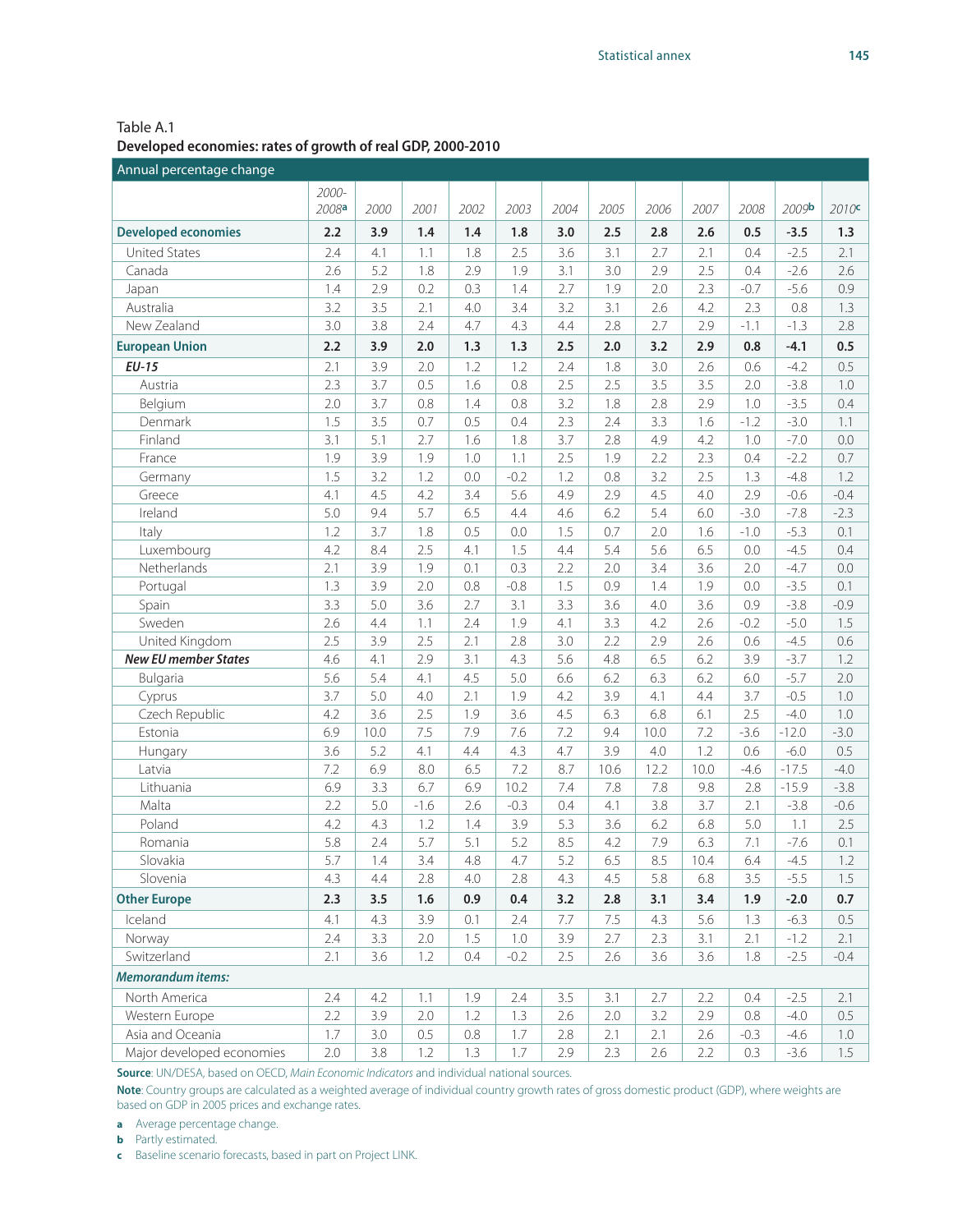Table A.2 **Economies in transition: rates of growth of real GDP, 2000-2010**

| Annual percentage change                            |                   |      |        |      |      |      |        |      |      |      |               |       |
|-----------------------------------------------------|-------------------|------|--------|------|------|------|--------|------|------|------|---------------|-------|
|                                                     | $2000 -$<br>2008a | 2000 | 2001   | 2002 | 2003 | 2004 | 2005   | 2006 | 2007 | 2008 | 2009 <b>b</b> | 2010c |
| <b>Economies in transition</b>                      | 7.0               | 8.8  | 5.7    | 5.0  | 7.3  | 7.7  | 6.5    | 8.0  | 8.4  | 5.5  | $-6.5$        | 1.6   |
| <b>South-eastern Europe</b>                         | 4.8               | 4.3  | 3.7    | 4.4  | 4.0  | 5.7  | 4.7    | 5.3  | 6.3  | 4.5  | $-3.7$        | 0.7   |
| Albania                                             | 6.2               | 6.7  | 7.9    | 4.2  | 5.8  | 5.7  | 5.8    | 5.5  | 6.2  | 8.0  | 3.0           | 2.5   |
| Bosnia and Herzegovina                              | 5.0               | 5.4  | 2.0    | 4.9  | 3.8  | 6.3  | 3.9    | 6.9  | 6.6  | 5.4  | $-3.5$        | 1.0   |
| Croatia                                             | 4.3               | 3.0  | 3.8    | 5.4  | 5.0  | 4.2  | 4.2    | 4.8  | 5.5  | 2.5  | $-5.0$        | 0.1   |
| Montenegro                                          | 4.8               | 3.1  | 1.1    | 1.9  | 2.5  | 4.4  | 4.2    | 8.6  | 10.7 | 7.0  | $-4.5$        | 1.0   |
| Serbia                                              | 5.4               | 5.3  | 5.6    | 3.9  | 2.4  | 8.3  | 5.6    | 5.2  | 6.9  | 5.5  | $-4.0$        | 0.8   |
| The former Yugoslav<br>Republic of Macedonia        | 2.9               | 4.5  | $-4.5$ | 0.9  | 2.8  | 4.1  | 4.1    | 4.0  | 5.9  | 4.9  | $-3.0$        | 1.0   |
| <b>Commonwealth of</b><br><b>Independent States</b> | 7.2               | 9.3  | 5.9    | 5.1  | 7.6  | 7.9  | 6.6    | 8.3  | 8.6  | 5.6  | $-6.7$        | 1.7   |
| Net fuel exporters                                  | 7.2               | 9.9  | 5.6    | 5.0  | 7.4  | 7.4  | 6.9    | 8.3  | 8.5  | 5.6  | $-6.0$        | 1.8   |
| Azerbaijan                                          | 16.3              | 11.1 | 9.9    | 10.6 | 11.2 | 10.2 | 26.4   | 34.5 | 25.1 | 10.8 | 6.0           | 7.0   |
| Kazakhstan                                          | 9.4               | 9.8  | 13.5   | 9.8  | 9.3  | 9.6  | 9.7    | 10.7 | 8.9  | 3.3  | $-2.0$        | 2.0   |
| <b>Russian Federation</b>                           | 6.9               | 10.0 | 5.1    | 4.7  | 7.3  | 7.2  | 6.4    | 7.7  | 8.1  | 5.6  | $-7.0$        | 1.5   |
| Turkmenistan                                        | 7.0               | 5.5  | 4.3    | 0.3  | 3.3  | 4.5  | 13.0   | 11.4 | 11.6 | 9.8  | 4.0           | 8.0   |
| Uzbekistan                                          | 6.4               | 4.0  | 4.5    | 4.2  | 4.4  | 7.7  | 7.0    | 7.3  | 9.5  | 9.0  | 7.0           | 7.0   |
| Net fuel importers                                  | 7.4               | 5.8  | 8.0    | 5.5  | 9.1  | 11.6 | 4.7    | 7.9  | 8.9  | 5.2  | $-11.3$       | 0.9   |
| Armenia                                             | 11.4              | 5.9  | 9.6    | 15.0 | 14.0 | 10.5 | 13.9   | 13.2 | 13.8 | 6.8  | $-15.0$       | 1.0   |
| <b>Belarus</b>                                      | 8.0               | 5.8  | 4.7    | 5.0  | 7.0  | 11.4 | 9.4    | 10.0 | 8.6  | 10.0 | $-3.0$        | 1.5   |
| Georgiad                                            | 6.9               | 1.8  | 4.8    | 5.5  | 11.1 | 5.9  | 9.6    | 9.4  | 12.3 | 2.1  | $-4.0$        | 2.0   |
| Kyrgyzstan                                          | 4.8               | 5.4  | 5.3    | 0.0  | 7.0  | 7.0  | $-0.2$ | 3.1  | 8.5  | 7.6  | 1.0           | 3.0   |
| Republic of Moldova                                 | 5.8               | 2.1  | 6.1    | 7.8  | 6.6  | 7.4  | 7.5    | 4.8  | 3.0  | 7.2  | $-8.0$        | 1.5   |
| Tajikistan                                          | 8.8               | 8.3  | 9.6    | 10.8 | 11.1 | 10.3 | 6.7    | 6.6  | 7.7  | 7.9  | 2.0           | 3.0   |
| Ukraine                                             | 7.1               | 5.9  | 9.2    | 5.2  | 9.6  | 12.1 | 2.7    | 7.1  | 8.9  | 3.2  | $-15.0$       | 0.4   |

**Source**: UN/DESA, based on data of the Economic Commision for Europe.

**Note**: Country groups are calculated as a weighted average of individual country growth rates of gross domestic product (GDP), where weights are based on GDP in 2005 prices and exchange rates.

**a** Average percentage change.

**b** Partly estimated.

**c** Baseline scenario forecasts, based in part on Project LINK.

**d** Georgia officially left the Commonwealth of Independent States on 18 August 2009. However, its performance is discussed in the context of this group of countries for reasons of geographic proximity and similarities in economic structure.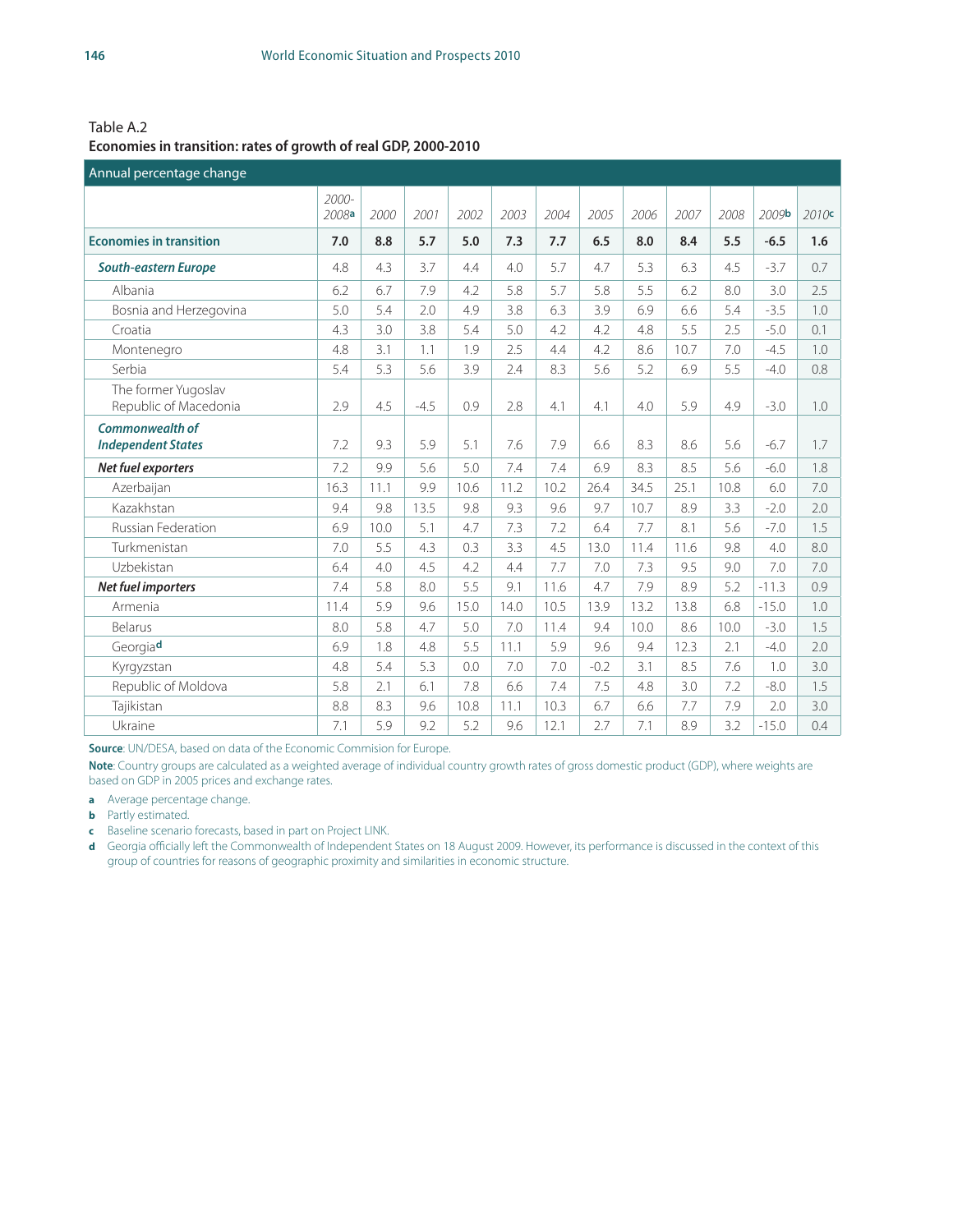Table A.3 **Developing economies: rates of growth of real GDP, 2000-2010**

| Annual percentage change                      |                |        |        |         |      |         |      |      |      |      |        |         |
|-----------------------------------------------|----------------|--------|--------|---------|------|---------|------|------|------|------|--------|---------|
|                                               | 2000-<br>2008a | 2000   | 2001   | 2002    | 2003 | 2004    | 2005 | 2006 | 2007 | 2008 | 2009b  | 2010c   |
| Developing countriesd                         | 5.8            | 5.8    | 3.0    | 4.3     | 5.3  | 7.3     | 6.7  | 7.3  | 7.6  | 5.4  | 1.9    | 5.3     |
| Africa                                        | 5.3            | 3.4    | 4.3    | 5.4     | 5.3  | 6.5     | 5.9  | 5.9  | 6.0  | 4.9  | 1.6    | 4.3     |
| North Africa                                  | 4.6            | 2.7    | 3.9    | 3.3     | 6.6  | 4.9     | 5.8  | 5.4  | 4.8  | 4.4  | 3.5    | 3.9     |
| Sub-Saharan Africa (excluding                 |                |        |        |         |      |         |      |      |      |      |        |         |
| Nigeria and South Africa)                     | 5.9            | 2.8    | 4.9    | 4.4     | 4.1  | 8.1     | 7.1  | 7.0  | 7.9  | 6.6  | 2.3    | 5.2     |
| Net fuel exporters                            | 5.6            | 3.4    | 4.2    | 7.7     | 7.4  | 6.3     | 6.0  | 5.1  | 5.5  | 4.5  | 2.7    | 4.5     |
| Net fuel importers                            | 5.1            | 3.3    | 4.3    | 4.0     | 4.0  | 6.6     | 5.8  | 6.5  | 6.4  | 5.2  | 0.9    | 4.1     |
| <b>East and South Asia</b>                    | 7.2            | 6.8    | 4.8    | 6.5     | 7.0  | 7.8     | 7.7  | 8.6  | 9.3  | 6.3  | 4.3    | 6.4     |
| East Asia                                     | 7.4            | 7.7    | 4.8    | 7.1     | 6.8  | 7.9     | 7.6  | 8.7  | 9.6  | 6.2  | 4.1    | 6.7     |
| South Asia                                    | 6.6            | 3.8    | 4.6    | 4.5     | 7.8  | 7.4     | 8.0  | 8.5  | 8.3  | 6.5  | 4.7    | 5.5     |
| Net fuel exporters                            | 5.5            | 3.5    | 4.4    | 7.0     | 6.9  | 4.9     | 5.4  | 6.5  | 7.4  | 3.9  | 1.8    | 3.3     |
| Net fuel importers                            | 7.3            | 7.0    | 4.8    | 6.5     | 7.0  | 7.9     | 7.8  | 8.7  | 9.4  | 6.4  | 4.4    | 6.6     |
| <b>Western Asia</b>                           | 4.9            | 6.4    | $-0.6$ | 2.4     | 5.3  | 8.7     | 6.9  | 6.1  | 5.0  | 4.6  | $-1.0$ | 3.6     |
| Net fuel exporters                            | 5.4            | 5.9    | 1.8    | 1.3     | 6.1  | 9.4     | 6.6  | 6.0  | 5.2  | 6.5  | 0.5    | 4.6     |
| Net fuel importers                            | 4.4            | 7.0    | $-3.4$ | 3.9     | 4.2  | 7.9     | 7.2  | 6.2  | 4.9  | 2.2  | $-2.9$ | 2.3     |
| <b>Latin America and the Caribbean</b>        | 3.7            | 4.4    | 0.8    | 0.5     | 1.8  | 5.8     | 4.6  | 5.5  | 5.6  | 4.1  | $-2.1$ | 3.4     |
| South America                                 | 3.9            | 3.3    | 1.0    | 0.0     | 1.8  | 7.0     | 5.1  | 5.5  | 6.5  | 5.3  | $-0.1$ | 3.7     |
| Mexico and Central America                    | 2.9            | 6.2    | 0.1    | 1.0     | 1.6  | 4.0     | 3.4  | 5.0  | 3.6  | 1.7  | $-6.4$ | 2.9     |
| Caribbean                                     | 5.2            | 5.0    | 2.3    | 3.4     | 3.5  | 3.8     | 8.2  | 10.3 | 6.7  | 3.9  | 0.2    | 2.5     |
| Net fuel exporters                            | 3.4            | 4.7    | 0.1    | $-1.6$  | 1.9  | 6.3     | 5.2  | 6.2  | 5.1  | 3.0  | $-4.2$ | 2.7     |
| Net fuel importers                            | 3.9            | 4.0    | 1.4    | 2.6     | 1.8  | 5.4     | 4.2  | 4.9  | 6.0  | 5.2  | $-0.1$ | 4.1     |
| <b>Memorandum items:</b>                      |                |        |        |         |      |         |      |      |      |      |        |         |
| Least developed countries                     | 6.7            | 7.7    | 6.9    | 5.0     | 4.7  | 8.2     | 7.8  | 7.9  | 8.5  | 7.2  | 3.3    | 5.3     |
| East Asia (excluding China)                   | 4.8            | 7.1    | 2.0    | 5.4     | 3.9  | 5.8     | 4.9  | 5.6  | 5.8  | 2.9  | $-0.8$ | 3.8     |
| South Asia (excluding India)                  | 5.3            | 3.3    | 3.4    | 5.8     | 6.7  | 5.7     | 5.5  | 6.2  | 6.8  | 4.8  | 2.3    | 3.4     |
| Western Asia<br>(excluding Israel and Turkey) | 5.3            | 5.7    | 2.0    | 1.3     | 5.9  | 9.1     | 6.5  | 5.8  | 5.3  | 6.5  | 0.7    | 4.5     |
| Landlocked developing economies               | 7.1            | 4.9    | 6.7    | 5.7     | 6.1  | 7.8     | 8.4  | 9.3  | 8.9  | 6.0  | 1.3    | 4.4     |
| Small island developing economies             | 5.1            | 7.1    | 0.4    | 3.6     | 3.6  | 6.1     | 7.2  | 8.5  | 7.0  | 2.9  | $-0.9$ | 3.1     |
| <b>Major developing economies</b>             |                |        |        |         |      |         |      |      |      |      |        |         |
|                                               |                |        |        |         |      |         |      |      |      |      |        |         |
| Argentina                                     | 3.7            | $-0.8$ | $-4.4$ | $-10.9$ | 8.8  | 9.0     | 9.2  | 8.5  | 8.7  | 7.2  | 0.5    | 3.0     |
| Brazil                                        | 3.7            | 4.3    | 1.3    | 2.7     | 1.1  | 5.7     | 3.2  | 4.0  | 5.7  | 5.2  | 0.0    | 4.5     |
| Chile                                         | 4.2            | 4.5    | 3.4    | 2.2     | 3.9  | 6.0     | 5.6  | 4.3  | 5.1  | 3.0  | $-1.5$ | 3.7     |
| China                                         | 10.0           | 8.4    | 8.3    | 9.1     | 10.0 | 10.1    | 10.4 | 11.6 | 13.0 | 9.0  | 8.1    | 8.8     |
| Colombia                                      | 4.4            | 2.9    | 2.2    | 2.5     | 4.6  | 4.7     | 5.7  | 6.9  | 7.5  | 2.5  | 0.0    | $2.5\,$ |
| Egypt                                         | 4.9            | 3.5    | 3.2    | 4.1     | 4.1  | 4.5     | 6.8  | 7.1  | 7.2  | 3.6  | 4.7    | 4.5     |
| Hong Kong SARe                                | 4.9            | 8.0    | 0.5    | 1.8     | 3.0  | 8.5     | 7.1  | 7.0  | 6.4  | 2.4  | $-3.6$ | 2.9     |
| India                                         | 7.2            | 4.0    | 5.2    | 3.8     | 8.4  | 8.3     | 9.3  | 9.7  | 9.1  | 7.3  | 5.9    | 6.5     |
| Indonesia                                     | 5.1            | 4.9    | 3.6    | 4.5     | 4.8  | 5.0     | 5.7  | 5.5  | 6.3  | 6.0  | 4.3    | $5.0\,$ |
| Iran, Islamic Republic of                     | 5.2            | 2.8    | 3.8    | 7.2     | 7.0  | 4.4     | 4.9  | 6.2  | 7.5  | 3.5  | 1.0    | 2.5     |
| Israel                                        | 3.8            | 8.9    | $-0.4$ | $-0.7$  | 1.8  | $5.0\,$ | 5.1  | 5.2  | 5.4  | 4.1  | 0.1    | 2.0     |
| Korea, Republic of                            | 4.8            | 8.5    | 4.0    | 7.2     | 2.8  | 4.6     | 4.0  | 5.2  | 5.1  | 2.2  | $-0.1$ | 3.8     |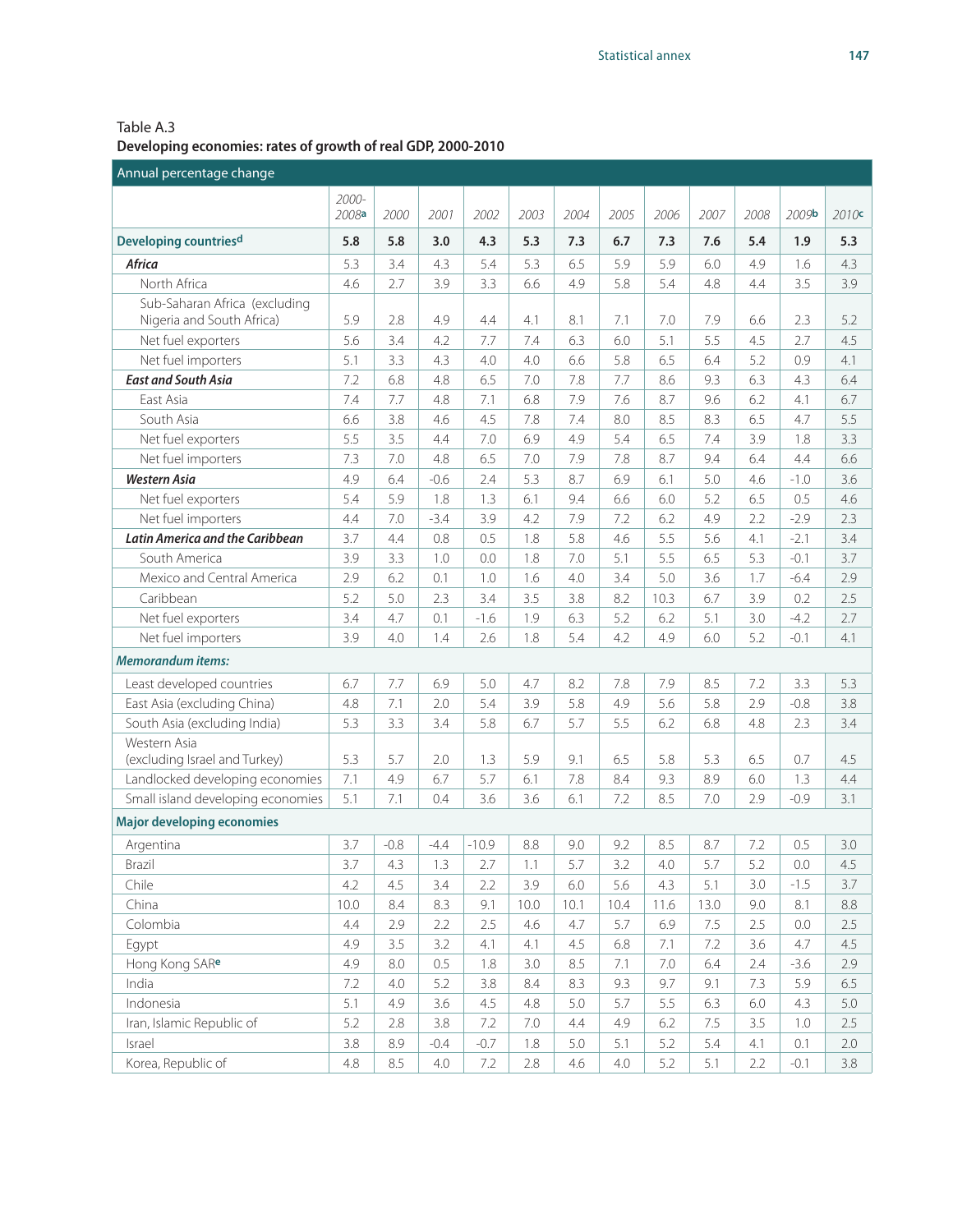| Table A.3 (cont'd)                |                |      |        |        |        |      |      |      |      |      |                   |                   |
|-----------------------------------|----------------|------|--------|--------|--------|------|------|------|------|------|-------------------|-------------------|
|                                   | 2000-<br>2008a | 2000 | 2001   | 2002   | 2003   | 2004 | 2005 | 2006 | 2007 | 2008 | 2009 <sup>b</sup> | 2010 <sup>c</sup> |
| Malaysia                          | 5.5            | 8.9  | 0.5    | 5.4    | 5.8    | 6.8  | 5.3  | 5.8  | 6.3  | 4.5  | $-3.6$            | 3.0               |
| Mexico                            | 2.8            | 6.6  | 0.0    | 0.8    | 1.4    | 4.0  | 3.2  | 4.8  | 3.2  | 1.3  | $-7.1$            | 3.0               |
| Nigeria                           | 8.8            | 5.3  | 8.2    | 21.2   | 10.3   | 10.6 | 5.4  | 6.2  | 7.0  | 6.0  | 1.9               | 5.0               |
| Pakistan                          | 5.5            | 2.0  | 3.2    | 4.8    | 7.4    | 7.7  | 6.2  | 6.0  | 6.0  | 6.0  | 2.4               | 3.3               |
| Peru                              | 5.6            | 3.0  | 0.2    | 5.0    | 4.0    | 5.0  | 6.8  | 7.7  | 8.9  | 9.8  | 1.0               | 4.2               |
| Philippines                       | 5.1            | 6.0  | 1.8    | 4.4    | 4.9    | 6.4  | 5.0  | 5.4  | 7.2  | 4.6  | 1.5               | 3.2               |
| Saudi Arabia                      | 3.9            | 4.9  | 0.5    | 0.1    | 7.7    | 5.3  | 5.6  | 3.2  | 3.4  | 4.4  | $-0.8$            | 3.1               |
| Singapore                         | 5.4            | 10.1 | $-2.4$ | 4.1    | 3.8    | 9.3  | 7.3  | 8.4  | 7.8  | 1.1  | $-2.7$            | 4.0               |
| South Africa                      | 4.1            | 4.2  | 2.7    | 3.7    | 3.1    | 4.9  | 5.0  | 5.3  | 5.1  | 3.1  | $-2.2$            | 3.1               |
| Taiwan Province of China          | 3.6            | 5.8  | $-2.2$ | 4.6    | 3.5    | 6.2  | 4.2  | 4.8  | 5.7  | 0.1  | $-3.8$            | 3.9               |
| Thailand                          | 5.0            | 4.8  | 2.2    | 5.3    | 7.1    | 6.3  | 4.6  | 5.2  | 4.9  | 4.8  | $-3.5$            | 3.1               |
| Turkey                            | 4.7            | 6.8  | $-5.7$ | 6.2    | 5.3    | 9.4  | 8.4  | 6.9  | 4.5  | 1.1  | $-4.9$            | 2.2               |
| Venezuela, Bolivarian Republic of | 4.4            | 3.7  | 3.4    | $-8.9$ | $-7.8$ | 18.3 | 10.3 | 9.9  | 8.9  | 4.9  | $-1.4$            | 1.0               |

**Sources**: UN/DESA, based on data of the Statistics Division; IMF, *International Financial Statistics*.

**Note**: Country groups are calculated as a weighted average of individual country growth rates of gross domestic product (GDP), where weights are based on GDP in 2005 prices and exchange rates.

**a** Average percentage change.

**b** Partly estimated.

- **c** Baseline scenario forecasts, based in part on Project LINK.
- **d** Covering countries that account for 98 per cent of the population of all developing countries.
- **e** Special Administrative Region of China.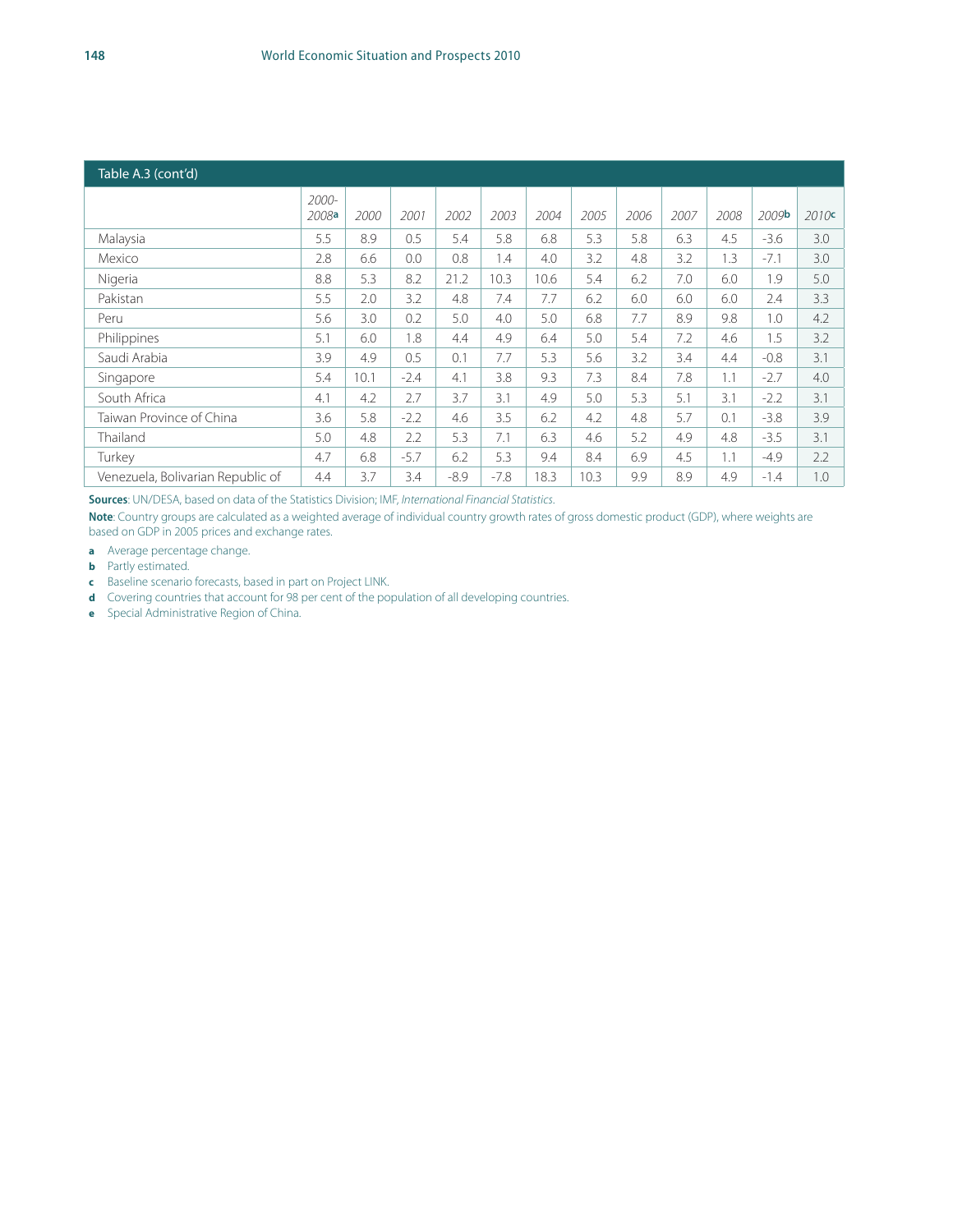Table A.4 **Developed economies: consumer price inflation, 2000-2010**

| Annual percentage change <sup>a</sup> |        |        |        |        |         |        |      |      |      |        |         |
|---------------------------------------|--------|--------|--------|--------|---------|--------|------|------|------|--------|---------|
|                                       | 2000   | 2001   | 2002   | 2003   | 2004    | 2005   | 2006 | 2007 | 2008 | 2009b  | 2010c   |
| <b>Developed economies</b>            | 2.5    | 2.3    | 1.6    | 1.8    | 2.0     | 2.2    | 2.3  | 2.1  | 3.3  | 0.1    | 1.3     |
| <b>United States</b>                  | 3.4    | 2.8    | 1.6    | 2.3    | 2.7     | 3.4    | 3.2  | 2.9  | 3.8  | $-0.4$ | 1.4     |
| Canada                                | 2.7    | 2.5    | 2.3    | 2.8    | 1.9     | 2.2    | 2.0  | 2.1  | 2.4  | 0.3    | 2.1     |
| Japan                                 | $-0.7$ | $-0.8$ | $-0.9$ | $-0.2$ | 0.0     | $-0.3$ | 0.2  | 0.1  | 1.4  | $-1.0$ | 0.3     |
| Australia                             | 4.5    | 4.4    | 3.0    | 2.8    | 2.3     | 2.7    | 3.5  | 2.3  | 4.4  | 1.3    | 1.8     |
| New Zealand                           | 2.6    | 2.6    | 2.7    | 1.8    | 2.3     | 3.0    | 3.4  | 2.4  | 4.0  | 3.0    | 1.7     |
| <b>European Union</b>                 | 2.6    | 2.7    | 2.2    | 2.0    | 2.1     | 2.1    | 2.1  | 2.3  | 3.4  | 0.7    | 1.4     |
| <b>EU-15</b>                          | 2.0    | 2.3    | 2.0    | 1.9    | 1.9     | 2.0    | 2.0  | 2.1  | 3.2  | 0.6    | 1.3     |
| Austria                               | 2.3    | 2.7    | 1.8    | 1.4    | 2.1     | 2.3    | 1.4  | 2.2  | 3.2  | 1.2    | 1.5     |
| Belgium                               | 2.5    | 2.5    | 1.6    | 1.6    | 2.1     | 2.8    | 1.8  | 1.8  | 4.5  | 0.0    | 0.8     |
| Denmark                               | 2.9    | 2.4    | 2.4    | 2.1    | 1.2     | 1.8    | 1.9  | 1.7  | 3.4  | 1.2    | 2.0     |
| Finland                               | 3.0    | 2.6    | 1.6    | 0.9    | 0.2     | 0.6    | 1.6  | 2.5  | 4.1  | 1.7    | 1.3     |
| France                                | 1.7    | 1.6    | 1.9    | 2.1    | 2.1     | 1.7    | 1.7  | 1.5  | 2.8  | 0.2    | 1.0     |
| Germany                               | 1.5    | 2.0    | 1.4    | 1.0    | 1.7     | 1.6    | 1.6  | 2.3  | 2.6  | 0.0    | 1.1     |
| Greece                                | 3.2    | 3.4    | 3.6    | 3.6    | 2.9     | 3.6    | 3.2  | 2.9  | 4.2  | 1.8    | 1.8     |
| Ireland                               | 5.6    | 4.9    | 4.6    | 3.5    | 2.2     | 2.4    | 3.9  | 4.9  | 4.1  | $-2.7$ | $-0.8$  |
| Italy                                 | 2.5    | 2.8    | 2.5    | 2.7    | 2.2     | 2.0    | 2.1  | 1.8  | 3.3  | 1.0    | 1.4     |
| Luxembourg                            | 3.2    | 2.7    | 2.1    | 2.0    | 2.2     | 2.5    | 2.7  | 2.3  | 3.4  | 0.5    | 1.2     |
| Netherlands                           | 2.4    | 4.2    | 3.3    | 2.1    | 1.2     | 1.7    | 1.2  | 1.6  | 2.5  | 0.7    | 1.0     |
| Portugal                              | 2.9    | 4.4    | 3.6    | 3.3    | 2.4     | 2.3    | 3.1  | 2.5  | 2.6  | $-1.0$ | 0.3     |
| Spain                                 | 3.4    | 3.6    | 3.1    | 3.0    | 3.0     | 3.4    | 3.5  | 2.8  | 4.1  | $-0.7$ | 0.7     |
| Sweden                                | 0.9    | 2.4    | 2.2    | 1.9    | 0.4     | 0.5    | 1.4  | 2.2  | 3.4  | $-0.2$ | 0.6     |
| United Kingdom                        | 0.8    | 1.2    | 1.3    | 1.4    | 1.3     | 2.0    | 2.3  | 2.3  | 3.6  | 2.1    | 2.3     |
| <b>New EU member States</b>           | 12.7   | 9.3    | 5.2    | 3.7    | 5.1     | 3.4    | 3.2  | 4.1  | 6.1  | 3.2    | 2.7     |
| Bulgaria                              | 10.3   | 7.4    | 5.8    | 2.2    | 6.4     | 5.0    | 7.3  | 8.4  | 12.4 | 2.5    | 2.0     |
| Cyprus                                | 4.2    | 2.0    | 2.8    | 4.1    | 2.3     | 2.6    | 2.5  | 2.4  | 4.7  | 1.0    | 2.0     |
| Czech Republic                        | 3.9    | 4.7    | 1.8    | 0.1    | 2.8     | 1.9    | 2.6  | 3.0  | 6.3  | 1.0    | 1.5     |
| Estonia                               | 4.0    | 5.7    | 3.6    | 1.3    | 3.0     | 4.1    | 4.4  | 6.6  | 10.4 | $-0.5$ | 1.0     |
| Hungary                               | 9.8    | 9.1    | 5.3    | 4.7    | 6.7     | 3.6    | 3.9  | 8.0  | 6.0  | 4.5    | 4.1     |
| Latvia                                | 2.6    | 2.5    | 1.9    | 3.0    | 6.2     | 6.7    | 6.5  | 10.1 | 15.4 | 3.0    | 1.0     |
| Lithuania                             | 1.0    | 1.4    | 0.3    | $-1.1$ | 1.1     | 2.7    | 3.7  | 5.7  | 11.1 | 5.0    | 1.5     |
| Malta                                 | 2.4    | 2.9    | 2.2    | 1.3    | 2.8     | 3.0    | 2.8  | 1.3  | 4.7  | 2.5    | 2.0     |
| Poland                                | 9.9    | 5.4    | 1.9    | 0.7    | 3.4     | 2.2    | 1.3  | 2.5  | 4.2  | 3.8    | 3.0     |
| Romania                               | 45.7   | 34.5   | 22.5   | 15.3   | 11.9    | 9.0    | 6.6  | 4.8  | 7.8  | 5.5    | 3.6     |
| Slovakia                              | 12.0   | 7.3    | 3.1    | 8.6    | 7.5     | 2.7    | 4.5  | 2.8  | 3.9  | 1.0    | 2.0     |
| Slovenia                              | 8.9    | 8.4    | 7.5    | 5.6    | 3.6     | 2.5    | 2.5  | 3.6  | 5.5  | 0.5    | 1.7     |
| <b>Other Europe</b>                   | 2.3    | 2.0    | 1.0    | 1.5    | $0.7\,$ | 1.4    | 1.7  | 0.8  | 3.3  | 1.0    | 1.1     |
| Iceland                               | 5.1    | 6.4    | 5.2    | 2.1    | 3.2     | 4.0    | 6.7  | 5.1  | 12.7 | 12.0   | 7.0     |
| Norway                                | 3.1    | 3.0    | 1.3    | 2.5    | 0.5     | 1.5    | 2.3  | 0.7  | 3.8  | 2.3    | 1.7     |
| Switzerland                           | 1.6    | 1.0    | 0.6    | 0.6    | 0.8     | 1.2    | 1.1  | 0.7  | 2.4  | $-0.6$ | 0.4     |
| <b>Memorandum items:</b>              | 0.0    | 0.0    | 0.0    | 0.0    | 0.0     | 0.0    | 0.0  | 0.0  | 0.0  | 0.0    | 0.0     |
| Major developed economies             | 2.1    | 1.9    | 1.2    | 1.7    | 1.9     | 2.2    | 2.2  | 2.1  | 3.1  | $-0.1$ | 1.3     |
| Euro zone                             | 2.3    | 2.6    | 2.2    | 2.1    | 2.1     | 2.0    | 2.0  | 2.1  | 3.1  | 0.2    | $1.1 -$ |

**Sources**: UN/DESA, based on OECD, *Main Economic Indicators*; Eurostat; and individual national sources.

**a** Data for country groups are weighted averages, where weights for each year are based on GDP in 2005, in United States dollars.

**b** Partly estimated.

**c** Baseline scenario forecasts, based in part on Project LINK.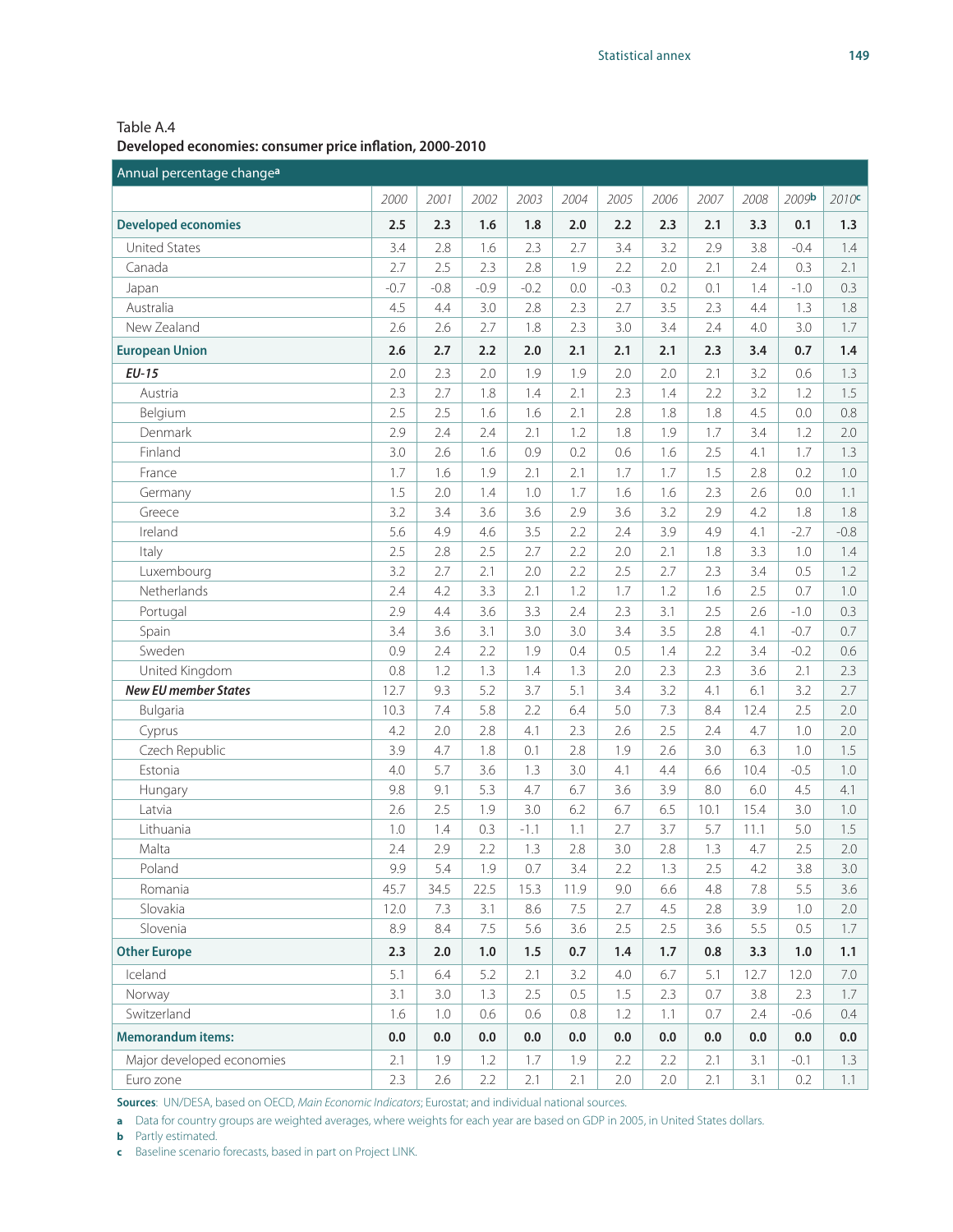Table A.5 **Economies in transition: consumer price inflation, 2000-2010**

| Annual percentage change <sup>a</sup>               |                      |      |      |      |        |      |      |      |      |       |       |
|-----------------------------------------------------|----------------------|------|------|------|--------|------|------|------|------|-------|-------|
|                                                     | 2000                 | 2001 | 2002 | 2003 | 2004   | 2005 | 2006 | 2007 | 2008 | 2009b | 2010c |
| <b>Economies in transitiond</b>                     | 25.0                 | 21.4 | 13.8 | 12.1 | 10.1   | 11.8 | 9.2  | 9.1  | 14.7 | 11.9  | 7.3   |
| South-eastern Europed                               | 23.4                 | 30.3 | 7.2  | 4.0  | 4.3    | 6.8  | 6.0  | 3.7  | 7.8  | 4.7   | 3.7   |
| Albania                                             | 0.0                  | 3.1  | 5.5  | 2.6  | 2.3    | 2.4  | 2.4  | 2.9  | 3.4  | 2.5   | 3.0   |
| Bosnia and Herzegovina                              | 1.7                  | 1.8  | 0.9  | 0.2  | $-0.3$ | 3.0  | 6.1  | 1.5  | 7.4  | 1.0   | 2.0   |
| Croatia                                             | 4.6                  | 3.8  | 1.7  | 1.8  | 2.0    | 3.3  | 3.2  | 2.9  | 6.1  | 3.0   | 3.0   |
| Montenegro                                          | $\ddot{\phantom{a}}$ | 22.6 | 18.3 | 6.7  | 2.2    | 2.6  | 3.0  | 4.3  | 8.6  | 4.0   | 2.0   |
| Serbia                                              | 71.1                 | 95.0 | 19.5 | 10.0 | 11.1   | 16.2 | 11.8 | 6.1  | 11.6 | 10.5  | 6.1   |
| The former Yugoslav Republic<br>of Macedonia        | 6.6                  | 5.2  | 2.3  | 1.1  | 0.9    | 0.2  | 3.3  | 3.6  | 8.3  | 0.5   | 2.0   |
| <b>Commonwealth of</b><br><b>Independent States</b> | 25.2                 | 20.7 | 14.5 | 12.8 | 10.7   | 12.3 | 9.5  | 9.5  | 15.3 | 12.6  | 7.7   |
| Net fuel exporters                                  | 20.0                 | 20.3 | 15.0 | 13.1 | 10.6   | 12.3 | 9.6  | 9.3  | 14.4 | 12.2  | 7.3   |
| Azerbaijan                                          | 1.8                  | 1.6  | 2.8  | 2.1  | 6.7    | 9.6  | 8.2  | 16.6 | 20.8 | 2.7   | 4.8   |
| Kazakhstan                                          | 13.2                 | 8.4  | 5.8  | 6.4  | 6.9    | 7.6  | 8.6  | 10.8 | 17.1 | 8.2   | 7.3   |
| Russian Federation                                  | 20.8                 | 21.5 | 15.8 | 13.7 | 10.9   | 12.7 | 9.7  | 9.0  | 14.1 | 12.7  | 7.3   |
| Turkmenistan                                        | 7.0                  | 8.2  | 15.0 | 15.3 | 10.0   | 12.0 | 9.0  | 6.4  | 12.0 | 10.0  | 9.0   |
| Uzbekistan                                          | 25.0                 | 26.6 | 21.6 | 19.0 | 14.2   | 15.0 | 10.5 | 12.3 | 12.0 | 10.0  | 8.0   |
| Net fuel importers                                  | 60.0                 | 23.6 | 11.0 | 10.9 | 11.1   | 12.0 | 8.4  | 11.4 | 21.8 | 15.3  | 10.5  |
| Armenia                                             | $-0.8$               | 3.2  | 1.1  | 4.7  | 7.0    | 0.6  | 2.9  | 4.4  | 9.0  | 4.2   | 6.0   |
| <b>Belarus</b>                                      | 168.9                | 61.4 | 42.8 | 28.5 | 18.3   | 10.4 | 7.0  | 8.3  | 14.8 | 14.3  | 8.0   |
| Georgiae                                            | 4.2                  | 4.6  | 5.7  | 4.9  | 5.7    | 8.2  | 9.2  | 9.2  | 9.9  | 1.0   | 1.3   |
| Kyrgyzstan                                          | 19.7                 | 6.9  | 2.1  | 3.0  | 4.1    | 4.4  | 5.6  | 10.2 | 24.5 | 7.9   | 5.2   |
| Republic of Moldova                                 | 31.3                 | 9.8  | 5.3  | 11.8 | 12.5   | 12.0 | 12.8 | 12.4 | 12.8 | 1.0   | 3.0   |
| Tajikistan                                          | 32.8                 | 38.6 | 12.2 | 16.3 | 7.2    | 7.2  | 10.0 | 13.4 | 20.9 | 7.8   | 9.5   |
| Ukraine                                             | 28.2                 | 12.0 | 0.8  | 5.2  | 9.0    | 13.5 | 9.1  | 12.8 | 25.2 | 17.2  | 12.0  |

**Source**: UN/DESA, based on data of the Economic Commission for Europe.

**a** Data for country groups are weighted averages, where weights for each year are based on GDP in 2005, in United States dollars.

**b** Partly estimated.

**c** Baseline scenario forecasts, based in part on Project LINK.

**d** Excluding Montenegro before 2001.

**e** Georgia officially left the Commonwealth of Independent States on 18 August 2009. However, its performance is discussed in the context of this group of countries for reasons of geographic proximity and similarities in economic structure.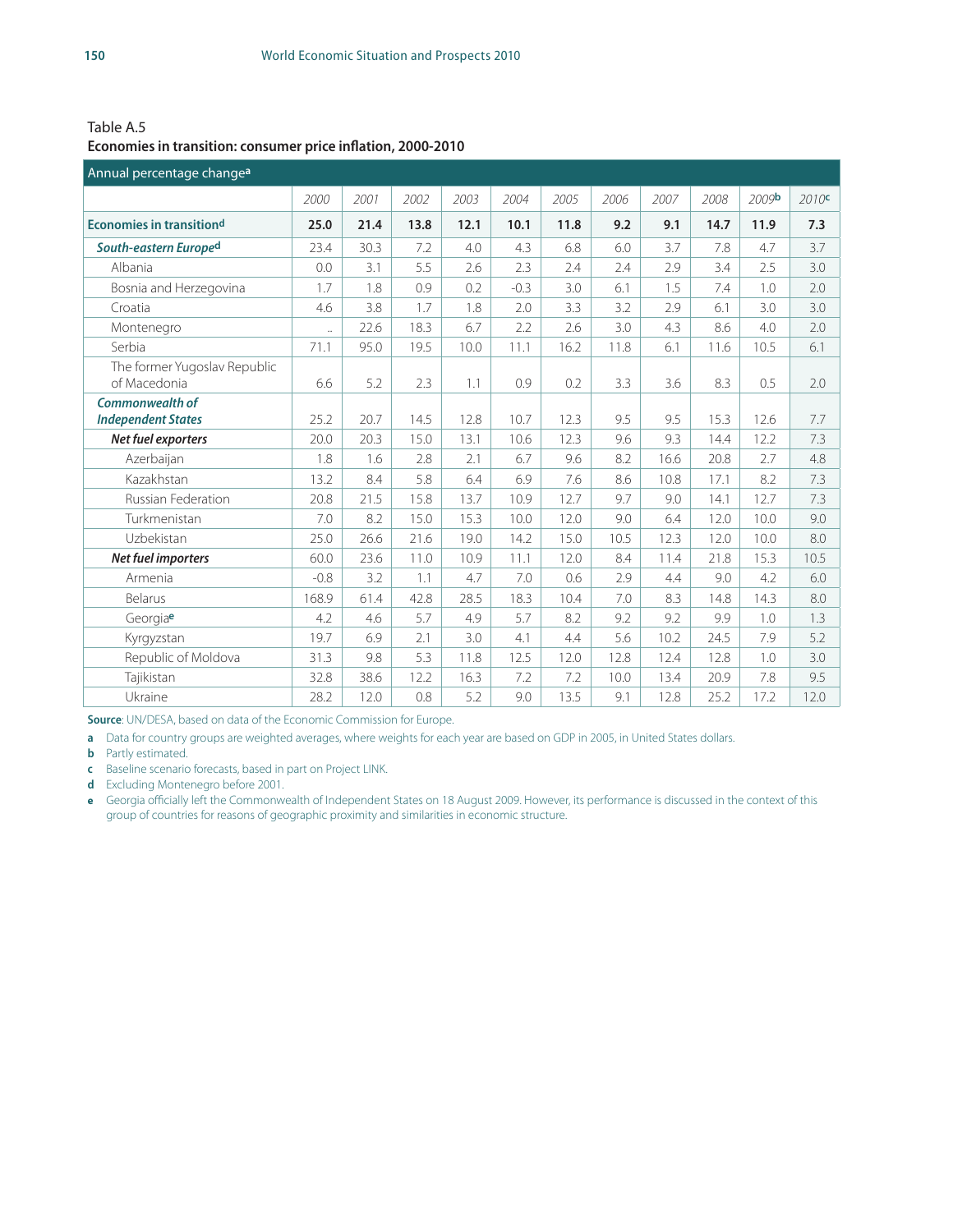Table A.6 **Developing economies: consumer price inflation, 2000-2010**

| Annual percentage change <sup>a</sup>  |        |        |        |        |        |      |      |      |      |         |       |
|----------------------------------------|--------|--------|--------|--------|--------|------|------|------|------|---------|-------|
|                                        | 2000   | 2001   | 2002   | 2003   | 2004   | 2005 | 2006 | 2007 | 2008 | 2009b   | 2010c |
| Developing countries by region:        | 6.9    | 6.3    | 5.9    | 5.8    | 4.9    | 4.6  | 4.4  | 5.2  | 8.1  | 4.3     | 4.8   |
| Africa                                 | 18.2   | 13.0   | 9.3    | 8.9    | 6.1    | 6.4  | 5.7  | 6.1  | 10.9 | 8.1     | 6.1   |
| North Africa                           | 1.1    | 1.1    | 0.7    | 2.3    | 4.7    | 2.6  | 4.2  | 5.3  | 9.2  | 5.9     | 4.3   |
| Sub-Saharan Africa (excluding          |        |        |        |        |        |      |      |      |      |         |       |
| Nigeria and South Africa)              | 53.1   | 30.6   | 17.6   | 17.1   | 9.9    | 9.8  | 8.4  | 7.4  | 13.1 | 10.2    | 7.4   |
| Net fuel exporters                     | 26.2   | 17.1   | 11.6   | 12.5   | 10.6   | 8.5  | 6.0  | 6.2  | 10.9 | 8.4     | 6.4   |
| Net fuel importers                     | 12.2   | 9.9    | 7.6    | 6.1    | 2.7    | 4.8  | 5.4  | 6.1  | 10.8 | 7.9     | 5.9   |
| <b>East and South Asia</b>             | 2.0    | 2.7    | 2.1    | 2.7    | 4.1    | 3.6  | 3.7  | 4.9  | 7.4  | 2.8     | 4.2   |
| East Asia                              | 1.0    | 2.1    | 1.0    | 1.9    | 3.5    | 2.8  | 2.8  | 4.0  | 6.0  | 0.6     | 2.6   |
| South Asia                             | 5.6    | 5.0    | 5.8    | 5.9    | 6.2    | 6.5  | 7.1  | 8.5  | 12.6 | 10.9    | 9.8   |
| Net fuel exporters                     | 10.6   | 8.4    | 11.5   | 13.1   | 12.8   | 11.9 | 10.6 | 14.7 | 24.2 | 12.0    | 10.1  |
| Net fuel importers                     | 1.6    | 2.4    | 1.6    | 2.2    | 3.7    | 3.2  | 3.4  | 4.5  | 6.7  | 2.3     | 3.9   |
| <b>Western Asia</b>                    | 19.9   | 19.9   | 17.4   | 8.6    | 4.0    | 4.5  | 5.8  | 5.9  | 9.9  | 4.4     | 5.2   |
| Net fuel exporters                     | $-0.4$ | $-0.2$ | 0.3    | 1.1    | 1.4    | 2.4  | 3.7  | 5.2  | 10.6 | 3.7     | 4.2   |
| Net fuel importers                     | 38.5   | 38.4   | 33.0   | 15.5   | 6.3    | 6.5  | 7.7  | 6.6  | 9.3  | 5.0     | 6.1   |
| <b>Latin America and the Caribbean</b> | 8.9    | 6.6    | 8.7    | 10.8   | 6.9    | 6.3  | 5.1  | 5.3  | 7.8  | 6.2     | 5.4   |
| South America                          | 8.8    | 6.7    | 10.8   | 13.8   | 7.0    | 7.2  | 5.7  | 5.8  | 8.7  | 6.9     | 6.4   |
| Mexico and Central America             | 9.1    | 6.4    | 5.1    | 4.6    | 4.9    | 4.4  | 3.9  | 4.3  | 5.8  | 5.1     | 3.4   |
| Caribbean                              | 6.9    | 7.8    | 5.3    | 18.8   | 30.4   | 7.2  | 8.2  | 7.1  | 12.8 | 4.0     | 6.3   |
| Net fuel exporters                     | 13.2   | 8.4    | 7.7    | 8.4    | 7.0    | 5.7  | 5.1  | 6.1  | 9.0  | 8.5     | 6.8   |
| Net fuel importers                     | 5.5    | 5.3    | 9.5    | 12.6   | 6.9    | 6.7  | 5.2  | 4.7  | 7.0  | 4.5     | 4.3   |
| <b>Memorandum items:</b>               |        |        |        |        |        |      |      |      |      |         |       |
| Least developed countries              | 52.2   | 30.4   | 20.0   | 18.7   | 11.3   | 10.6 | 9.0  | 9.4  | 13.5 | 8.8     | 8.1   |
| East Asia (excluding China)            | 1.6    | 3.5    | 2.9    | 2.6    | 3.2    | 3.9  | 4.0  | 3.1  | 6.2  | 1.9     | 3.0   |
| South Asia (excluding India)           | 8.9    | 7.4    | 8.8    | 9.9    | 11.0   | 10.9 | 9.8  | 12.8 | 21.1 | 12.2    | 9.8   |
| Western Asia                           |        |        |        |        |        |      |      |      |      |         |       |
| (excluding Israel and Turkey)          | $-0.2$ | 0.2    | 0.7    | 1.5    | 1.8    | 2.8  | 4.0  | 5.3  | 10.9 | 3.7     | 4.5   |
| <b>Major developing economies</b>      |        |        |        |        |        |      |      |      |      |         |       |
| Argentina                              | $-0.9$ | $-1.1$ | 25.9   | 13.4   | 4.4    | 9.6  | 10.9 | 8.8  | 8.6  | 6.0     | 7.0   |
| Brazil                                 | 7.0    | 6.8    | 8.5    | 14.7   | 6.6    | 6.9  | 4.2  | 3.6  | 5.7  | 4.8     | 4.1   |
| Chile                                  | 3.8    | 3.6    | 2.5    | 2.8    | 1.1    | 3.1  | 3.4  | 4.4  | 8.7  | 1.9     | 2.5   |
| China                                  | 0.3    | 0.7    | $-0.7$ | 1.1    | 3.8    | 1.8  | 1.6  | 4.8  | 5.9  | $-0.7$  | 2.3   |
| Colombia                               | 9.2    | 8.0    | 6.4    | 7.1    | 5.9    | 5.0  | 4.3  | 5.5  | 7.0  | 4.5     | 4.0   |
| Egypt                                  | 2.7    | 2.3    | 2.7    | 4.5    | 11.3   | 4.9  | 7.6  | 9.3  | 18.3 | 10.1    | 6.2   |
| Hong Kong SARd                         | $-3.8$ | $-1.6$ | $-3.1$ | $-2.5$ | $-0.4$ | 0.9  | 2.0  | 2.0  | 4.3  | $0.1\,$ | 2.7   |
| India                                  | 4.0    | 3.8    | 4.3    | 3.8    | 3.8    | 4.2  | 5.8  | 6.4  | 8.3  | 10.3    | 9.8   |
| Indonesia                              | 3.7    | 11.5   | 11.9   | 6.8    | 6.1    | 10.5 | 13.1 | 6.4  | 10.2 | 5.1     | 5.5   |
| Iran, Islamic Republic of              | 14.5   | 11.3   | 14.3   | 16.5   | 14.8   | 13.4 | 11.9 | 17.2 | 25.5 | 14.0    | 11.0  |
| Israel                                 | 1.1    | 1.1    | 5.7    | 0.7    | $-0.4$ | 1.3  | 2.1  | 0.5  | 4.6  | 3.1     | 3.0   |
| Korea, Republic of                     | 2.3    | 4.1    | 2.7    | 3.6    | 3.6    | 2.8  | 2.2  | 2.5  | 4.7  | 2.8     | 2.8   |
| Malaysia                               | 1.5    | 1.4    | 1.8    | 1.0    | 1.5    | 3.0  | 3.6  | 2.0  | 5.4  | 0.9     | 2.5   |
| Mexico                                 | 9.5    | 6.4    | 5.0    | 4.5    | 4.7    | 4.0  | 3.6  | 4.0  | 5.1  | 5.3     | 3.3   |
| Nigeria                                | 6.9    | 18.9   | 12.9   | 14.0   | 15.0   | 17.9 | 8.2  | 5.4  | 11.6 | 11.5    | 8.5   |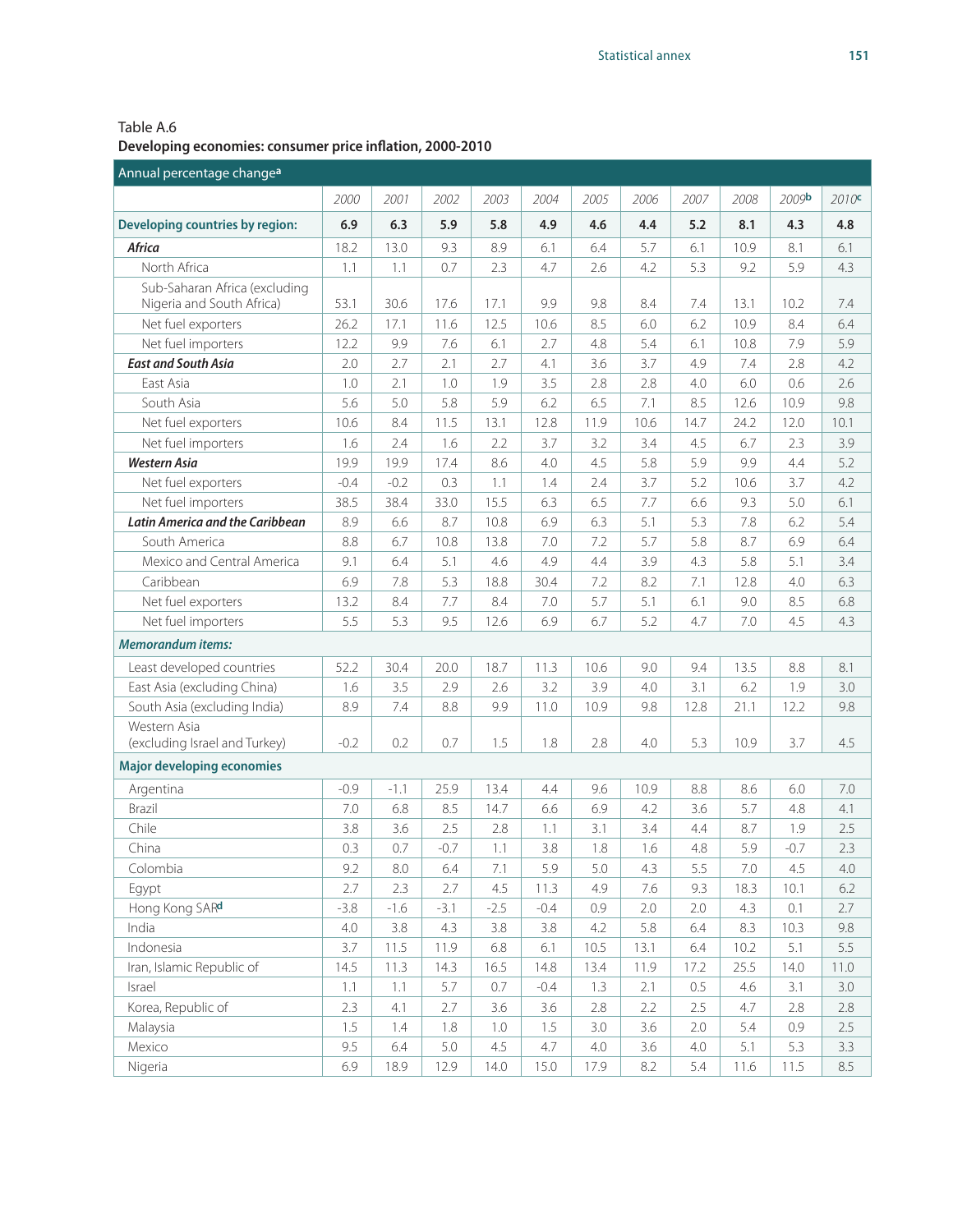| Table A.6 (cont'd)                |        |        |        |        |        |      |      |      |      |                   |                   |
|-----------------------------------|--------|--------|--------|--------|--------|------|------|------|------|-------------------|-------------------|
|                                   | 2000   | 2001   | 2002   | 2003   | 2004   | 2005 | 2006 | 2007 | 2008 | 2009 <sup>b</sup> | 2010 <sup>c</sup> |
| Pakistan                          | 4.4    | 3.1    | 3.3    | 2.9    | 7.4    | 9.1  | 7.9  | 7.6  | 20.3 | 14.2              | 10.5              |
| Peru                              | 3.8    | 2.0    | 0.2    | 2.3    | 3.7    | 1.6  | 2.0  | 1.8  | 5.8  | 3.2               | 2.0               |
| Philippines                       | 3.9    | 6.8    | 3.0    | 3.6    | 5.9    | 7.6  | 6.3  | 2.8  | 9.3  | 3.0               | 4.3               |
| Saudi Arabia                      | $-1.1$ | $-1.1$ | 0.2    | 0.6    | 0.3    | 0.7  | 2.2  | 4.2  | 9.9  | 4.5               | 4.0               |
| Singapore                         | 1.4    | 1.0    | $-0.4$ | 0.5    | 1.7    | 0.4  | 1.0  | 2.1  | 6.5  | 0.4               | 1.8               |
| South Africa                      | 5.3    | 5.7    | 9.5    | 5.7    | $-0.7$ | 2.1  | 3.2  | 6.2  | 10.1 | 7.2               | 6.1               |
| Taiwan Province of China          | 1.3    | 0.0    | $-0.2$ | $-0.3$ | 1.6    | 2.3  | 0.6  | 1.8  | 3.5  | $-0.6$            | 1.4               |
| <b>Thailand</b>                   | 1.6    | 1.6    | 0.7    | 1.8    | 2.8    | 4.5  | 4.6  | 2.2  | 5.5  | $-1.2$            | 1.8               |
| Turkey                            | 54.9   | 54.4   | 45.0   | 21.6   | 8.6    | 8.2  | 9.6  | 8.8  | 10.4 | 5.9               | 7.0               |
| Venezuela, Bolivarian Republic of | 16.2   | 12.5   | 22.4   | 31.1   | 21.7   | 16.0 | 3.7  | 18.7 | 30.4 | 30.0              | 28.0              |

**Source**: UN/DESA, based on IMF, *International Financial Statistics*.

**a** Data for country groups are weighted averages, where weights are based on GDP in 2005 prices and exchange rates.

**b** Partly estimated.

**c** Baseline scenario forecasts, based in part on Project LINK.

**d** Special Administrative Region of China.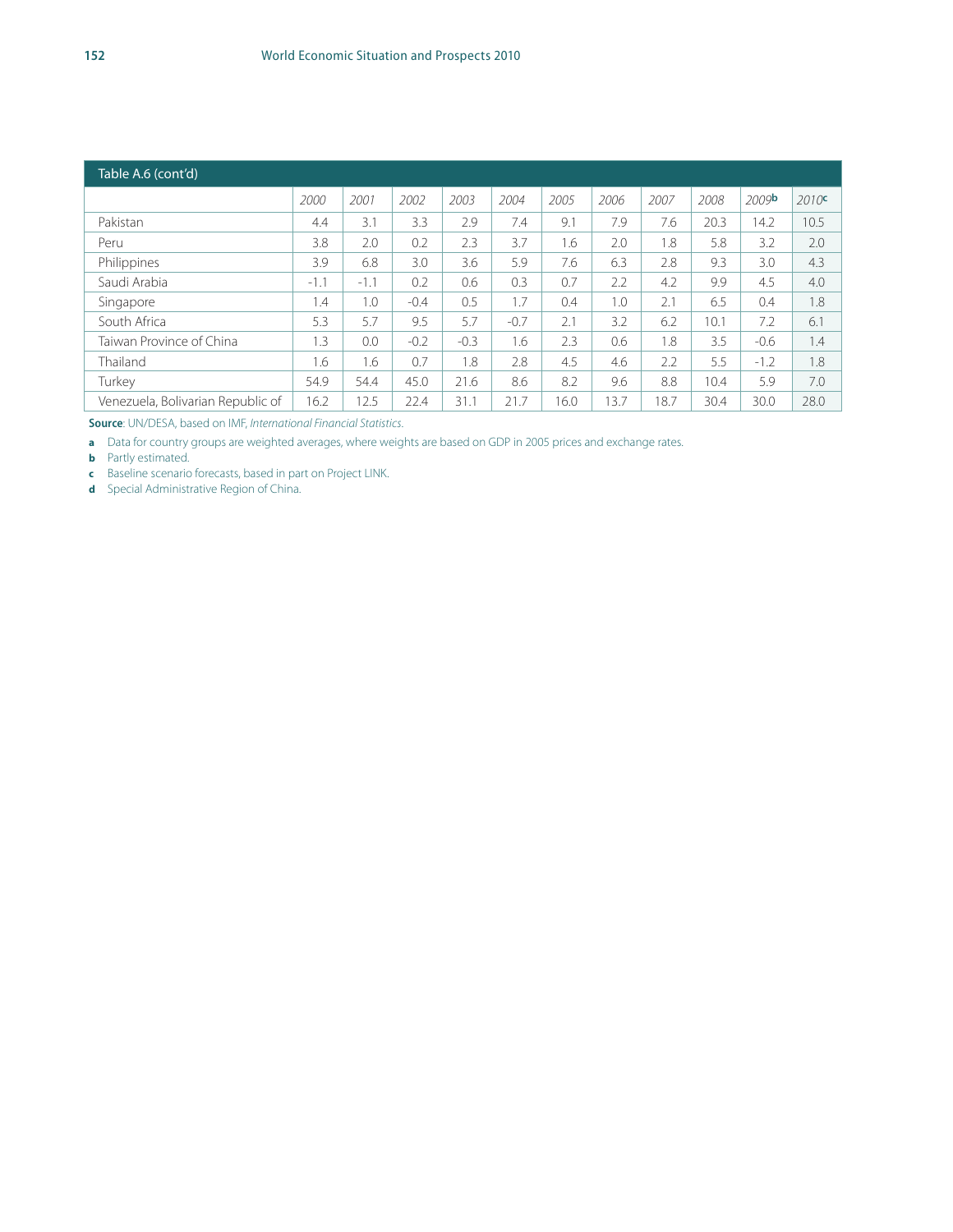| Table A.7                                              |
|--------------------------------------------------------|
| Developed economies: unemployment rates, a,b 2000-2010 |

| Percentage of labour force  |      |      |      |      |      |      |      |      |      |       |       |
|-----------------------------|------|------|------|------|------|------|------|------|------|-------|-------|
|                             | 2000 | 2001 | 2002 | 2003 | 2004 | 2005 | 2006 | 2007 | 2008 | 2009c | 2010d |
| <b>Developed economies</b>  | 6.5  | 6.7  | 7.3  | 7.4  | 7.1  | 6.8  | 6.3  | 5.7  | 6.1  | 8.6   | 9.4   |
| <b>United States</b>        | 4.0  | 4.7  | 5.8  | 6.0  | 5.5  | 5.1  | 4.6  | 4.6  | 5.8  | 9.3   | 10.1  |
| Canada                      | 6.8  | 7.2  | 7.7  | 7.6  | 7.2  | 6.8  | 6.3  | 6.0  | 6.1  | 9.1   | 9.6   |
| Japan                       | 4.7  | 5.0  | 5.4  | 5.3  | 4.7  | 4.4  | 4.1  | 3.9  | 4.0  | 5.4   | 5.9   |
| Australia                   | 6.3  | 6.8  | 6.4  | 5.9  | 5.4  | 5.0  | 4.8  | 4.4  | 4.2  | 6.2   | 7.3   |
| New Zealand                 | 6.1  | 5.4  | 5.3  | 4.8  | 4.0  | 3.8  | 3.8  | 3.7  | 4.2  | 6.9   | 7.8   |
| <b>European Union</b>       | 8.7  | 8.5  | 8.9  | 9.0  | 9.1  | 8.9  | 8.2  | 7.1  | 7.0  | 9.2   | 10.2  |
| $EU-15$                     | 7.7  | 7.3  | 7.6  | 8.0  | 8.1  | 8.1  | 7.7  | 7.0  | 7.1  | 9.3   | 10.6  |
| Austria                     | 3.6  | 3.6  | 4.2  | 4.3  | 4.9  | 5.2  | 4.8  | 4.4  | 3.9  | 5.6   | 6.6   |
| Belgium                     | 6.9  | 6.6  | 7.5  | 8.2  | 8.4  | 8.5  | 8.3  | 7.5  | 7.0  | 7.9   | 9.1   |
| Denmark                     | 4.3  | 4.5  | 4.6  | 5.4  | 5.5  | 4.8  | 3.9  | 3.8  | 3.4  | 5.7   | 7.1   |
| Finland                     | 9.6  | 9.1  | 9.1  | 9.1  | 8.8  | 8.3  | 7.7  | 6.9  | 6.4  | 9.2   | 10.6  |
| France                      | 9.0  | 8.3  | 8.6  | 9.0  | 9.2  | 9.3  | 9.3  | 8.3  | 7.9  | 9.1   | 9.6   |
| Germany                     | 7.5  | 7.6  | 8.4  | 9.3  | 9.8  | 10.6 | 9.8  | 8.4  | 7.3  | 8.6   | 10.1  |
| Greece                      | 11.2 | 10.7 | 10.3 | 9.7  | 10.5 | 9.9  | 8.9  | 8.3  | 7.7  | 9.0   | 8.7   |
| Ireland                     | 4.4  | 3.9  | 4.5  | 4.8  | 4.5  | 4.4  | 4.5  | 4.6  | 6.0  | 12.0  | 14.1  |
| Italy                       | 10.2 | 9.1  | 8.6  | 8.5  | 8.0  | 7.7  | 6.8  | 6.1  | 6.8  | 8.7   | 10.1  |
| Luxembourg                  | 2.2  | 1.9  | 2.6  | 3.8  | 5.0  | 4.6  | 4.6  | 4.2  | 4.9  | 5.5   | 6.1   |
| Netherlands                 | 2.8  | 2.2  | 2.8  | 3.7  | 4.6  | 4.7  | 3.9  | 3.2  | 2.8  | 3.9   | 6.2   |
| Portugal                    | 4.0  | 4.0  | 5.1  | 6.4  | 6.7  | 7.7  | 7.8  | 8.1  | 7.8  | 10.0  | 10.6  |
| Spain                       | 11.1 | 10.4 | 11.1 | 11.1 | 10.6 | 9.2  | 8.5  | 8.3  | 11.4 | 17.1  | 18.2  |
| Sweden                      | 5.6  | 5.9  | 6.1  | 6.8  | 7.6  | 7.7  | 7.0  | 6.1  | 6.2  | 8.9   | 11.0  |
| United Kingdom              | 5.4  | 5.0  | 5.1  | 5.0  | 4.7  | 4.8  | 5.4  | 5.3  | 5.6  | 7.8   | 9.1   |
| <b>New EU member States</b> | 12.2 | 13.0 | 13.7 | 12.9 | 12.9 | 11.9 | 10.0 | 7.6  | 6.5  | 8.6   | 8.8   |
| Bulgaria                    | 16.4 | 19.5 | 18.2 | 13.7 | 12.1 | 10.1 | 9.0  | 6.9  | 5.6  | 8.1   | 8.0   |
| Cyprus                      | 4.9  | 3.8  | 3.6  | 4.1  | 4.7  | 5.3  | 4.6  | 4.0  | 3.6  | 4.8   | 5.0   |
| Czech Republic              | 8.7  | 8.0  | 7.3  | 7.8  | 8.3  | 7.9  | 7.1  | 5.3  | 4.4  | 8.5   | 8.8   |
| Estonia                     | 12.8 | 12.4 | 10.3 | 10.0 | 9.7  | 7.9  | 5.9  | 4.7  | 5.5  | 14.5  | 15.0  |
| Hungary                     | 6.4  | 5.7  | 5.8  | 5.9  | 6.1  | 7.2  | 7.4  | 7.4  | 7.8  | 10.8  | 11.2  |
| Latvia                      | 13.7 | 12.9 | 12.2 | 10.5 | 10.4 | 8.9  | 6.8  | 6.0  | 7.5  | 16.0  | 17.0  |
| Lithuania                   | 16.4 | 16.5 | 13.5 | 12.5 | 11.4 | 8.3  | 5.6  | 4.3  | 5.8  | 14.0  | 15.0  |
| Malta                       | 6.7  | 7.6  | 7.5  | 7.6  | 7.4  | 7.2  | 7.1  | 6.4  | 5.9  | 7.0   | 7.0   |
| Poland                      | 16.1 | 18.3 | 20.0 | 19.7 | 19.0 | 17.8 | 13.9 | 9.6  | 7.1  | 8.0   | 8.0   |
| Romania                     | 7.3  | 6.8  | 8.6  | 7.0  | 8.1  | 7.2  | 7.3  | 6.4  | 5.8  | 6.4   | 6.4   |
| Slovakia                    | 18.8 | 19.3 | 18.7 | 17.6 | 18.2 | 16.2 | 13.4 | 11.2 | 9.6  | 12.0  | 12.3  |
| Slovenia                    | 6.7  | 6.2  | 6.3  | 6.7  | 6.3  | 6.5  | 6.0  | 4.9  | 4.4  | 6.0   | 6.0   |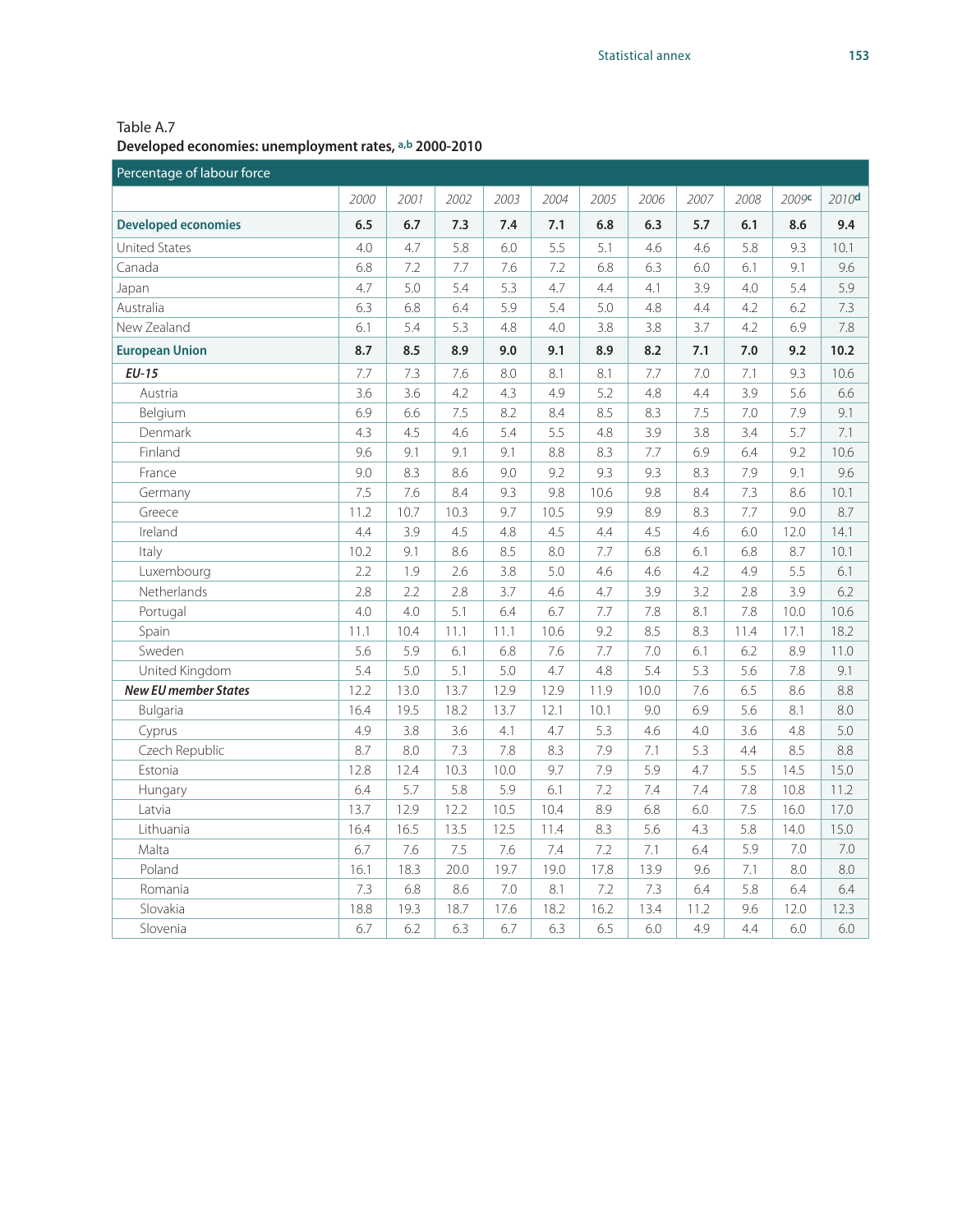| Table A.7 (cont'd)        |           |      |      |      |      |      |      |      |      |       |                   |
|---------------------------|-----------|------|------|------|------|------|------|------|------|-------|-------------------|
|                           | 2000      | 2001 | 2002 | 2003 | 2004 | 2005 | 2006 | 2007 | 2008 | 2009c | 2010 <sup>d</sup> |
| <b>Other Europe</b>       | 2.8       | 2.8  | 3.4  | 4.2  | 4.3  | 4.4  | 3.7  | 3.2  | 3.1  | 4.2   | 4.3               |
| Icelande                  | $\cdot$ 3 | 1.4  | 2.5  | 3.4  | 3.1  | 2.0  | 1.3  | 1.0  | 1.6  | 8.0   | 7.4               |
| Norway                    | 3.2       | 3.4  | 3.7  | 4.2  | 4.3  | 4.5  | 3.4  | 2.6  | 2.5  | 3.4   | 3.1               |
| Switzerland               | 2.6       | 2.6  | 3.2  | 4.3  | 4.4  | 4.4  | 4.0  | 3.6  | 3.5  | 4.5   | 4.8               |
| <b>Memorandum items:</b>  |           |      |      |      |      |      |      |      |      |       |                   |
| Major developed economies | 5.6       | 5.8  | 6.5  | 6.6  | 6.3  | 6.2  | 5.8  | 5.4  | 5.9  | 8.3   | 9.2               |
| Euro zone                 | 8.5       | 8.0  | 8.4  | 8.8  | 9.0  | 9.0  | 8.3  | 7.5  | 7.5  | 9.7   | 10.9              |

**Source**: UN/DESA, based on data of the Organization for Economic Cooperation and Development (OECD) and Eurostat.

**a** Unemployment data are standardized by the OECD and Eurostat for comparability among countries and over time, in conformity with the definitions of the International Labour Organization (see OECD, *Standardized Unemployment Rates: Sources and Methods* (Paris, 1985)).

**b** Data for country groups are weighted averages, where labour force is used for weights.

**c** Partly estimated.

**d** Baseline scenario forecasts, based in part on Project LINK.

**e** Not standardized.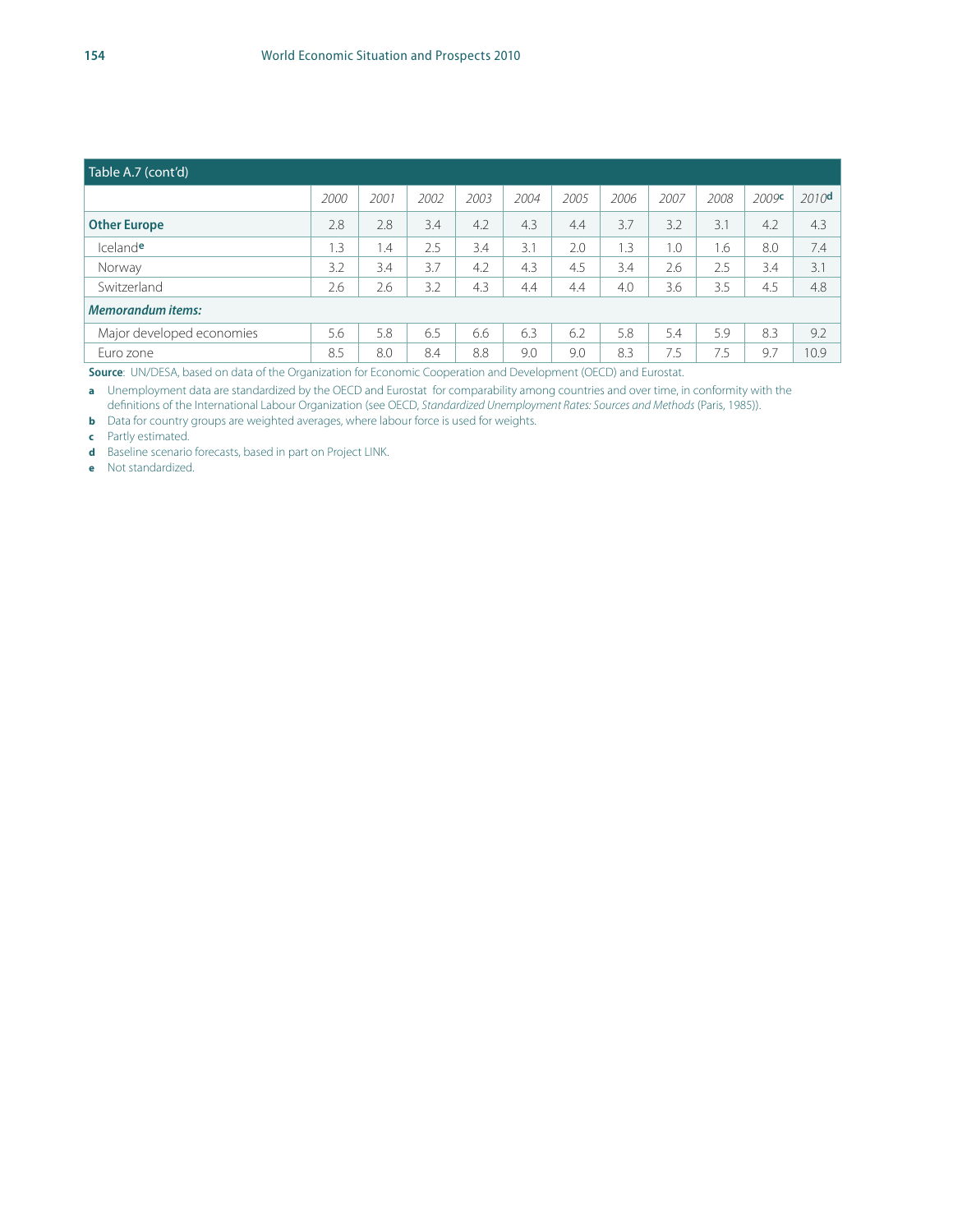**Economies in transition and developing economies: unemployment rates,a 2000-2009**

|                                           | 2000      | 2001     | 2002                 | 2003      | 2004                 | 2005     | 2006      | 2007                 | 2008     | 2009 <b>b</b>        |
|-------------------------------------------|-----------|----------|----------------------|-----------|----------------------|----------|-----------|----------------------|----------|----------------------|
| <b>South-eastern Europe</b>               |           |          |                      |           |                      |          |           |                      |          |                      |
| Albaniac                                  | 16.8      | 16.4     | 15.8                 | 15.0      | 14.4                 | 14.1     | 13.8      | 13.5                 | 12.5     | 12.8                 |
| Bosnia and Herzegovina                    | $\ddotsc$ | $\ldots$ | $\ldots$             | $\ddotsc$ | $\ddotsc$            | ä,       | 31.1      | 29.0                 | 23.4     | 24.5                 |
| Croatia                                   | 16.1      | 15.8     | 15.1                 | 13.9      | 13.7                 | 12.6     | 11.1      | 9.6                  | 8.4      | 9.2                  |
| Montenegro                                | 37.4      | 36.6     | 36.5                 | 33.4      | 31.1                 | 27.3     | 22.3      | 18.0                 | 15.9     | 13.9                 |
| Serbia                                    | 12.1      | 12.2     | 13.3                 | 14.6      | 18.5                 | 20.8     | 20.9      | 18.1                 | 14.0     | 15.9                 |
| The former Yugoslav Republic of Macedonia | 32.2      | 30.5     | 31.9                 | 36.7      | 37.2                 | 37.3     | 36.0      | 34.9                 | 33.8     | 32.0                 |
| <b>Commonwealth of Independent States</b> |           |          |                      |           |                      |          |           |                      |          |                      |
| Net fuel exporters                        |           |          |                      |           |                      |          |           |                      |          |                      |
| Azerbaijanc                               | 1.2       | 1.3      | 1.3                  | 1.3       | 1.3                  | 1.4      | 1.3       | 1.2                  | 1.0      | $\ddot{\phantom{a}}$ |
| Kazakhstan                                | 12.8      | 10.4     | 9.3                  | 8.8       | 8.4                  | 8.1      | 7.8       | 7.3                  | 6.6      | 6.5                  |
| <b>Russian Federation</b>                 | 9.8       | 8.9      | 7.9                  | 8.2       | 7.8                  | 7.2      | 7.2       | 6.1                  | 6.2      | 8.2                  |
| Turkmenistanc                             | 2.4       | 2.6      | 2.5                  | 2.5       | $\ddotsc$            | 3.7      | $\ddotsc$ | 3.6                  | $\ldots$ | $\ldots$             |
| Uzbekistanc                               | 0.4       | 0.4      | 0.4                  | 0.3       | 0.4                  | 0.3      | 0.3       | 0.2                  | 0.2      | 0.2                  |
| Net fuel importers                        |           |          |                      |           |                      |          |           |                      |          |                      |
| Armeniac                                  | 10.9      | 9.8      | 10.5                 | 10.2      | 9.4                  | 7.6      | 7.4       | 7.1                  | 6.3      | 6.9                  |
| <b>Belarus</b>                            | 2.1       | 2.3      | 3.0                  | 3.1       | 1.9                  | 1.5      | 1.2       | 1.0                  | 0.8      | 1.0                  |
| Georgiad                                  | 10.3      | 11.1     | 12.6                 | 11.5      | 12.6                 | 13.8     | 13.6      | 13.3                 | 16.5     | 18.0                 |
| Kyrgyzstanc                               | 3.1       | 3.2      | 3.1                  | 2.9       | 2.9                  | 3.3      | 3.5       | 3.3                  | 2.9      | 2.8                  |
| Republic of Moldovac                      | 8.5       | 7.3      | 6.8                  | 8.0       | 8.2                  | 7.3      | 7.4       | 5.1                  | 4.0      | 6.8                  |
| Tajikistanc                               | 2.7       | 2.3      | 2.6                  | 2.3       | 2.0                  | 2.1      | 2.3       | 2.5                  | 2.1      | 2.1                  |
| Ukraine                                   | 11.6      | 10.9     | 9.6                  | 9.1       | 8.6                  | 7.2      | 7.4       | 6.9                  | 6.9      | 10.0                 |
| <b>Africa</b>                             |           |          |                      |           |                      |          |           |                      |          |                      |
| Algeria                                   | .,        | 27.3     | 25.9                 | 23.7      | 17.7                 | 15.3     | 12.3      | 13.8                 | 11.3     | $\ddotsc$            |
| Botswana                                  | 15.8      | 19.6     | $\ddot{\phantom{a}}$ | 23.8      | $\ddot{\phantom{a}}$ |          | 17.6      | $\mathbf{r}$         |          | $\ldots$             |
| Egypt                                     | 9.0       | 9.2      | 10.2                 | 11.9      | 10.3                 | 11.2     | 10.7      | 9.0                  | 8.7      | 9.4                  |
| Mauritius                                 | 6.7       | 6.8      | 7.2                  | 7.7       | 8.4                  | 9.6      | 9.1       | 8.5                  | 7.2      | 8.1                  |
| Morocco                                   | 13.6      | 12.5     | 11.6                 | 11.9      | 10.8                 | 11.0     | 9.7       | 9.5                  | 9.6      | 8.8                  |
| South Africa                              | 26.0      | 27.9     | 30.0                 | 29.8      | 27.0                 | 26.6     | 25.5      | 24.3                 | 23.2     | 23.9                 |
| Tunisia                                   | 15.7      | 15.1     | 15.3                 | 14.5      | 14.2                 | 14.2     | 14.3      | 14.1                 | 14.2     | $\ldots$             |
| <b>Developing America</b>                 |           |          |                      |           |                      |          |           |                      |          |                      |
| Argentinae, f                             | 15.1      | 17.4     | 19.7                 | 17.3      | 13.6                 | 11.6     | 10.2      | 8.5                  | 8.2      | 8.6                  |
| Barbados                                  | 9.4       | 9.9      | 10.3                 | 11.0      | 9.6                  | 9.1      | 8.7       | 7.4                  | 8.1      | 10.0                 |
| Boliviae                                  | $7.5\,$   | 8.5      | 8.7                  | 9.2       | 6.2                  | 8.1      | 8.0       | 7.7                  | $\ldots$ | $\ldots$             |
| Brazilg, h                                | 7.1       | 6.2      | 11.7                 | 12.3      | 11.5                 | 9.8      | 10.0      | 9.3                  | 7.9      | $\ddotsc$            |
| Chile                                     | 9.7       | 9.9      | 9.8                  | 9.5       | 10.0                 | 9.2      | 7.7       | 7.1                  | 7.8      | 9.8                  |
| Colombial                                 | 17.3      | 18.2     | 17.6                 | 16.7      | 15.4                 | 13.9     | 13.0      | 11.4                 | 11.5     | 13.2                 |
| Costa Rica                                | 5.3       | 5.8      | 6.8                  | 6.7       | 6.7                  | 6.9      | 6.0       | 4.8                  | 5.0      | 7.8                  |
| Dominican Republic                        | 13.9      | 15.2     | 16.1                 | 16.4      | 17.0                 | 18.4     | 16.4      | 15.6                 | 14.0     | 14.9                 |
| Ecuadorj                                  | 14.1      | 10.4     | 8.6                  | 9.8       | 9.7                  | 8.5      | 8.1       | 7.4                  | 8.2      | $\ldots$             |
| El Salvador                               | 6.5       | 7.0      | 6.2                  | 6.2       | 6.5                  | 7.3      | 5.7       | $\ddot{\phantom{a}}$ | 5.9      | $\ldots$             |
| Guatemala                                 | $\ldots$  | $\ldots$ | 5.4                  | 5.2       | 4.4                  | $\ldots$ | $\cdots$  | $\cdots$             |          | $\cdots$             |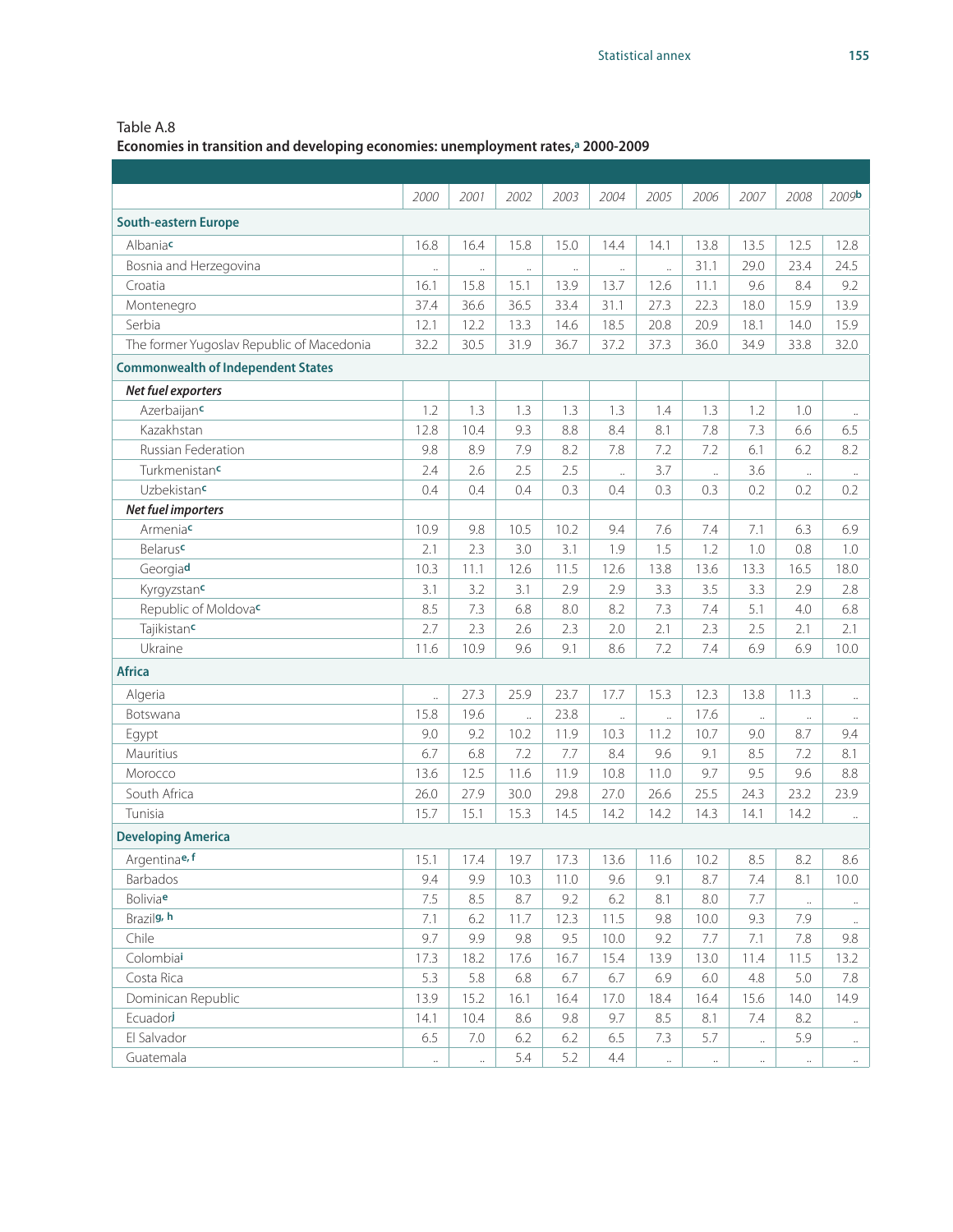| Table A.8 (cont'd)                |                      |           |      |           |      |                      |                      |                      |                      |                      |
|-----------------------------------|----------------------|-----------|------|-----------|------|----------------------|----------------------|----------------------|----------------------|----------------------|
|                                   | 2000                 | 2001      | 2002 | 2003      | 2004 | 2005                 | 2006                 | 2007                 | 2008                 | 2009 <b>b</b>        |
| Honduras                          | $\ddot{\phantom{a}}$ | 5.9       | 6.1  | 7.6       | 8.0  | 6.5                  | 4.9                  | 4.0                  | $\ddot{\phantom{a}}$ | $\ddotsc$            |
| Jamaica                           | 15.5                 | 15.0      | 14.2 | 11.4      | 11.7 | 11.3                 | 10.4                 | 9.9                  | 10.6                 | $\ddotsc$            |
| Mexico                            | 3.4                  | 3.6       | 3.9  | 4.6       | 5.3  | 4.7                  | 4.6                  | 3.7                  | 4.0                  | 5.5                  |
| Nicaragua                         | 7.8                  | 11.3      | 11.6 | 10.2      | 9.3  | 7.0                  | 7.0                  | 6.9                  | 6.1                  | $\ldots$             |
| Panama                            | 15.2                 | 17.0      | 16.5 | 15.9      | 14.1 | 12.1                 | 10.4                 | 7.8                  | 6.5                  | 6.6                  |
| Paraguaye                         | 10.0                 | 10.8      | 14.7 | 11.2      | 10.0 | 7.6                  | 8.9                  | 7.2                  | 7.4                  | $\ddotsc$            |
| Perue,k                           | 8.5                  | 9.3       | 9.4  | 9.4       | 9.4  | 9.6                  | 8.2                  | 8.4                  | 8.4                  | 10.3                 |
| Trinidad and Tobago               | 12.2                 | 10.8      | 10.4 | 10.5      | 8.4  | 8.0                  | 6.2                  | 5.5                  | 4.6                  | 5.1                  |
| Uruguaye                          | 13.6                 | 15.3      | 17.0 | 16.9      | 13.1 | 12.2                 | 11.4                 | 9.6                  | 8.2                  | 7.5                  |
| Venezuela, Bolivarian Republic of | 13.9                 | 13.3      | 15.8 | 18.0      | 15.3 | 12.4                 | 10.0                 | 8.5                  | 7.4                  | 8.0                  |
| <b>Developing Asia</b>            |                      |           |      |           |      |                      |                      |                      |                      |                      |
| China                             | 3.1                  | 3.6       | 4.0  | 4.3       | 4.2  | 4.2                  | 4.1                  | 4.0                  | 4.0                  | $\ddotsc$            |
| Hong Kong SARI                    | 4.9                  | 5.1       | 7.3  | 7.9       | 6.8  | 5.6                  | 4.8                  | 4.0                  | 3.6                  | 5.2                  |
| India                             | 4.3                  | $\ddotsc$ | ä,   | $\ddotsc$ | 5.0  | $\ddot{\phantom{a}}$ | $\ddotsc$            | $\ddot{\phantom{a}}$ | $\ddotsc$            | $\ddot{\phantom{a}}$ |
| Indonesia                         | 6.1                  | 8.1       | 9.1  | 9.5       | 9.9  | 11.2                 | 10.4                 | 9.4                  | 8.4                  | 8.1                  |
| Iran (Islamic Republic of)        | $\ddotsc$            | $\ddotsc$ | 12.8 | $\ddotsc$ | 10.3 | 11.5                 | $\ddot{\phantom{a}}$ | 10.5                 | $\ddots$             | $\ldots$             |
| Israel                            | 8.8                  | 9.4       | 10.3 | 10.7      | 10.4 | 9.0                  | 8.4                  | 7.3                  | 6.1                  | 7.08                 |
| Jordan                            | 13.7                 | 14.7      | 14.4 | 14.8      | 12.5 | 14.8                 | 14.0                 | 13.1                 | 12.7                 | 13.5                 |
| Korea, Republic of                | 4.4                  | 4.0       | 3.3  | 3.6       | 3.7  | 3.7                  | 3.5                  | 3.2                  | 3.2                  | 3.7                  |
| Malaysia                          | 3.1                  | 3.5       | 3.5  | 3.6       | 3.6  | 3.6                  | 3.3                  | 3.2                  | 3.3                  | 3.8                  |
| Pakistan                          | 7.8                  | 7.8       | 8.3  | 8.3       | 7.7  | 7.7                  | 6.2                  | 5.3                  | 5.2                  | $\ddot{\phantom{1}}$ |
| Palestinian Occupied Territory    | 14.1                 | 25.2      | 31.3 | 25.6      | 26.8 | 23.5                 | 23.6                 | 21.5                 | 25.7                 | 29.3                 |
| Philippinesm, n                   | 10.1                 | 9.8       | 10.2 | 10.2      | 10.9 | 7.8                  | 7.9                  | 7.3                  | 7.4                  | 7.6                  |
| Saudi Arabia                      | 4.6                  | 4.6       | 5.3  | 5.6       | 5.8  | 6.1                  | 6.3                  | 5.6                  | $\ldots$             | $\ldots$             |
| Singapore                         | 2.7                  | 2.7       | 3.6  | 4.0       | 3.4  | 3.1                  | 2.7                  | 2.3                  | 2.3                  | 3.3                  |
| Sri Lanka <b>o</b>                | 7.6                  | 7.9       | 8.8  | 8.1       | 8.1  | 7.2                  | 6.5                  | 6.0                  | 5.2                  | 6.0                  |
| Taiwan Province of China          | 3.0                  | 4.6       | 5.2  | 5.0       | 4.4  | 4.1                  | 3.9                  | 3.9                  | 4.1                  | 5.8                  |
| Thailand                          | 3.6                  | 3.3       | 2.4  | 2.2       | 2.1  | 1.8                  | 1.5                  | 1.4                  | 1.4                  | 1.7                  |
| Turkey                            | 6.5                  | 8.4       | 10.3 | 10.5      | 10.3 | 10.3                 | 9.9                  | 9.9                  | 10.2                 | 13.4                 |
| Viet Name                         | 6.4                  | 6.3       | 6.0  | 5.8       | 5.6  | 5.3                  | 4.8                  | 4.6                  | 4.7                  | $\ddot{\phantom{1}}$ |

**Sources:** UN/DESA, based on data of Economic Commission for Europe (ECE); ILO LABORSTAT database and KILM 6th edition; Economic Commission for Latin America and the Caribbean (ECLAC); national sources.

- **a** As a percentage of the labour force.
- **b** Partly estimated.
- **c** End-of-period registered unemployment data (as a percentage of the labour force).
- **d** Georgia officially left the Commonwealth of Independent States on 18 August 2009. However, its performance is discussed in the context of this group of countries for reasons of geographic proximity and similarities in economic structure.
- **e** Urban areas.
- **f** Break in series: new methodology starting in 2003.
- **g** Six main cities.
- **h** Break in series: new methodology starting in 2002.
- **i** Thirteen main cities.
- **j** Covers Quito, Guayaquil and Cuenca from 2000.
- **k** Metropolitan Lima.
- **l** Special Administrative Region of China.
- **m** Philippines definition: this partly adopts the ILO definition, that is to say, it does not include one ILO criterion, which is "currently available for work".
- **n** Break in series: new methodology starting in 2005.
- **o** Excluding Northern and Eastern provinces.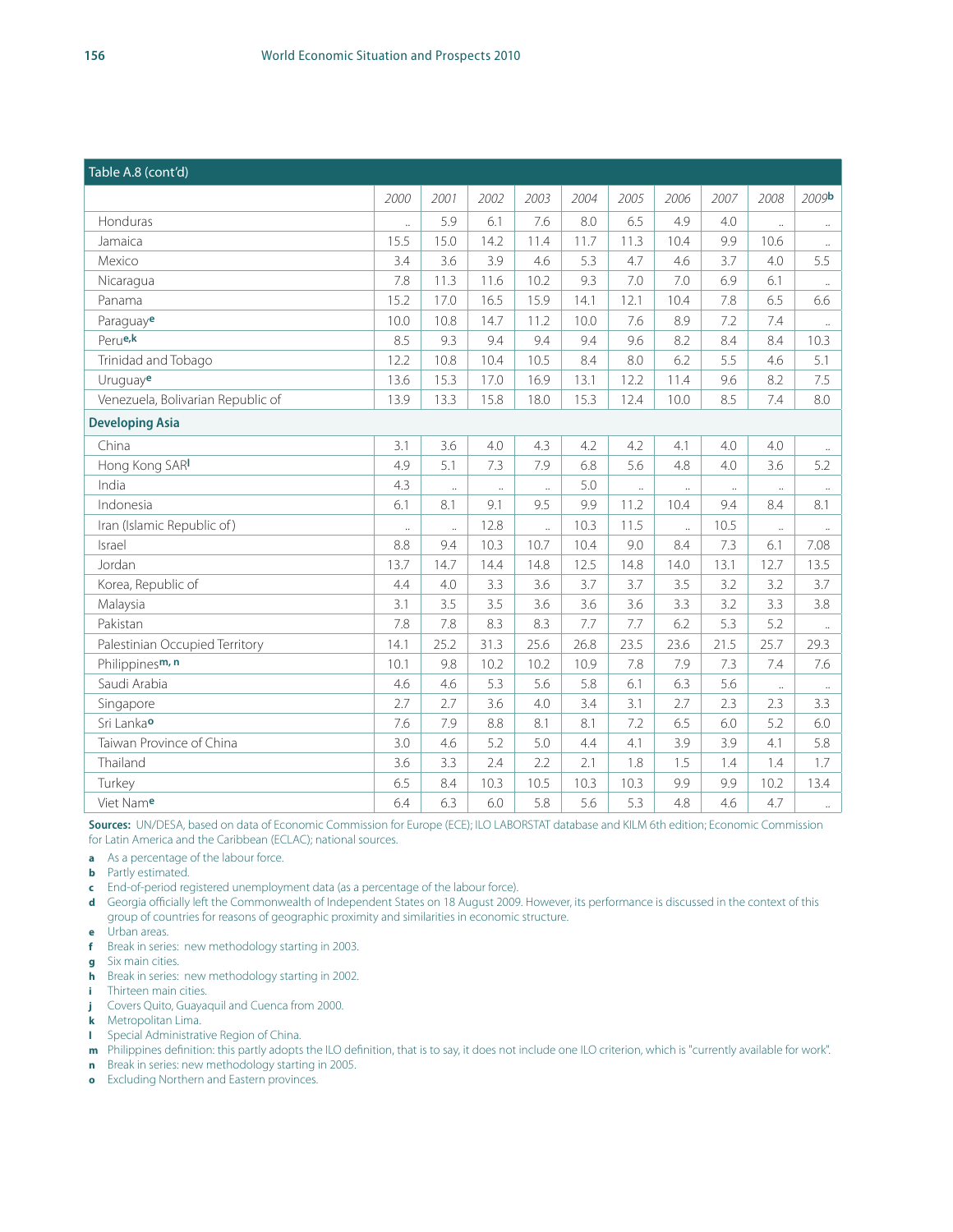Table A.9

**Major developed economies: quarterly indicators of growth, unemployment and inflation, 2007-2009**

| Percentage                |                |               |               |        |                                               |                           |               |         |                                                                        |               |        |
|---------------------------|----------------|---------------|---------------|--------|-----------------------------------------------|---------------------------|---------------|---------|------------------------------------------------------------------------|---------------|--------|
|                           |                |               | 2007 quarters |        |                                               |                           | 2008 quarters |         |                                                                        | 2009 quarters |        |
|                           | $\overline{1}$ | $\mathcal{U}$ | III           | IV     |                                               | $\mathcal{U}$             | III           | IV      |                                                                        | $\mathcal{U}$ |        |
|                           |                |               |               |        | Growth of gross domestic product <sup>a</sup> |                           |               |         |                                                                        |               |        |
|                           |                |               |               |        |                                               |                           |               |         | (percentage change in seasonally adjusted data from preceding quarter) |               |        |
| Canada                    | 3.6            | 4.2           | 2.1           | 1.1    | $-0.7$                                        | 0.3                       | 0.4           | $-3.7$  | $-6.2$                                                                 | $-3.1$        | 0.4    |
| France                    | 3.0            | 1.6           | 2.7           | 1.2    | 1.9                                           | $-1.7$                    | $-1.0$        | $-5.9$  | $-5.5$                                                                 | 1.1           | 1.1    |
| Germany                   | 1.3            | 1.3           | 3.2           | 0.5    | 6.5                                           | $-2.2$                    | $-1.3$        | $-9.4$  | $-13.4$                                                                | 1.8           | 2.9    |
| Italy                     | 1.2            | 0.4           | 0.8           | $-2.0$ | 2.2                                           | $-2.2$                    | $-3.1$        | $-8.0$  | $-10.5$                                                                | $-1.9$        | 2.4    |
| Japan                     | 5.7            | 0.1           | $-2.3$        | 4.1    | 4.0                                           | $-2.9$                    | $-6.5$        | $-11.5$ | $-12.2$                                                                | 2.7           | 4.8    |
| United Kingdom            | 2.9            | 2.6           | 2.0           | 2.2    | 2.4                                           | $-0.3$                    | $-2.9$        | $-6.9$  | $-9.6$                                                                 | $-2.3$        | $-1.2$ |
| <b>United States</b>      | 1.2            | 3.2           | 3.6           | 2.1    | $-0.7$                                        | 1.5                       | $-2.7$        | $-5.4$  | $-6.4$                                                                 | $-0.7$        | 2.8    |
| Major developed economies | 3.6            | 4.2           | 2.1           | 1.1    | $-0.7$                                        | 0.3                       | 0.4           | $-3.7$  | $-6.2$                                                                 | $-3.1$        | 0.4    |
| Euro zone                 | 3.0            | 1.6           | 2.7           | 1.2    | 1.9                                           | $-1.7$                    | $-1.0$        | $-5.9$  | $-5.5$                                                                 | 1.1           | 1.1    |
|                           |                |               |               |        |                                               | <b>Unemployment rateb</b> |               |         |                                                                        |               |        |
|                           |                |               |               |        | (percentage of total labour force)            |                           |               |         |                                                                        |               |        |
| Canada                    | 6.2            | 6.1           | 6.0           | 5.9    | 5.9                                           | 6.1                       | 6.1           | 6.4     | 7.6                                                                    | 8.4           | 8.6    |
| France                    | 8.8            | 8.5           | 8.2           | 7.9    | 7.6                                           | 7.6                       | 7.9           | 8.3     | 8.9                                                                    | 9.4           | 9.8    |
| Germany                   | 8.8            | 8.5           | 8.3           | 8.0    | 7.6                                           | 7.4                       | 7.1           | 7.1     | 7.3                                                                    | 7.6           | 7.6    |
| Italy                     | 6.0            | 5.9           | 6.2           | 6.4    | 6.6                                           | 6.8                       | 6.8           | 6.9     | 7.4                                                                    | 7.4           |        |
| Japan                     | 4.0            | 3.8           | 3.8           | 3.8    | 3.9                                           | 4.0                       | 4.0           | 4.0     | 4.5                                                                    | 5.2           | 5.5    |
| United Kingdom            | 5.5            | 5.3           | 5.3           | 5.1    | 5.1                                           | 5.3                       | 5.8           | 6.3     | 7.0                                                                    | 7.7           |        |
| <b>United States</b>      | 4.5            | 4.5           | 4.7           | 4.8    | 4.9                                           | 5.4                       | 6.0           | 6.9     | 8.1                                                                    | 9.2           | 9.6    |
| Major developed economies | 5.5            | 5.4           | 5.4           | 5.4    | 5.4                                           | 5.7                       | 6.0           | 6.4     | 7.2                                                                    | 8.0           | ä,     |
| Euro zone                 | 7.7            | 7.5           | 7.5           | 7.3    | 7.2                                           | 7.4                       | 7.6           | 8.0     | 8.8                                                                    | 9.3           | 9.6    |
|                           |                |               |               |        | Change in consumer pricesc                    |                           |               |         |                                                                        |               |        |
|                           |                |               |               |        | (percentage change from preceding quarter)    |                           |               |         |                                                                        |               |        |
| Canada                    | 3.9            | 6.0           | 0.0           | $-0.1$ | 1.3                                           | 8.5                       | 4.3           | $-5.9$  | $-1.3$                                                                 | 3.5           | 0.4    |
| France                    | 0.4            | 4.3           | 0.9           | 3.8    | 2.9                                           | 5.7                       | 0.7           | $-2.0$  | $-1.6$                                                                 | 2.2           | $-0.2$ |
| Germany                   | 3.5            | 3.1           | 2.2           | 3.3    | 3.0                                           | 3.1                       | 2.9           | $-2.2$  | $-0.4$                                                                 | 0.8           | 0.9    |
| Italy                     | 1.6            | 2.6           | 2.3           | 2.8    | 4.5                                           | 4.6                       | 4.0           | $-1.7$  | $-0.8$                                                                 | 2.1           | 1.0    |
| Japan                     | $-2.1$         | 1.9           | 0.8           | 1.6    | $-0.4$                                        | 3.5                       | 4.0           | $-2.8$  | $-4.9$                                                                 | 0.0           | $-1.2$ |
| United Kingdom            | 0.7            | 4.2           | $-0.5$        | 4.2    | 1.8                                           | 8.3                       | 5.2           | 0.5     | $-1.6$                                                                 | 4.6           | 2.4    |
| <b>United States</b>      | 3.9            | 7.9           | 1.1           | 3.0    | 4.5                                           | 9.1                       | 4.8           | $-10.9$ | $-1.8$                                                                 | 4.1           | 2.9    |
| Major developed economies | 2.2            | 5.4           | 1.1           | 2.8    | 3.0                                           | 6.9                       | 4.1           | $-6.2$  | $-2.1$                                                                 | 2.8           | 1.5    |
| Euro zone                 | 0.8            | 5.5           | 0.0           | 5.5    | 2.3                                           | 6.9                       | 1.1           | $-1.1$  | $-2.9$                                                                 | 3.8           | $-1.1$ |

**Source:** UN/DESA, based on Eurostat, Organization for Economic Cooperation and Development (OECD) and national sources.

**a** Expressed as an annualized rate. Major developed economies is calculated as a weighted average, where weights are based on annual GDP valued in 2005 prices and exchange rates.

**b** Seasonally adjusted data as standardized by OECD.

**c** Expressed as an annualized rate. Major developed economies is calculated as a weighted average, where weights are based on 2005 GDP in United States dollars.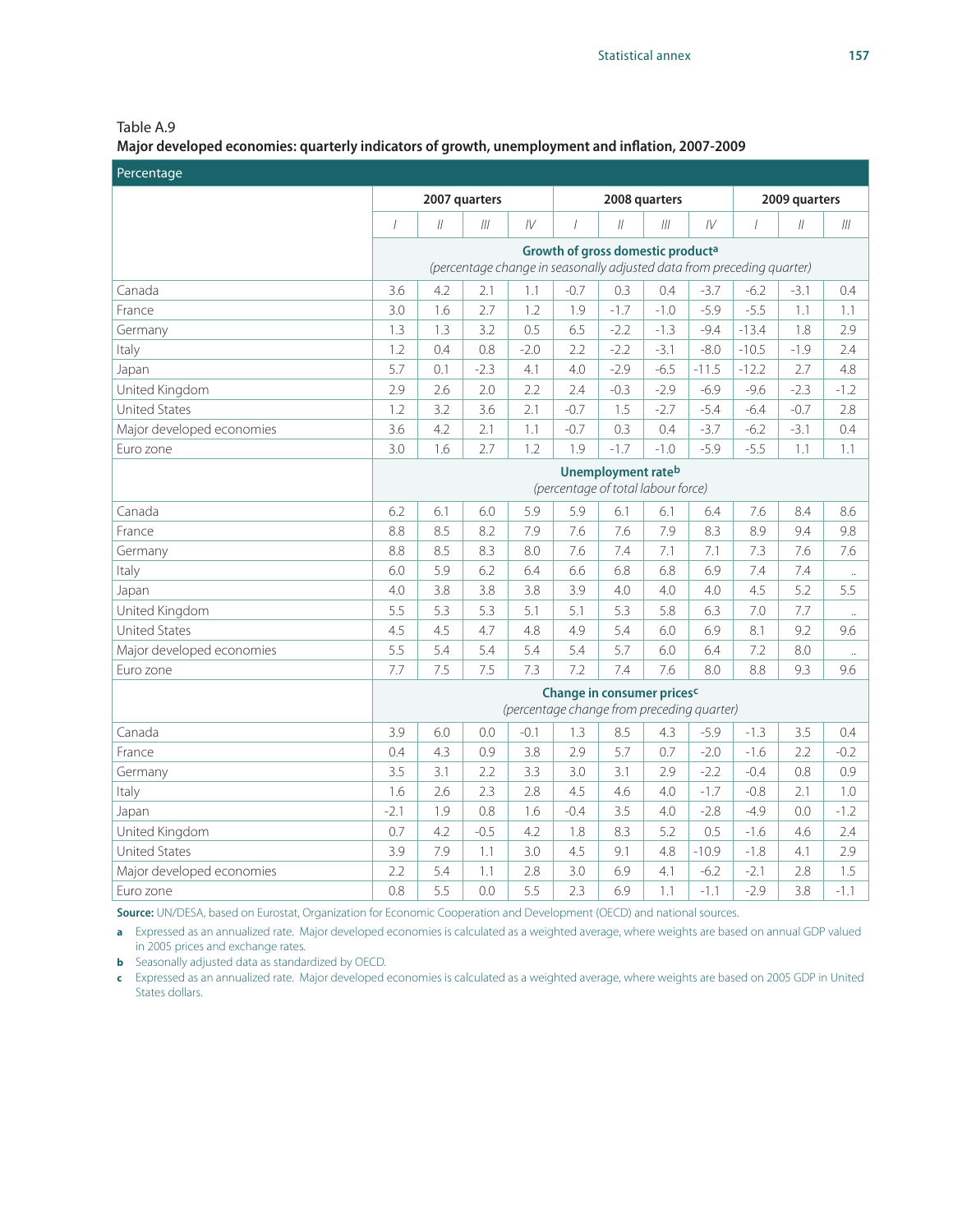#### **Selected economies in transition: quarterly indicators of growth and inflation, 2007-2009**

| Percentage                                |                          |               |               |                      |                                                        |               |        |           |         |                      |                      |
|-------------------------------------------|--------------------------|---------------|---------------|----------------------|--------------------------------------------------------|---------------|--------|-----------|---------|----------------------|----------------------|
|                                           |                          |               | 2007 quarters |                      |                                                        | 2008 quarters |        |           |         | 2009 quarters        |                      |
|                                           |                          | $\mathcal{U}$ |               | IV                   |                                                        | $\mathcal{U}$ |        | IV        |         | $\frac{1}{2}$        |                      |
|                                           |                          |               |               |                      | Rates of growth of gross domestic product <sup>a</sup> |               |        |           |         |                      |                      |
| Armenia                                   | 11.5                     | 11.6          | 15.6          | 14.6                 | 9.1                                                    | 11.0          | 11.0   | $-1.2$    | $-5.5$  | $-23.1$              | $\ddot{\phantom{a}}$ |
| Azerbaijan                                | 28.7                     | 24.3          | 24.6          | 24.7                 | 8.4                                                    | 11.0          | 11.3   | 11.7      | 4.1     | $\ddot{\phantom{a}}$ | $\ddot{\phantom{a}}$ |
| <b>Belarus</b>                            | 9.2                      | 9.4           | 9.1           | 7.1                  | 11.2                                                   | 10.5          | 11.2   | 7.5       | 1.1     | $-0.4$               | $\ddot{\phantom{0}}$ |
| Croatia                                   | 9.2                      | 7.4           | 3.3           | 2.6                  | 7.6                                                    | 4.4           | 0.0    | $-2.0$    | $-6.7$  | $-6.3$               | $\ddot{\phantom{a}}$ |
| Georgia                                   | 10.7                     | 13.0          | 13.7          | 11.7                 | 9.1                                                    | 8.3           | $-3.9$ | $-2.5$    | $-5.9$  | $-10.7$              | $\ddot{\phantom{a}}$ |
| Kazakhstan                                | 10.6                     | 8.9           | 9.0           | 5.0                  | 6.1                                                    | 5.2           | 1.1    | 0.7       | $-2.2$  |                      | $\ldots$             |
| Kyrgyzstan                                | 9.3                      | 10.9          | 8.0           | 6.8                  | 4.7                                                    | 5.7           | 5.1    | 13.8      | 0.2     | 0.5                  | $\ldots$             |
| Republic of Moldova                       | 17.5                     | 24.2          | 4.5           | $\ddot{\phantom{1}}$ | 5.3                                                    | 7.3           | 10.0   | $\ddotsc$ | $-6.9$  | $-8.9$               | $\ldots$             |
| Russian Federation                        | 7.5                      | 8.0           | 7.7           | 9.0                  | 8.7                                                    | 7.5           | 6.0    | 1.2       | $-9.8$  | $-10.9$              | $\ddots$             |
| The former Yugoslav Republic of Macedonia | 4.3<br>5.2<br>6.8<br>4.2 |               |               |                      |                                                        | 6.7           | 5.8    | 2.0       | $-0.9$  |                      | $\ddot{\phantom{a}}$ |
| Ukraine                                   | 8.7                      | 8.7           | 6.2           | 7.3                  | 6.1                                                    | 6.1           | 6.2    | $-7.7$    | $-20.4$ | $-17.9$              |                      |
|                                           |                          |               |               |                      | Change in consumer prices <sup>a</sup>                 |               |        |           |         |                      |                      |
| Armenia                                   | 4.8                      | 4.3           | 2.2           | 6.4                  | 7.9                                                    | 10.1          | 11.2   | 6.8       | 2.0     | 3.3                  | $\ldots$             |
| Azerbaijan                                | 16.5                     | 15.3          | 15.9          | 18.7                 | 16.6                                                   | 23.8          | 24.1   | 18.7      | 8.2     | $-0.7$               | $-1.0$               |
| <b>Belarus</b>                            | 7.5                      | 6.9           | 8.1           | 10.7                 | 12.8                                                   | 15.4          | 16.2   | 14.7      | 15.6    | 13.9                 | 12.4                 |
| Bosnia and Herzegovina                    | 0.8                      | 0.3           | 1.0           | 4.0                  | 6.4                                                    | 8.4           | 9.4    | 5.5       | 1.6     | $-1.0$               | $-1.4$               |
| Croatia                                   | 1.6                      | 2.1           | 2.9           | 4.9                  | 5.9                                                    | 6.6           | 7.4    | 4.5       | 3.8     | 2.8                  | 1.2                  |
| Georgia                                   | 10.4                     | 7.5           | 7.6           | 11.2                 | 11.2                                                   | 11.4          | 11.0   | 6.3       | 2.8     | 2.3                  | $-0.8$               |
| Kazakhstan                                | 8.0                      | 7.8           | 9.8           | 17.2                 | 18.7                                                   | 19.5          | 19.5   | 11.5      | 8.7     | 8.2                  | $\ddotsc$            |
| Kyrgyzstan                                | 4.7                      | 4.8           | 9.8           | 21.3                 | 22.4                                                   | 28.7          | 29.2   | 18.5      | 16.2    | 9.1                  | $\ddot{\phantom{a}}$ |
| Republic of Moldova                       | 11.8                     | 10.6          | 13.2          | 13.7                 | 14.9                                                   | 16.3          | 11.9   | 8.4       | 3.1     | $-0.9$               | $-1.7$               |
| <b>Russian Federation</b>                 | 7.7                      | 7.9           | 8.9           | 11.4                 | 12.9                                                   | 14.9          | 14.9   | 13.7      | 13.7    | 12.4                 | $\ldots$             |
| The former Yugoslav Republic of Macedonia | 1.7                      | 1.7           | 2.8           | 5.1                  | 8.2                                                    | 8.6           | 7.1    | 5.1       | 1.0     | $-0.4$               | $-1.0$               |
| Ukraine                                   | 10.2                     | 11.4          | 14.1          | 15.5                 | 22.5                                                   | 30.2          | 25.8   | 22.6      | 20.4    | 15.1                 | 15.3                 |

**Source:** UN/DESA, based on data of Economic Commission for Europe and national sources.

**a** Percentage change from the corresponding period of the preceding year.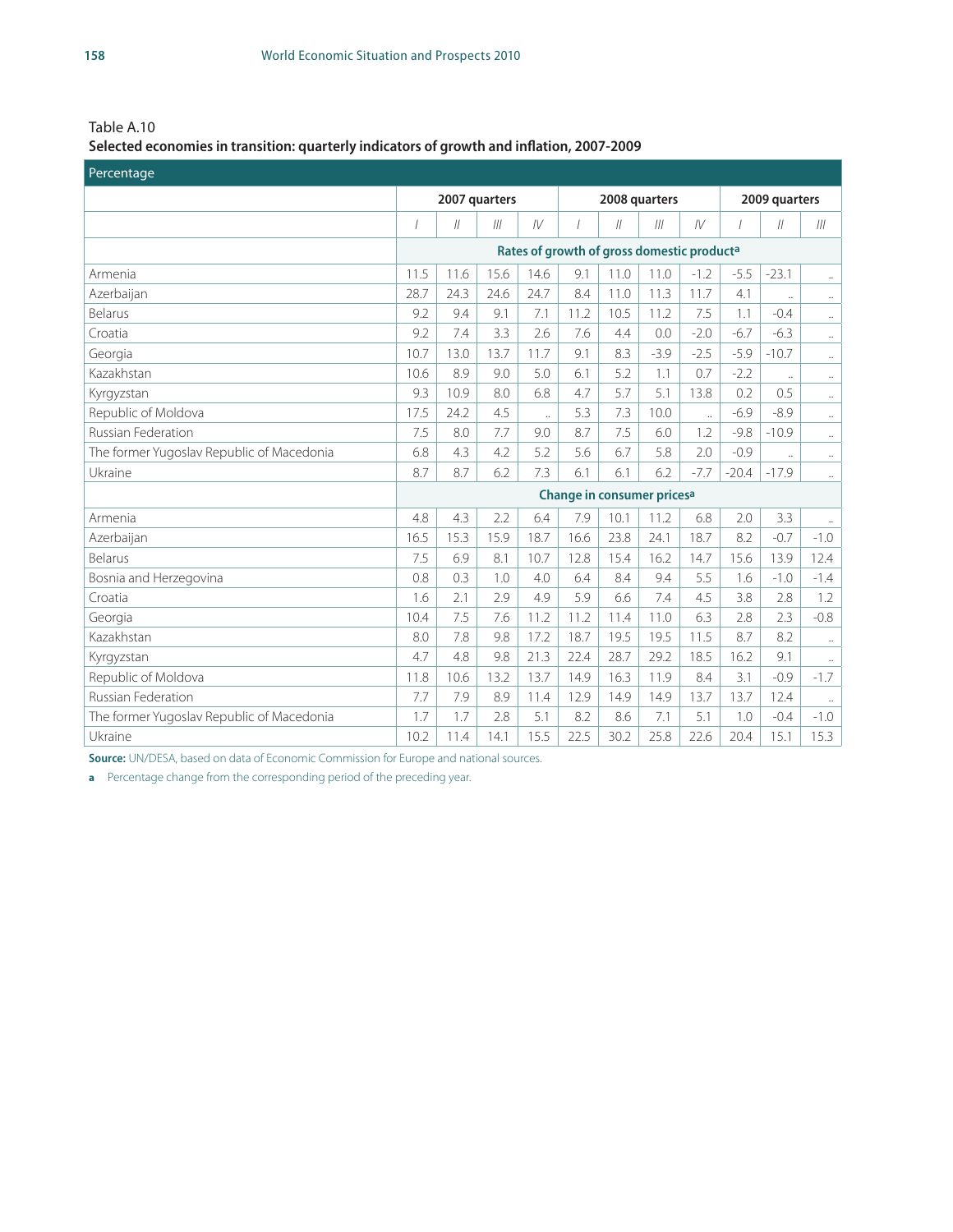**Major developing economies: quarterly indicators of growth, unemployment and inflation, 2007-2009**

| Percentage                        |                                                 |               |      |             |                                                        |                           |        |        |                |               |                      |
|-----------------------------------|-------------------------------------------------|---------------|------|-------------|--------------------------------------------------------|---------------------------|--------|--------|----------------|---------------|----------------------|
|                                   | 2007 quarters<br>2008 quarters<br>2009 quarters |               |      |             |                                                        |                           |        |        |                |               |                      |
|                                   |                                                 | $\frac{1}{2}$ |      | ${\cal IV}$ | $\overline{1}$                                         | $\mathcal{U}$             |        | IV     | $\overline{1}$ | $\mathcal{U}$ |                      |
|                                   |                                                 |               |      |             | Rates of growth of gross domestic product <sup>a</sup> |                           |        |        |                |               |                      |
| Argentina                         | 8.0                                             | 8.6           | 8.8  | 9.1         | 8.5                                                    | 7.8                       | 6.9    | 4.1    | 2.0            | $-0.8$        | $\ddot{\phantom{1}}$ |
| Brazil                            | 5.3                                             | 5.8           | 5.4  | 6.1         | 6.1                                                    | 6.2                       | 6.8    | 1.3    | $-1.8$         | $-1.2$        | u,                   |
| Chile                             | 5.9                                             | 5.5           | 3.6  | 3.8         | 3.4                                                    | 4.6                       | 4.6    | 0.2    | $-2.4$         | $-4.7$        | $-1.6$               |
| China                             | 11.7                                            | 11.9          | 11.5 | 11.2        | 10.6                                                   | 10.1                      | 9.0    | 6.8    | 6.1            | 7.9           | 8.9                  |
| Colombia                          | 8.4                                             | 7.6           | 6.0  | 8.2         | 4.2                                                    | 3.9                       | 2.8    | $-1.1$ | $-0.5$         | $-0.5$        | $\ddotsc$            |
| Ecuador                           | 1.6                                             | 1.1           | 1.4  | 5.8         | 6.5                                                    | 8.3                       | 8.0    | 3.4    | 1.5            | $-1.1$        | $\ldots$             |
| Hong Kong SARb                    | 5.6                                             | 6.1           | 6.8  | 6.9         | 7.3                                                    | 4.1                       | 1.5    | $-2.6$ | $-7.8$         | $-3.6$        | $-2.4$               |
| India                             | 9.8                                             | 9.2           | 9.0  | 8.8         | 8.6                                                    | 7.8                       | 7.7    | 5.8    | 5.8            | 6.1           | 7.9                  |
| Indonesia                         | 6.1                                             | 6.4           | 6.5  | 6.3         | 6.1                                                    | 6.6                       | 6.6    | 4.8    | 4.6            | 4.0           | 4.1                  |
| Israel                            | 4.7                                             | 4.3           | 6.0  | 5.7         | 5.6                                                    | 5.1                       | 4.1    | 2.1    | $-0.1$         | $-0.8$        | $-0.4$               |
| Korea, Republic of                | 4.5                                             | 5.3           | 4.9  | 5.7         | 5.5                                                    | 4.3                       | 3.1    | $-3.4$ | $-4.2$         | $-2.2$        | 0.6                  |
| Malaysia                          | 5.5                                             | 5.8           | 6.4  | 7.2         | 7.4                                                    | 6.6                       | 4.8    | 0.1    | $-6.2$         | $-3.9$        | $-1.2$               |
| Mexico                            | 3.0                                             | 3.0           | 3.5  | 3.7         | 2.6                                                    | 2.9                       | 1.7    | $-1.6$ | $-7.9$         | $-10.1$       | $-6.2$               |
| Philippines                       | 6.9                                             | 8.3           | 6.8  | 6.3         | 3.9                                                    | 4.2                       | 4.6    | 2.9    | 0.6            | 0.8           | 0.8                  |
| Singapore                         | 7.6                                             | 8.6           | 9.5  | 5.5         | 6.7                                                    | 2.5                       | 0.0    | $-4.2$ | $-9.5$         | $-3.3$        | 0.6                  |
| South Africa                      | 6.5                                             | 5.5           | 5.1  | 4.9         | 4.1                                                    | 5.1                       | 3.8    | 1.9    | $-0.8$         | $-2.6$        | $-2.1$               |
| Taiwan Province of China          | 4.5                                             | 5.7           | 7.1  | 6.5         | 6.9                                                    | 5.4                       | $-0.8$ | $-7.1$ | $-9.1$         | $-6.9$        | $-1.3$               |
| Thailand                          | 4.6                                             | 4.5           | 5.3  | 5.3         | 6.4                                                    | 5.2                       | 2.9    | $-4.2$ | $-7.1$         | $-4.9$        | $-2.8$               |
| Turkey                            | 8.1                                             | 3.8           | 3.2  | 4.2         | 7.2                                                    | 2.8                       | 1.0    | $-6.5$ | $-14.3$        | $-7.0$        | $\ldots$             |
| Venezuela, Bolivarian Republic of | 8.7                                             | 7.8           | 9.0  | 7.2         | 4.9                                                    | 7.2                       | 3.8    | 3.5    | 0.5            | $-2.4$        | $-4.5$               |
|                                   |                                                 |               |      |             |                                                        | <b>Unemployment ratec</b> |        |        |                |               |                      |
| Argentina                         | 9.8                                             | 8.5           | 8.1  | 7.5         | 8.4                                                    | 8.0                       | 7.8    | 7.3    | 8.4            | 8.8           | 9.1                  |
| Brazil                            | 9.8                                             | 10.0          | 9.3  | 8.1         | 8.4                                                    | 8.1                       | 7.8    | 7.3    | 8.6            | 8.6           | 7.9                  |
| Chile                             | 6.4                                             | 6.8           | 7.5  | 7.4         | 7.4                                                    | 8.0                       | 8.1    | 7.5    | 8.6            | 10.2          | 10.6                 |
| Colombia                          | 12.8                                            | 11.2          | 10.8 | 9.5         | 11.9                                                   | 11.4                      | 11.3   | 10.5   | 13.8           | 12.4          | 12.5                 |
| Hong Kong SARb                    | 4.4                                             | 4.2           | 4.0  | 3.4         | 3.3                                                    | 3.3                       | 3.4    | 4.1    | 5.2            | 5.4           | 5.3                  |
| Israel                            | 7.7                                             | 7.6           | 7.3  | 6.7         | 6.1                                                    | 5.9                       | 6.1    | 6.5    | 7.6            | 8.0           | 7.8                  |
| Korea, Republic of                | 3.6                                             | 3.3           | 3.1  | 3.0         | 3.4                                                    | 3.1                       | 3.1    | 3.1    | 3.8            | 3.8           | 3.6                  |
| Malaysia                          | 3.4                                             | 3.4           | 3.1  | 3.0         | 3.6                                                    | 3.5                       | 3.1    | 3.1    | 4.0            | 3.6           | $\ldots$             |
| Mexico                            | 4.0                                             | 3.4           | 3.9  | 3.5         | 4.0                                                    | 3.5                       | 4.2    | 4.3    | 5.1            | 5.2           | 6.2                  |
| Philippines                       | 7.8                                             | 7.4           | 7.8  | 6.3         | 7.4                                                    | 8.0                       | 7.4    | 6.8    | 7.7            | $7.5\,$       | 7.6                  |
| Singapore                         | 2.7                                             | 2.3           | 1.7  | 1.7         | 1.9                                                    | 2.2                       | 2.3    | 2.5    | 3.3            | 3.3           | 3.4                  |
| Taiwan Province of China          | 3.8                                             | 3.9           | 4.0  | 3.9         | 3.9                                                    | 3.9                       | 4.2    | 4.7    | 5.6            | 5.8           | 6.1                  |
| Thailand                          | 1.6                                             | 1.6           | 1.2  | 1.1         | 1.7                                                    | 1.4                       | 1.2    | 1.3    | 2.1            | 1.8           | 1.2                  |
| Turkey                            | 11.4                                            | 8.9           | 9.2  | 10.5        | 11.5                                                   | 9.5                       | 10.3   | 12.6   | 15.8           | 13.8          | $\ldots$             |
| Uruguay                           | 9.9                                             | 9.5           | 9.0  | 8.1         | 8.5                                                    | $7.5\,$                   | 7.6    | 6.6    | 7.5            | 8.0           | 7.1                  |
| Venezuela, Bolivarian Republic of | 10.3                                            | 8.2           | 8.4  | 6.8         | 8.3                                                    | 7.5                       | 7.4    | 6.1    | 8.2            | 7.7           | 8.3                  |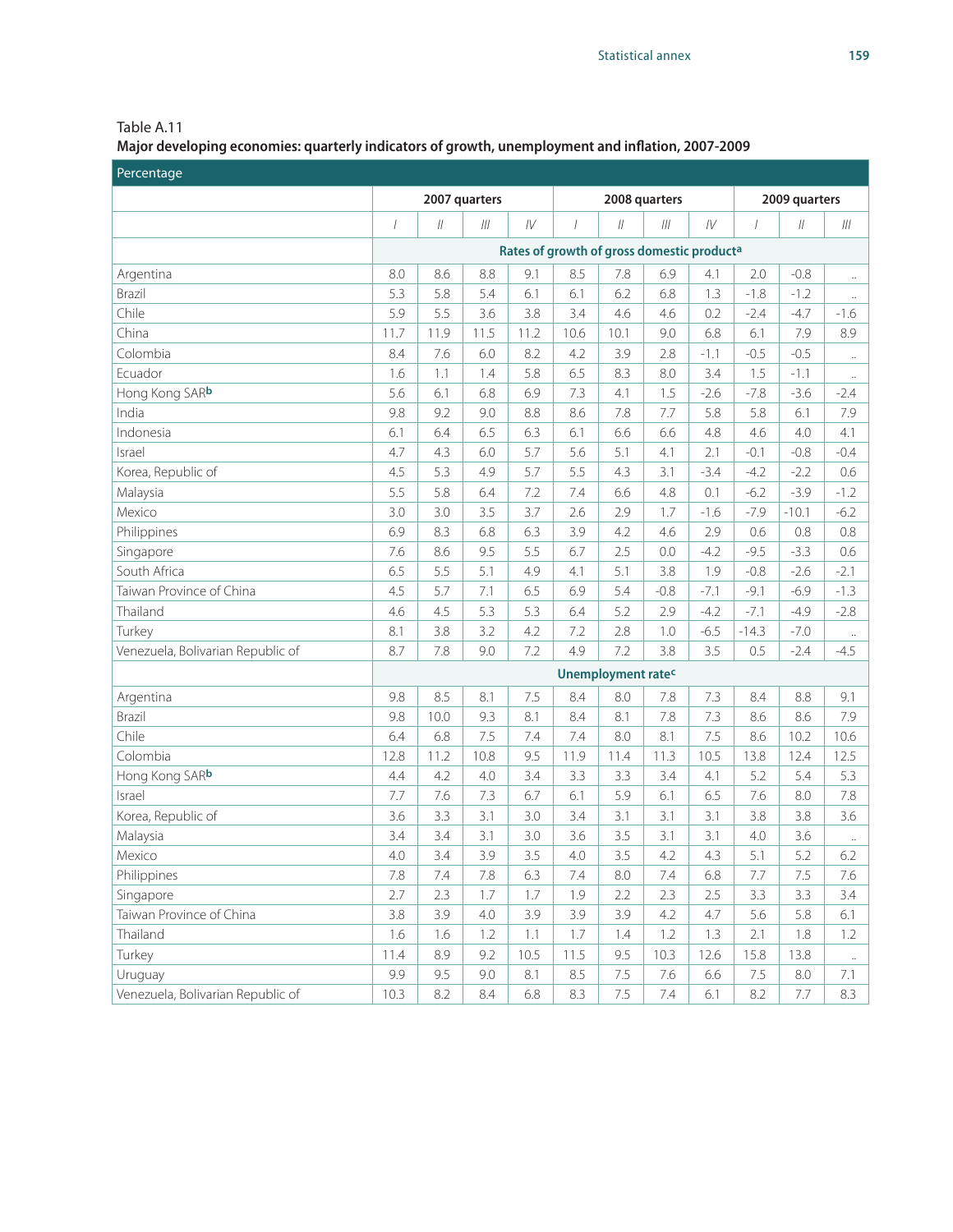| Table A.11 (cont'd)               |        |               |               |      |                                        |               |               |      |        |               |        |
|-----------------------------------|--------|---------------|---------------|------|----------------------------------------|---------------|---------------|------|--------|---------------|--------|
|                                   |        |               | 2007 quarters |      |                                        |               | 2008 quarters |      |        | 2009 quarters |        |
|                                   |        | $\frac{1}{2}$ |               | IV   |                                        | $\mathcal{U}$ | III           | IV   |        | $\vert$       |        |
|                                   |        |               |               |      | Change in consumer prices <sup>a</sup> |               |               |      |        |               |        |
| Argentina                         | 9.5    | 8.8           | 8.6           | 8.5  | 8.5                                    | 9.1           | 8.9           | 7.8  | 6.6    | 5.5           | 5.9    |
| Brazil                            | 3.0    | 3.3           | 4.0           | 4.3  | 4.6                                    | 5.6           | 6.3           | 6.2  | 5.7    | 5.2           | 4.4    |
| Chile                             | 2.7    | 2.9           | 4.8           | 7.2  | 8.0                                    | 8.9           | 9.3           | 8.6  | 5.6    | 3.1           | $-0.6$ |
| China                             | 2.7    | 3.6           | 6.1           | 6.7  | 8.0                                    | 7.9           | 5.3           | 2.6  | $-0.6$ | $-1.5$        | $-1.3$ |
| Colombia                          | 5.2    | 6.2           | 5.3           | 5.4  | 6.1                                    | 6.4           | 7.7           | 7.8  | 6.6    | 4.8           | 3.2    |
| Ecuador                           | 2.1    | 1.7           | 2.5           | 2.8  | 5.3                                    | 9.1           | 10.0          | 9.3  | 7.9    | 5.5           | 3.5    |
| Hong Kong SARb                    | 1.7    | 1.3           | 1.7           | 3.5  | 4.6                                    | 5.7           | 4.6           | 2.2  | 1.8    | $-0.1$        | $-0.9$ |
| India                             | 7.0    | 6.3           | 6.7           | 5.5  | 6.3                                    | 7.8           | 9.0           | 10.2 | 9.4    | 8.9           | 11.7   |
| Indonesia                         | 6.4    | 6.0           | 6.5           | 6.7  | 7.7                                    | 10.3          | 11.9          | 11.1 | 7.6    | 4.7           | 2.7    |
| Israel                            | $-0.6$ | $-1.1$        | 0.9           | 2.8  | 3.6                                    | 5.0           | 5.1           | 4.6  | 3.4    | 3.2           | 3.2    |
| Korea, Republic of                | 2.0    | 2.4           | 2.3           | 3.4  | 3.8                                    | 4.8           | 5.5           | 4.5  | 3.9    | 2.8           | 2.0    |
| Malaysia                          | 2.6    | 1.5           | 1.8           | 2.2  | 2.6                                    | 4.9           | 8.4           | 5.9  | 3.7    | 1.3           | $-2.3$ |
| Mexico                            | 4.1    | 4.0           | 4.0           | 3.8  | 3.9                                    | 4.9           | 5.5           | 6.2  | 6.2    | 6.0           | 5.1    |
| Philippines                       | 2.9    | 7.4           | 2.5           | 3.3  | 5.6                                    | 9.7           | 12.2          | 9.6  | 6.9    | 3.2           | 0.3    |
| Singapore                         | 0.5    | 1.0           | 2.7           | 4.1  | 6.6                                    | 7.5           | 6.6           | 5.5  | 2.1    | $-0.5$        | $-0.3$ |
| South Africa                      | 5.1    | 6.0           | 6.2           | 7.2  | 8.9                                    | 10.1          | 11.2          | 10.1 | 8.8    | 8.0           | 6.4    |
| Taiwan Province of China          | 1.0    | 0.3           | 1.5           | 4.5  | 3.6                                    | 4.2           | 4.5           | 1.9  | 0.0    | $-0.8$        | $-1.3$ |
| Thailand                          | 2.5    | 1.9           | 1.7           | 2.9  | 5.0                                    | 7.5           | 7.3           | 2.1  | $-0.2$ | $-2.8$        | $-2.2$ |
| Turkey                            | 10.3   | 9.5           | 7.1           | 8.2  | 8.8                                    | 10.3          | 11.7          | 10.9 | 8.4    | 5.7           | 5.3    |
| Venezuela, Bolivarian Republic of | 19.1   | 19.5          | 16.1          | 20.1 | 26.2                                   | 31.0          | 34.7          | 33.4 | 29.5   | 28.2          | 28.7   |

**Sources:** IMF, *International Financial Statistics,* and national sources.

**a** Percentage change from the corresponding quarter of the previous year.

**b** Special Administrative Region of China.

**c** Reflects national definitions and coverage. Not comparable across economies.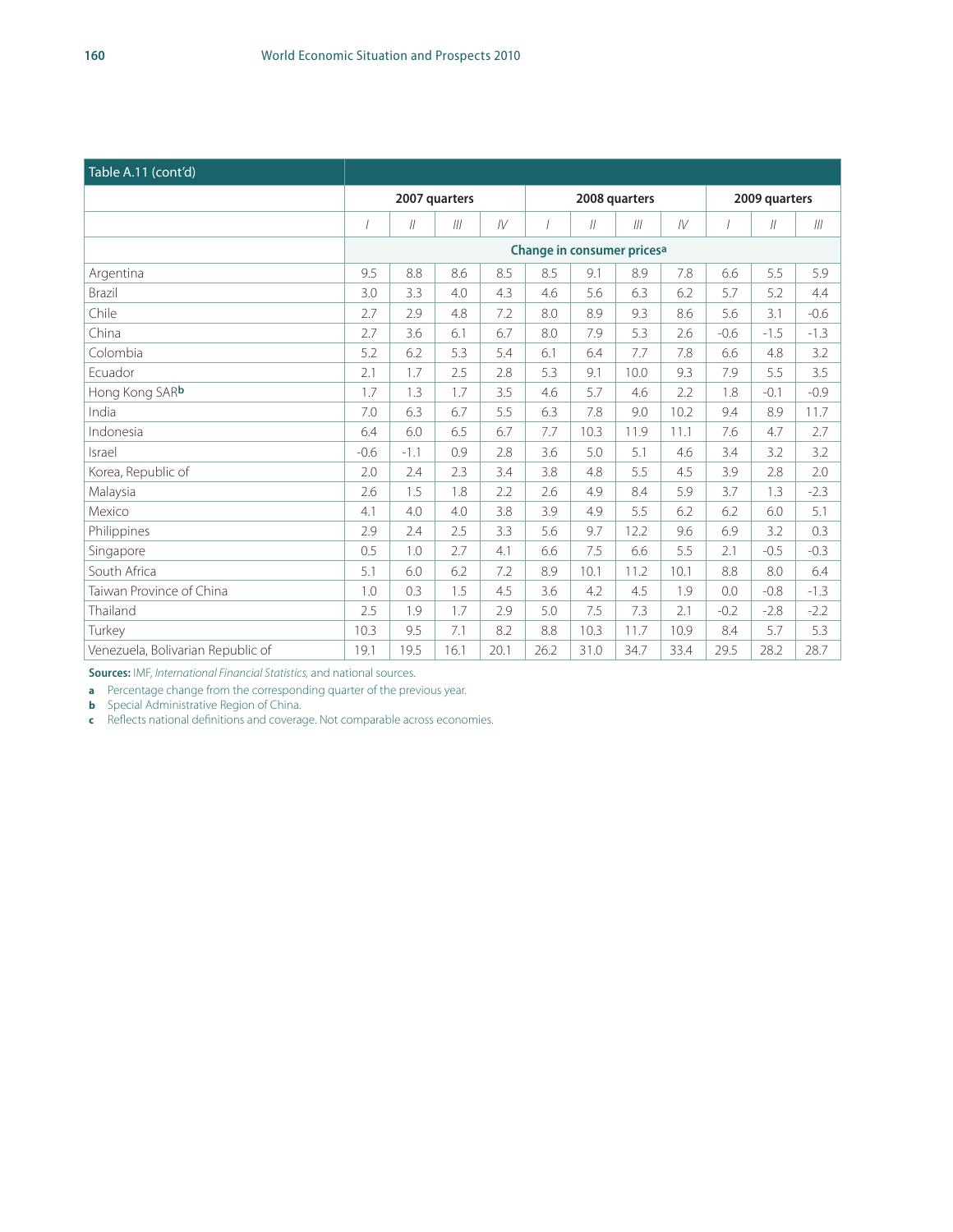| Percentage           |        |        |        |        |        |                                        |        |        |        |         |
|----------------------|--------|--------|--------|--------|--------|----------------------------------------|--------|--------|--------|---------|
|                      | 2000   | 2001   | 2002   | 2003   | 2004   | 2005                                   | 2006   | 2007   | 2008   | 2009a   |
|                      |        |        |        |        |        | Short-term interest ratesb             |        |        |        |         |
| Canada               | 5.7    | 4.0    | 2.6    | 3.0    | 2.3    | 2.8                                    | 4.2    | 4.6    | 3.3    | 0.8     |
| Francec              | 4.4    | 4.3    | 3.3    | 2.3    | 2.1    | 2.2                                    | 3.1    | 4.3    | 4.6    | 1.4     |
| Germanyc             | 4.4    | 4.3    | 3.3    | 2.3    | 2.1    | 2.2                                    | 3.1    | 4.3    | 4.6    | 1.4     |
| Italyc               | 4.4    | 4.3    | 3.3    | 2.3    | 2.1    | 2.2                                    | 3.1    | 4.3    | 4.6    | 1.4     |
| Japan                | 0.2    | 0.1    | 0.1    | 0.0    | 0.0    | 0.0                                    | 0.2    | 0.7    | 0.7    | 0.4     |
| United Kingdom       | 6.1    | 5.0    | 4.0    | 3.7    | 4.6    | 4.7                                    | 4.8    | 6.0    | 5.5    | 1.4     |
| <b>United States</b> | 6.5    | 3.7    | 1.7    | 1.2    | 1.6    | 3.5                                    | 5.2    | 5.3    | 3.0    | 0.7     |
|                      |        |        |        |        |        | Long-term interest ratesd              |        |        |        |         |
| Canada               | 5.9    | 5.5    | 5.3    | 4.8    | 4.6    | 4.1                                    | 4.2    | 4.3    | 3.6    | 3.2     |
| France               | 5.4    | 4.9    | 4.9    | 4.1    | 4.1    | 3.4                                    | 3.8    | 4.3    | 4.2    | 3.7     |
| Germany              | 5.3    | 4.8    | 4.8    | 4.1    | 4.0    | 3.4                                    | 3.8    | 4.2    | 4.0    | 3.2     |
| Italy                | 5.6    | 5.2    | 5.0    | 4.3    | 4.3    | 3.6                                    | 4.0    | 4.5    | 4.7    | 4.0     |
| Japan                | 1.7    | 1.3    | 1.3    | 1.0    | 1.5    | 1.4                                    | 1.7    | 1.7    | 1.5    | 1.3     |
| United Kingdom       | 5.3    | 4.9    | 4.9    | 4.5    | 4.9    | 4.4                                    | 4.5    | 5.0    | 4.6    | 3.6     |
| <b>United States</b> | 6.0    | 5.0    | 4.6    | 4.0    | 4.3    | 4.3                                    | 4.8    | 4.6    | 3.7    | 3.2     |
|                      |        |        |        |        |        | General government financial balancese |        |        |        |         |
| Canada               | 2.9    | 0.7    | $-0.1$ | $-0.1$ | 0.9    | 1.5                                    | 1.6    | 1.6    | 0.0    | $-5.0$  |
| France               | $-1.5$ | $-1.5$ | $-3.1$ | $-4.1$ | $-3.6$ | $-2.9$                                 | $-2.3$ | $-2.7$ | $-3.4$ | $-8.3$  |
| Germany              | 1.3    | $-2.8$ | $-3.7$ | $-4.0$ | $-3.8$ | $-3.3$                                 | $-1.6$ | 0.2    | 0.0    | $-3.4$  |
| Italy                | $-0.8$ | $-3.1$ | $-2.9$ | $-3.5$ | $-3.5$ | $-4.3$                                 | $-3.3$ | $-1.5$ | $-2.7$ | $-5.3$  |
| Japanf               | $-7.6$ | $-6.3$ | $-8.0$ | $-7.9$ | $-6.2$ | $-6.7$                                 | $-1.6$ | $-2.5$ | $-2.7$ | $-7.8$  |
| United Kingdom       | 3.6    | 0.5    | $-2.0$ | $-3.3$ | $-3.4$ | $-3.4$                                 | $-2.7$ | $-2.7$ | $-5.0$ | $-12.1$ |
| <b>United States</b> | 1.6    | $-0.4$ | $-3.8$ | $-4.8$ | $-4.4$ | $-3.3$                                 | $-2.2$ | $-2.9$ | $-5.9$ | $-10.4$ |

Table A.12 **Major developed economies: financial indicators, 2000-2009** 

**Sources**: UN/DESA, based on IMF, *International Financial Statistics*; OECD *Economic Outlook*; and Eurostat.

**a** Average for the first nine months.

**b** Three-month Interbank Rate.

**c** From January 1999 onwards, represents the three-month Euro Interbank Offered Rate (EURIBOR), which is an interbank deposit bid rate.

**d** Yield on long-term government bonds.

**e** Surplus (+) or deficit (-) as a percentage of nominal GNP or GDP. Estimates for 2009.

**f** Deferred tax payments on postal savings accounts are included in 2000 and 2001.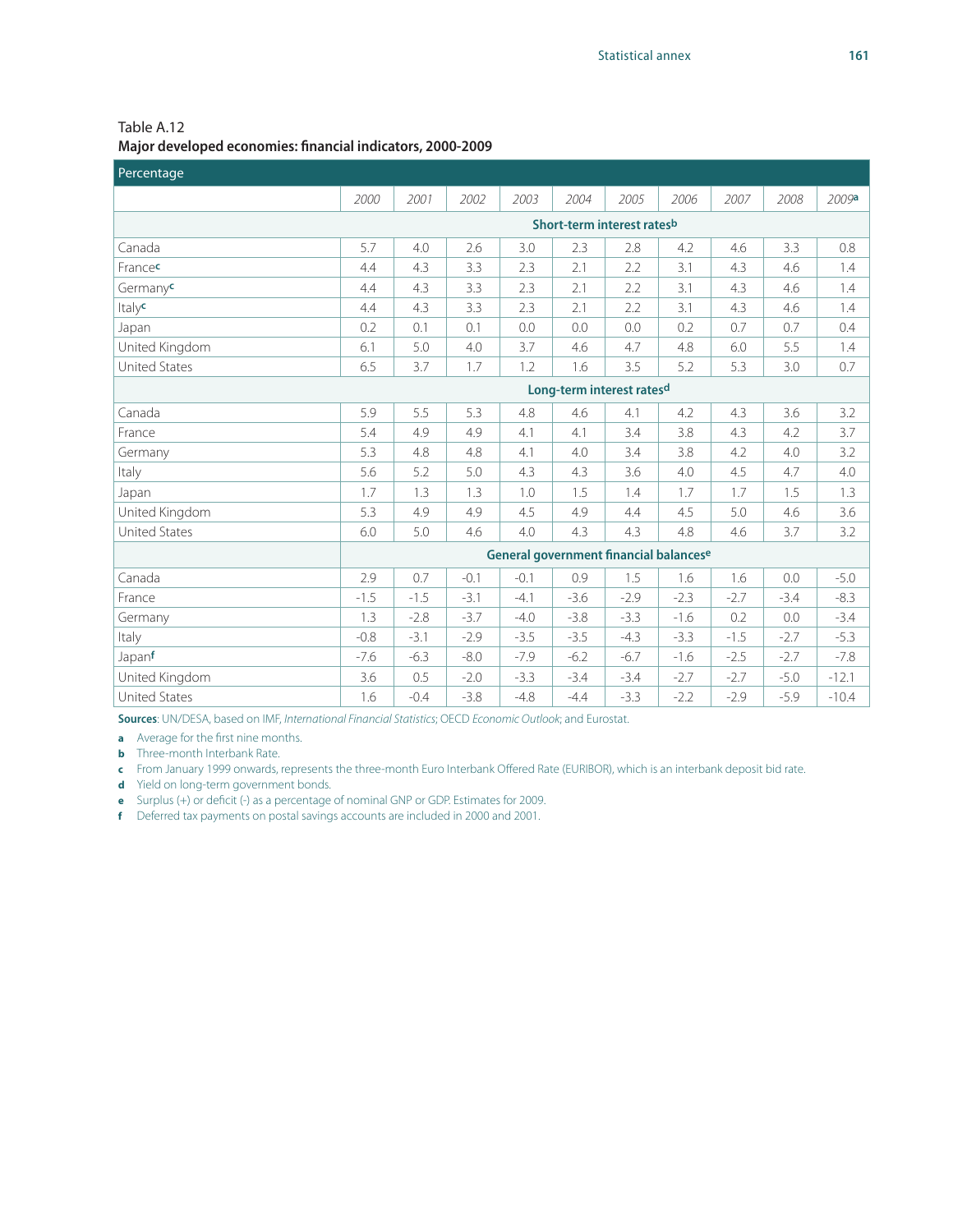Table A.13 **Selected economies: real effective exchange rates, broad measurement,a 2000-2009**

|                                | 2000  | 2001  | 2002  | 2003  | 2004  | 2005  | 2006  | 2007  | 2008  | 2009 <b>b</b> |
|--------------------------------|-------|-------|-------|-------|-------|-------|-------|-------|-------|---------------|
| <b>Developed economies</b>     |       |       |       |       |       |       |       |       |       |               |
| Australia                      | 100.0 | 95.7  | 99.7  | 110.9 | 120.2 | 126.8 | 132.2 | 140.8 | 140.4 | 125.9         |
| Bulgaria                       | 100.0 | 107.9 | 112.2 | 120.6 | 125.3 | 127.8 | 135.5 | 143.2 | 149.5 | 168.3         |
| Canada                         | 100.0 | 96.5  | 94.7  | 102.4 | 104.5 | 108.0 | 111.7 | 112.5 | 103.3 | 93.8          |
| Czech Republic                 | 100.0 | 106.5 | 118.4 | 117.1 | 121.3 | 129.3 | 133.4 | 138.9 | 156.8 | 148.9         |
| Denmark                        | 100.0 | 102.5 | 106.7 | 113.8 | 114.4 | 111.9 | 109.8 | 109.8 | 110.5 | 117.3         |
| Euro zone                      | 100.0 | 101.7 | 105.2 | 117.0 | 121.1 | 119.8 | 120.9 | 125.7 | 131.4 | 124.8         |
| Hungary                        | 100.0 | 107.1 | 113.5 | 115.1 | 119.0 | 119.2 | 115.6 | 119.8 | 122.1 | 119.2         |
| Japan                          | 100.0 | 88.7  | 82.8  | 82.8  | 83.4  | 79.0  | 72.0  | 67.2  | 73.7  | 84.0          |
| New Zealand                    | 100.0 | 99.4  | 111.5 | 130.5 | 140.3 | 147.3 | 135.9 | 146.3 | 134.6 | 125.2         |
| Norway                         | 100.0 | 102.8 | 108.8 | 108.3 | 110.5 | 117.1 | 122.8 | 131.9 | 134.3 | 127.7         |
| Poland                         | 100.0 | 110.7 | 107.3 | 99.2  | 101.9 | 111.2 | 113.5 | 117.4 | 126.0 | 108.8         |
| Romania                        | 100.0 | 107.8 | 113.0 | 117.0 | 126.8 | 153.5 | 171.2 | 190.7 | 181.0 | 173.3         |
| Slovakia                       | 100.0 | 102.1 | 104.1 | 112.5 | 116.9 | 117.1 | 118.3 | 128.5 | 131.8 | 142.1         |
| Sweden                         | 100.0 | 91.3  | 93.5  | 97.3  | 96.2  | 93.3  | 94.2  | 97.5  | 91.8  | 89.3          |
| Switzerland                    | 100.0 | 103.1 | 109.4 | 111.2 | 109.0 | 104.9 | 100.3 | 95.5  | 97.4  | 105.6         |
| United Kingdom                 | 100.0 | 97.2  | 98.3  | 95.6  | 99.6  | 97.3  | 97.1  | 99.0  | 87.1  | 79.4          |
| <b>United States</b>           | 100.0 | 106.0 | 106.2 | 98.0  | 91.9  | 89.3  | 86.9  | 82.8  | 79.6  | 89.1          |
| <b>Economies in transition</b> |       |       |       |       |       |       |       |       |       |               |
| Croatia                        | 100.0 | 105.5 | 106.6 | 109.8 | 113.6 | 114.5 | 115.4 | 116.7 | 124.3 | 126.9         |
| Russian Federation             | 100.0 | 120.8 | 126.8 | 131.1 | 140.6 | 154.6 | 170.5 | 180.4 | 193.0 | 181.5         |
| <b>Developing economies</b>    |       |       |       |       |       |       |       |       |       |               |
| Argentina                      | 100.0 | 105.0 | 56.1  | 62.4  | 60.8  | 60.0  | 58.5  | 57.8  | 58.9  | 57.5          |
| Brazil                         | 100.0 | 90.2  | 89.7  | 98.6  | 105.8 | 129.7 | 140.8 | 155.6 | 175.1 | 165.5         |
| Chile                          | 100.0 | 94.7  | 93.0  | 91.9  | 100.1 | 111.7 | 118.0 | 117.3 | 122.8 | 127.2         |
| China                          | 100.0 | 105.5 | 103.0 | 97.9  | 96.0  | 98.2  | 101.1 | 103.3 | 112.3 | 113.2         |
| Colombia                       | 100.0 | 100.4 | 99.1  | 88.1  | 94.8  | 104.9 | 102.8 | 110.4 | 114.4 | 107.9         |
| Ecuador                        | 100.0 | 102.5 | 111.0 | 114.3 | 114.7 | 121.2 | 130.7 | 125.9 | 136.6 | 109.0         |
| Egypt                          | 100.0 | 91.1  | 81.6  | 65.5  | 66.2  | 72.0  | 74.2  | 76.4  | 86.5  | 84.0          |
| Hong Kong SAR                  | 100.0 | 101.8 | 101.5 | 95.0  | 89.9  | 86.4  | 84.1  | 80.1  | 75.7  | 80.6          |
| India                          | 100.0 | 102.5 | 99.1  | 98.4  | 99.1  | 102.3 | 99.3  | 106.6 | 100.9 | 96.0          |
| Indonesia                      | 100.0 | 96.3  | 116.6 | 123.2 | 113.5 | 113.8 | 142.0 | 149.3 | 162.6 | 161.2         |
| Israel                         | 100.0 | 99.7  | 89.8  | 87.5  | 85.4  | 86.4  | 86.9  | 87.9  | 98.0  | 97.4          |
| Korea, Republic of             | 100.0 | 90.6  | 93.5  | 92.8  | 95.0  | 104.9 | 110.0 | 107.6 | 90.6  | 77.7          |
| Kuwait                         | 100.0 | 107.5 | 109.3 | 102.4 | 94.9  | 96.3  | 95.3  | 93.2  | 99.0  | 105.4         |
| Malaysia                       | 100.0 | 103.9 | 101.6 | 98.7  | 100.7 | 103.3 | 107.0 | 112.7 | 115.6 | 111.5         |
| Mexico                         | 100.0 | 107.9 | 109.5 | 100.0 | 98.2  | 103.1 | 106.0 | 106.0 | 105.9 | 90.7          |
| Morocco                        | 100.0 | 97.8  | 98.6  | 98.8  | 97.3  | 94.7  | 94.7  | 93.6  | 94.0  | 100.4         |
| Nigeriad                       | 100.0 | 111.1 | 111.0 | 103.1 | 107.8 | 124.3 | 133.3 | 130.7 | 144.7 | 138.8         |
| Pakistan                       | 100.0 | 95.5  | 100.1 | 101.0 | 100.4 | 102.3 | 105.8 | 105.6 | 105.5 | 103.1         |
| Peru                           | 100.0 | 104.2 | 104.1 | 100.0 | 99.5  | 99.3  | 99.4  | 99.7  | 106.6 | 105.8         |
| Philippines                    | 100.0 | 107.6 | 112.5 | 107.6 | 100.7 | 107.1 | 129.5 | 136.0 | 130.7 | 130.4         |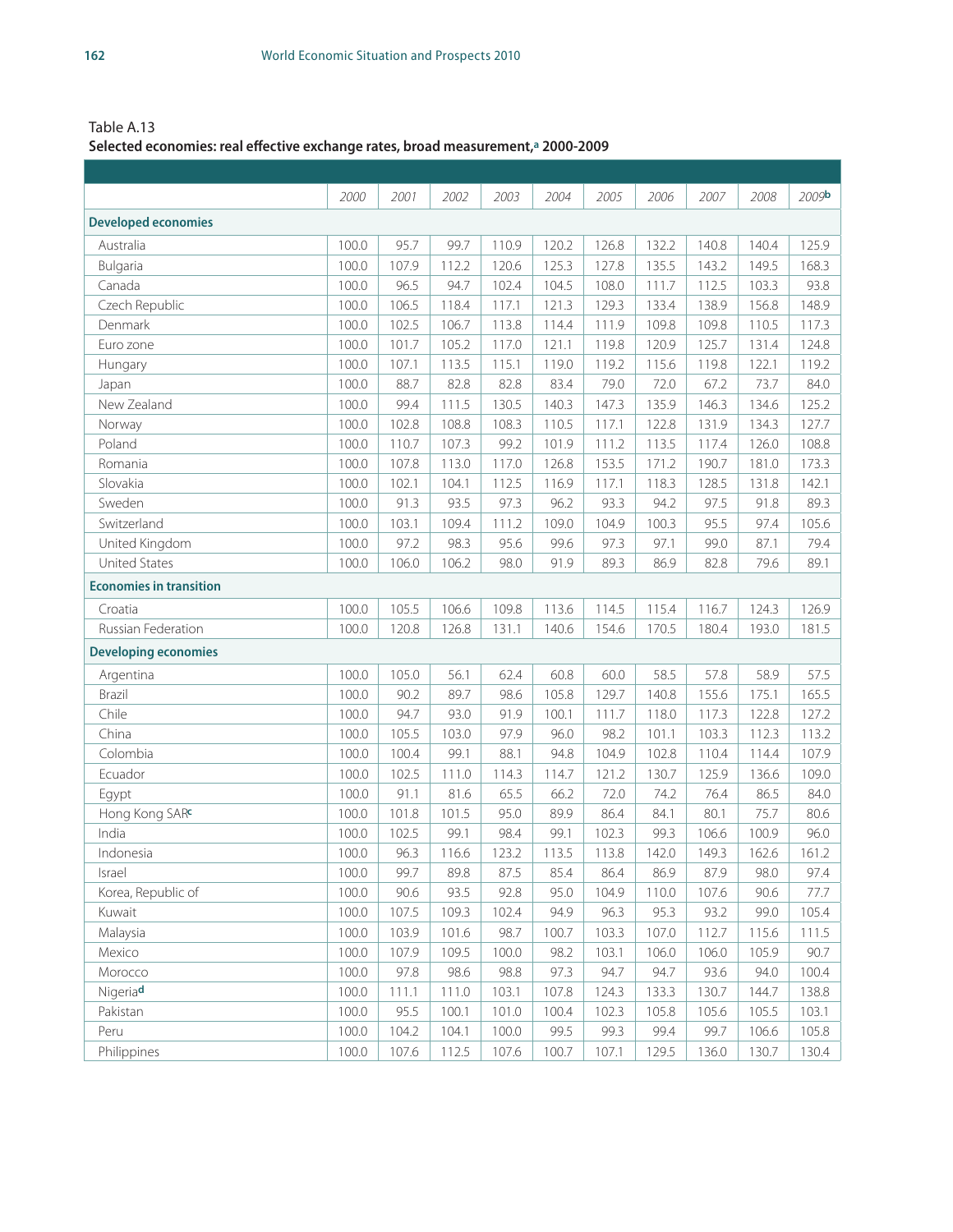| Table A.13 (cont'd)               |       |      |       |       |       |       |       |       |       |                   |  |  |
|-----------------------------------|-------|------|-------|-------|-------|-------|-------|-------|-------|-------------------|--|--|
|                                   | 2000  | 2001 | 2002  | 2003  | 2004  | 2005  | 2006  | 2007  | 2008  | 2009 <sup>b</sup> |  |  |
| Saudi Arabia                      | 100.0 | 03.6 | 02.3  | 94.4  | 87.6  | 84.9  | 84.1  | 81.9  | 83.2  | 92.9              |  |  |
| Singapore                         | 100.0 | 97.8 | 95.9  | 95.5  | 102.2 | 106.8 | 112.2 | 119.5 | 125.3 | 115.3             |  |  |
| South Africa                      | 100.0 | 90.6 | 80.6  | 105.7 | 15.3  | 117.7 | 113.5 | 109.3 | 100.0 | 104.4             |  |  |
| Taiwan Province of China          | 100.0 | 96.1 | 93.9  | 89.6  | 90.8  | 89.2  | 89.0  | 87.8  | 84.6  | 76.4              |  |  |
| Thailand                          | 100.0 | 97.0 | 101.2 | 100.3 | 100.1 | 102.7 | 111.6 | 124.9 | 121   | 111.1             |  |  |
| Turkey                            | 100.0 | 87.5 | 100.7 | 10.6  | 16.1  | 124.5 | 120.6 | 127.8 | 126.0 | 116.4             |  |  |
| Venezuela, Bolivarian Republic of | 100.0 | 09.4 | 92.6  | 93.5  | 98.8  | 99.2  | 107.9 | 119.7 | 38.6  | 187.7             |  |  |

**Sources:** JPMorgan Chase and IMF, *International Financial Statistics*.

**a** Indices based on a "broad" measure currency basket of 46 currencies (including the euro). The real effective exchange rate, which adjusts the nominal index for relative price changes, gauges the effect on international price competitiveness of the country's manufactures owing to currency changes and inflation differentials. A rise in the index implies a fall in competitiveness and vice versa. The relative price changes are based on indices most closely measuring the prices of domestically produced finished manufactured goods, excluding food and energy, at the first stage of manufacturing. The weights for currency indices are derived from 2000 bilateral trade patterns of the corresponding countries.

**b** Average for the first ten months.

**c** Special Administrative Region of China.

**d** Data is from International Financial Statistics (IFS) only. Data for 2009 is until July.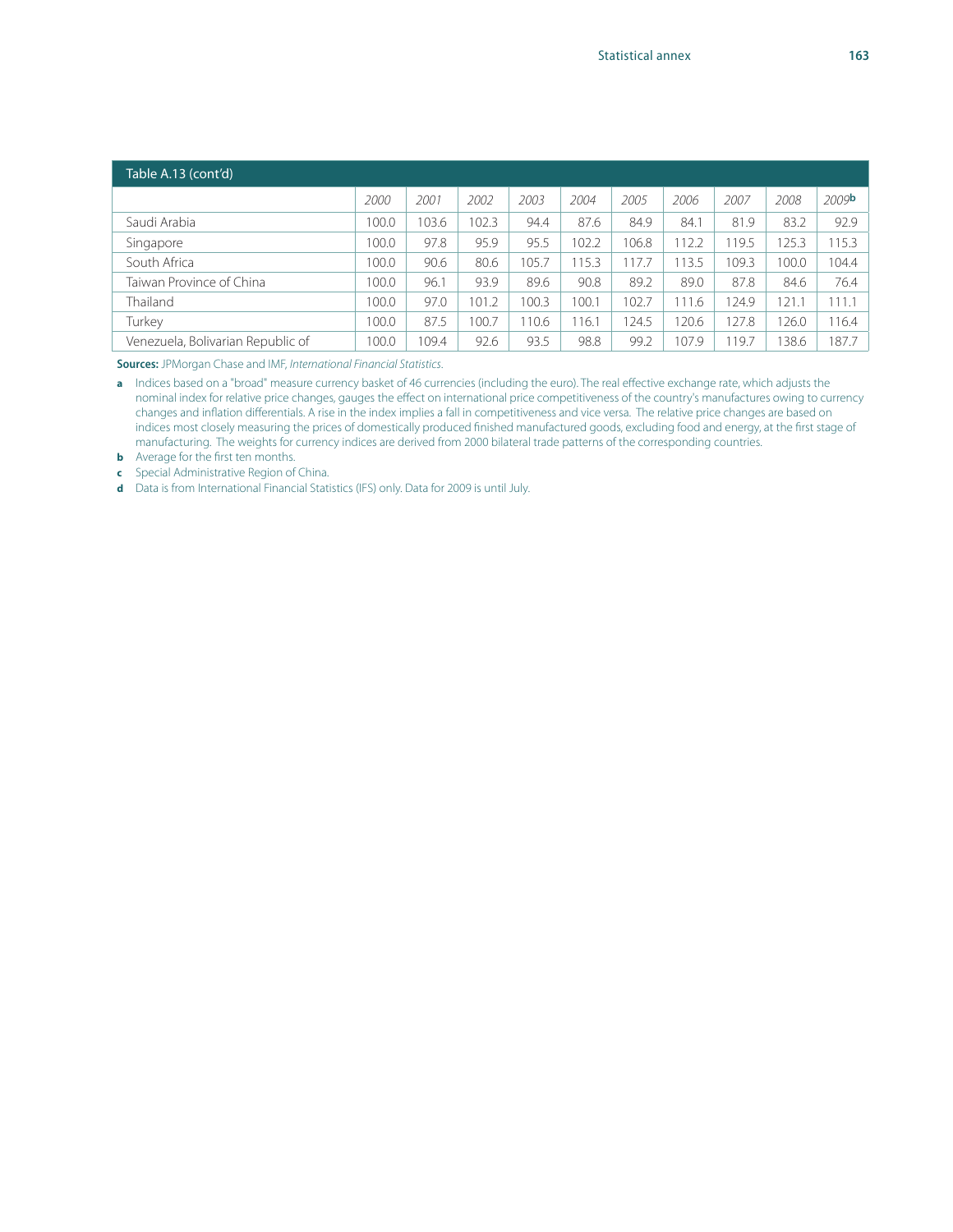Table A.14 **Indices of prices of primary commodities, 2000-2009**

|      |                                      |      |                       | <b>Non-fuel commodities</b>       |                                    |                                  |        | <b>Combined index</b> | Manufac-                  | <b>Real prices</b>               | Memo-                                      |
|------|--------------------------------------|------|-----------------------|-----------------------------------|------------------------------------|----------------------------------|--------|-----------------------|---------------------------|----------------------------------|--------------------------------------------|
|      |                                      | Food | Tropical<br>beverages | Vegetable<br>oilseeds<br>and oils | Agricul-<br>tural raw<br>materials | <b>Minerals</b><br>and<br>metals | Dollar | <b>SDR</b>            | tured<br>export<br>prices | of non-fuel<br>commo-<br>ditiesa | randum<br><i>item:</i> Crude<br>petroleumb |
| 2000 |                                      | 100  | 100                   | 100                               | 100                                | 100                              | 100    | 100                   | 100                       | 100                              | 100.0                                      |
| 2001 |                                      | 103  | 79                    | 94                                | 96                                 | 89                               | 96     | 100                   | 98                        | 98                               | 83.8                                       |
| 2002 |                                      | 102  | 89                    | 117                               | 94                                 | 87                               | 97     | 99                    | 99                        | 98                               | 88.3                                       |
| 2003 |                                      | 104  | 94                    | 137                               | 112                                | 98                               | 105    | 99                    | 108                       | 97                               | 101.8                                      |
| 2004 |                                      | 119  | 100                   | 155                               | 127                                | 137                              | 126    | 113                   | 117                       | 108                              | 130.6                                      |
| 2005 |                                      | 127  | 126                   | 141                               | 132                                | 173                              | 141    | 126                   | 120                       | 117                              | 183.5                                      |
| 2006 |                                      | 151  | 134                   | 148                               | 152                                | 278                              | 184    | 165                   | 123                       | 149                              | 221.3                                      |
| 2007 |                                      | 164  | 148                   | 226                               | 169                                | 313                              | 207    | 179                   | 133                       | 156                              | 250.4                                      |
| 2008 |                                      | 234  | 178                   | 298                               | 202                                | 332                              | 257    | 214                   | 139                       | 185                              | 342.2                                      |
|      |                                      |      |                       |                                   |                                    |                                  |        |                       |                           |                                  |                                            |
| 2006 |                                      | 151  | 136                   | 137                               | 144                                | 220                              | 167    | 153                   | 119                       | 140                              | 209.0                                      |
|      | $\parallel$                          | 155  | 129                   | 141                               | 150                                | 285                              | 186    | 167                   | 123                       | 151                              | 234.6                                      |
|      |                                      | 148  | 133                   | 149                               | 150                                | 301                              | 188    | 168                   | 125                       | 151                              | 238.4                                      |
|      | $\mathsf{I}\mathsf{V}$               | 151  | 139                   | 164                               | 142                                | 304                              | 190    | 169                   | 127                       | 150                              | 203.1                                      |
|      |                                      |      |                       |                                   |                                    |                                  |        |                       |                           |                                  |                                            |
| 2007 |                                      | 155  | 143                   | 179                               | 158                                | 288                              | 191    | 169                   | 129                       | 148                              | 198.0                                      |
|      | $\parallel$                          | 154  | 142                   | 209                               | 162                                | 336                              | 206    | 180                   | 131                       | 157                              | 235.5                                      |
|      |                                      | 165  | 150                   | 236                               | 161                                | 322                              | 209    | 181                   | 133                       | 157                              | 259.0                                      |
|      | $\mathsf{I}\mathsf{V}$               | 183  | 157                   | 278                               | 175                                | 307                              | 219    | 184                   | 138                       | 159                              | 308.1                                      |
|      |                                      |      |                       |                                   |                                    |                                  |        |                       |                           |                                  |                                            |
| 2008 |                                      | 223  | 182                   | 342                               | 201                                | 358                              | 261    | 216                   | 141                       | 185                              | 335.2                                      |
|      | $\parallel$                          | 273  | 184                   | 358                               | 211                                | 381                              | 293    | 239                   | 145                       | 202                              | 425.7                                      |
|      | $\left\vert \right\vert \right\vert$ | 244  | 191                   | 305                               | 216                                | 355                              | 271    | 225                   | 141                       | 192                              | 411.3                                      |
|      | $\mathsf{I}\mathsf{V}$               | 195  | 155                   | 185                               | 163                                | 236                              | 199    | 173                   | 130                       | 153                              | 190.3                                      |
|      |                                      |      |                       |                                   |                                    |                                  |        |                       |                           |                                  |                                            |
| 2009 |                                      | 206  | 164                   | 188                               | 146                                | 200                              | 193    | 171                   | 126                       | 153                              | 155.5                                      |
|      | $\mathbb{I}$                         | 213  | 175                   | 226                               | 150                                | 231                              | 208    | 181                   | 129                       | 161                              | 212.0                                      |
|      | $\  \cdot \ $                        | 228  | 186                   | 215                               | 164                                | 270                              | 227    | 192                   | $\ddot{\phantom{a}}$      | $\ddot{\phantom{0}}$             | 245.3                                      |

**Sources:** UNCTAD, *Monthly Commodity Price Bulletin*; United Nations, *Monthly Bulletin of Statistics*; and *Middle East Economic Survey*, available at http://www.mees.com/Energy\_Tables/basket.htm.

**a** Combined index of non-fuel commodity prices in dollars deflated by manufactured export price index.

**b** The new OPEC reference basket, introduced on 16 June 2005, currently has 12 crudes.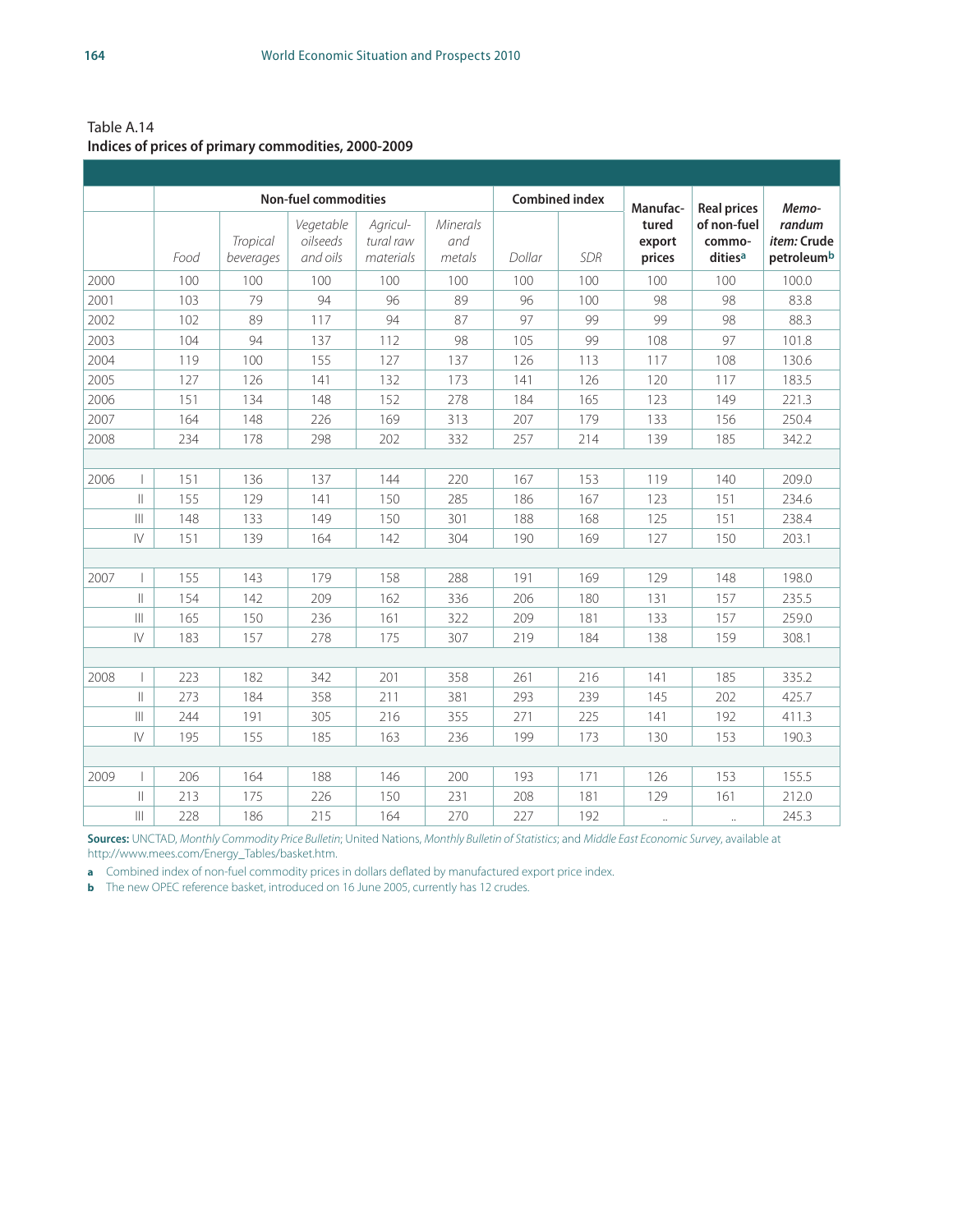#### **World oil supply and demand, 2001-2010**

|                                                      | 2001  | 2002  | 2003  | 2004  | 2005  | 2006  | 2007  | 2008  | 2009a | 2010 <sub>b</sub> |
|------------------------------------------------------|-------|-------|-------|-------|-------|-------|-------|-------|-------|-------------------|
| World oil supplyc,d<br>(millions of barrels per day) | 77.1  | 76.9  | 79.8  | 83.3  | 84.3  | 85.0  | 85.4  | 86.1  | 84.0  | 85.4              |
| Developed economies                                  | 18.3  | 18.3  | 17.8  | 17.4  | 16.5  | 16.3  | 16.4  | 16.2  | 16.2  | 16.1              |
| Economies in transition                              | 8.7   | 9.6   | 10.5  | 11.6  | 12.0  | 12.4  | 12.9  | 12.9  | 13.3  | 13.6              |
| Developing economies                                 | 48.3  | 47.3  | 49.7  | 52.5  | 54.0  | 54.4  | 53.9  | 54.8  | 52.3  | 53.4              |
| OPFCe                                                | 30.4  | 28.8  | 30.8  | 33.1  | 34.2  | 34.3  | 34.9  | 35.9  | 33.4  | 34.2              |
| Non-OPEC                                             | 17.9  | 18.5  | 18.9  | 19.4  | 19.8  | 20.1  | 19.0  | 18.9  | 18.9  | 19.2              |
| Processing gainsf                                    | 1.7   | 1.8   | 1.8   | 1.9   | 1.9   | 1.9   | 2.2   | 2.2   | 2.3   | 2.2               |
| World total demand <sup>9</sup>                      | 77.3  | 77.7  | 79.3  | 82.5  | 83.8  | 85.1  | 86.5  | 86.3  | 84.4  | 85.7              |
| Oil prices (dollars per barrel)                      |       |       |       |       |       |       |       |       |       |                   |
| OPEC Basketh                                         | 23.12 | 24.36 | 28.10 | 36.05 | 50.64 | 61.08 | 69.08 | 94.45 | 58.70 | 69.60             |
| <b>Brent Oil</b>                                     | 24.42 | 24.97 | 28.85 | 38.30 | 54.43 | 65.39 | 72.70 | 97.64 | 61.00 | 72.00             |

**Sources**: United Nations, World Bank, International Energy Agency, U.S. Energy Information Administration, and *Middle East Economic Survey*, available at http://www.mees.com/Energy\_Tables/basket.htm.

- **a** Partly estimated.
- **b** Baseline scenario forecasts.
- **c** Including crude oil, condensates, natural gas liquids (NGLs), oil from non-conventional sources and other sources of supply.
- **d** Totals may not add up due to rounding.
- **e** Includes Angola and Ecuador as of January 2007 and December 2007, respectively.
- **f** Net volume gains and losses in the refining process (excluding net gain/loss in the economies in transition and China) and marine transportation losses.
- **g** Including deliveries from refineries/primary stocks and marine bunkers, and refinery fuel and non-conventional oils.
- **h** The new OPEC reference basket, introduced on 16 June 2005, currently has 12 crudes.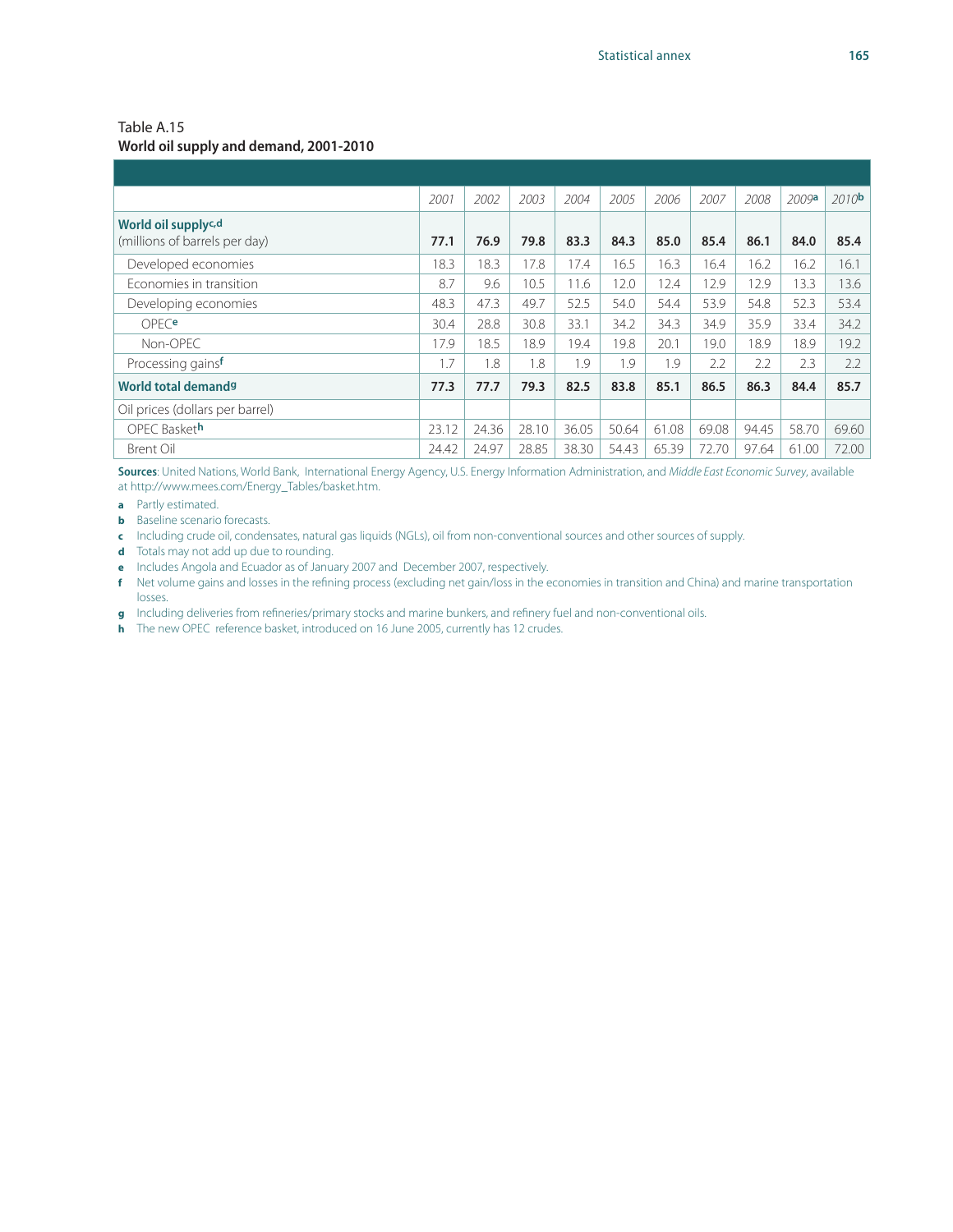#### **World trade: changes in value and volume of exports and imports, by major country group, 2000-2010**

| Annual percentage change           |        |         |        |      |                                |                                |        |      |        |         |                   |
|------------------------------------|--------|---------|--------|------|--------------------------------|--------------------------------|--------|------|--------|---------|-------------------|
|                                    | 2000   | 2001    | 2002   | 2003 | 2004                           | 2005                           | 2006   | 2007 | 2008   | 2009a   | 2010 <sub>b</sub> |
|                                    |        |         |        |      |                                | <b>Dollar value of exports</b> |        |      |        |         |                   |
| World                              | 13.4   | $-3.9$  | 4.8    | 16.6 | 21.3                           | 14.8                           | 15.6   | 15.8 | 15.3   | $-23.9$ | 10.6              |
| Developed economies                | 7.3    | $-2.8$  | 3.6    | 15.3 | 18.1                           | 9.4                            | 12.7   | 14.4 | 12.4   | $-22.7$ | 9.0               |
| North America                      | 13.4   | $-6.6$  | $-4.2$ | 4.9  | 12.2                           | 12.8                           | 11.7   | 10.1 | 10.5   | $-24.1$ | 11.3              |
| EU plus other Europe               | 3.5    | 1.1     | 6.7    | 19.5 | 19.5                           | 8.7                            | 13.4   | 16.5 | 12.5   | $-21.4$ | 7.8               |
| Developed Asia                     | 14.0   | $-13.6$ | 3.1    | 12.8 | 20.1                           | 7.4                            | 10.1   | 9.2  | 15.6   | $-27.5$ | 13.1              |
| <b>Economies in transition</b>     | 34.2   | $-0.7$  | 6.3    | 26.4 | 35.3                           | 35.4                           | 28.4   | 26.2 | 36.4   | $-44.6$ | 13.9              |
| South-eastern Europe               | 16.6   | 3.1     | 6.5    | 21.4 | 23.2                           | 15.1                           | 23.6   | 31.9 | 25.5   | $-26.9$ | 12.0              |
| Commonwealth of Independent States | 37.7   | $-1.0$  | 6.3    | 27.0 | 36.7                           | 37.6                           | 28.8   | 25.8 | 37.4   | $-46.0$ | 14.5              |
| Developing economies               | 27.3   | $-6.3$  | 7.2    | 18.3 | 26.2                           | 22.6                           | 19.1   | 16.8 | 17.0   | $-22.7$ | 12.4              |
| Latin America and the Caribbean    | 19.7   | $-3.6$  | 1.0    | 9.2  | 23.8                           | 20.5                           | 19.6   | 12.2 | 14.9   | $-31.0$ | 9.9               |
| Africa                             | 26.1   | $-8.2$  | 3.4    | 22.6 | 31.6                           | 37.0                           | 17.7   | 18.2 | 28.7   | $-30.9$ | 15.3              |
| Western Asia                       | 81.4   | $-7.0$  | 5.0    | 22.5 | 30.6                           | 33.8                           | 19.8   | 19.0 | 26.3   | $-33.7$ | 17.3              |
| East and South Asia                | 19.2   | $-6.7$  | 9.9    | 19.4 | 25.4                           | 19.1                           | 19.0   | 17.3 | 13.8   | $-16.6$ | 11.6              |
|                                    |        |         |        |      | <b>Dollar value of imports</b> |                                |        |      |        |         |                   |
| World                              | 12.9   | $-3.5$  | 3.7    | 16.1 | 22.0                           | 14.1                           | 14.8   | 15.5 | 16.0   | $-23.6$ | 10.7              |
| Developed economies                | 10.3   | $-3.6$  | 3.0    | 15.6 | 19.2                           | 12.1                           | 13.4   | 13.0 | 12.4   | $-24.1$ | 9.2               |
| North America                      | 17.6   | $-6.2$  | 1.5    | 7.9  | 16.1                           | 14.5                           | 10.0   | 6.0  | 7.0    | $-26.7$ | 14.6              |
| EU plus other Europe               | 5.3    | $-1.2$  | 4.3    | 19.8 | 20.6                           | 10.8                           | 15.3   | 16.8 | 13.3   | $-22.5$ | 7.5               |
| Developed Asia                     | 17.8   | $-8.3$  | $-0.3$ | 15.4 | 19.7                           | 13.5                           | 11.8   | 9.5  | 22.2   | $-26.9$ | 6.8               |
| <b>Economies in transition</b>     | 14.8   | 14.1    | 12.0   | 26.6 | 27.8                           | 26.6                           | 30.2   | 38.9 | 31.3   | $-40.2$ | 11.0              |
| South-eastern Europe               | 12.9   | 13.9    | 20.2   | 26.1 | 17.5                           | 18.2                           | 18.0   | 28.0 | 21.6   | $-30.2$ | 11.0              |
| Commonwealth of Independent States | 15.6   | 14.1    | 10.3   | 26.7 | 30.0                           | 28.3                           | 32.3   | 40.6 | 32.7   | $-42.3$ | 11.2              |
| Developing economies               | 19.7   | $-4.4$  | 5.0    | 16.5 | 28.0                           | 17.3                           | 16.4   | 18.5 | 21.3   | $-20.5$ | 12.5              |
| Latin America and the Caribbean    | 15.8   | $-2.1$  | $-7.0$ | 3.7  | 22.1                           | 18.3                           | 19.3   | 18.9 | 21.2   | $-25.1$ | 12.2              |
| Africa                             | 1.0    | 0.2     | 3.4    | 20.6 | 26.1                           | 22.1                           | 16.6   | 26.0 | 33.1   | $-19.5$ | 11.3              |
| Western Asia                       | 21.7   | 0.0     | 7.2    | 17.3 | 36.8                           | 13.5                           | 12.1   | 31.0 | 28.0   | $-26.6$ | 7.0               |
| East and South Asia                | 20.6   | $-6.7$  | 8.7    | 19.5 | 28.2                           | 17.2                           | 16.4   | 15.4 | 18.5   | $-18.2$ | 13.8              |
|                                    |        |         |        |      |                                | <b>Volume of exports</b>       |        |      |        |         |                   |
| World                              | 13.2   | $-1.1$  | 4.4    | 5.6  | 10.6                           | 8.0                            | 9.6    | 6.6  | 2.8    | $-12.6$ | 5.5               |
| Developed economies                | 12.6   | $-0.9$  | 2.2    | 3.0  | 8.3                            | 5.6                            | 9.0    | 4.9  | 3.3    | $-15.2$ | 4.9               |
| North America                      | 14.0   | $-5.5$  | $-2.4$ | 0.7  | 6.6                            | 7.1                            | 7.3    | 5.5  | 4.3    | $-13.5$ | 7.6               |
| EU plus other Europe               | 11.9   | 2.3     | 3.1    | 2.9  | 8.0                            | 5.2                            | 9.3    | 4.4  | 2.6    | $-13.2$ | 2.6               |
| Developed Asia                     | 12.7   | $-6.6$  | 6.6    | 7.9  | 12.1                           | 4.8                            | 10.7   | 6.4  | 4.8    | $-26.1$ | 11.5              |
| <b>Economies in transition</b>     | 15.2   | 3.8     | 7.9    | 13.3 | 14.2                           | 0.7                            | 7.6    | 9.5  | 2.6    | $-9.6$  | 1.9               |
| South-eastern Europe               | 13.5   | 5.5     | 5.2    | 8.7  | 11.8                           | 8.3                            | 13.2   | 21.6 | 9.8    | $-20.2$ | 5.0               |
| Commonwealth of Independent States | 15.4   | 3.6     | 8.0    | 13.8 | 14.5                           | $-0.2$                         | 6.9    | 8.1  | 1.6    | $-8.0$  | 1.5               |
| Developing economies               | 14.5   | $-1.9$  | 8.6    | 9.8  | 14.6                           | 12.7                           | 10.7   | 9.1  | 2.1    | $-8.9$  | 6.5               |
| Latin America and the Caribbean    | 4.6    | $-0.1$  | 1.7    | 4.9  | 11.9                           | 7.2                            | 8.6    | 5.2  | $-0.4$ | $-11.1$ | 4.2               |
| Africa                             | $-9.2$ | $-2.0$  | 4.7    | 8.3  | 14.6                           | 29.0                           | $-6.9$ | 10.9 | 3.4    | $-2.4$  | 5.8               |
| Western Asia                       | 37.2   | 3.0     | 4.5    | 8.2  | 7.6                            | 5.2                            | 4.0    | 9.1  | $-2.3$ | $-6.3$  | 3.0               |
| East and South Asia                | 15.3   | $-3.5$  | 12.0   | 11.5 | 16.7                           | 13.7                           | 14.4   | 9.7  | 3.1    | $-9.4$  | 7.6               |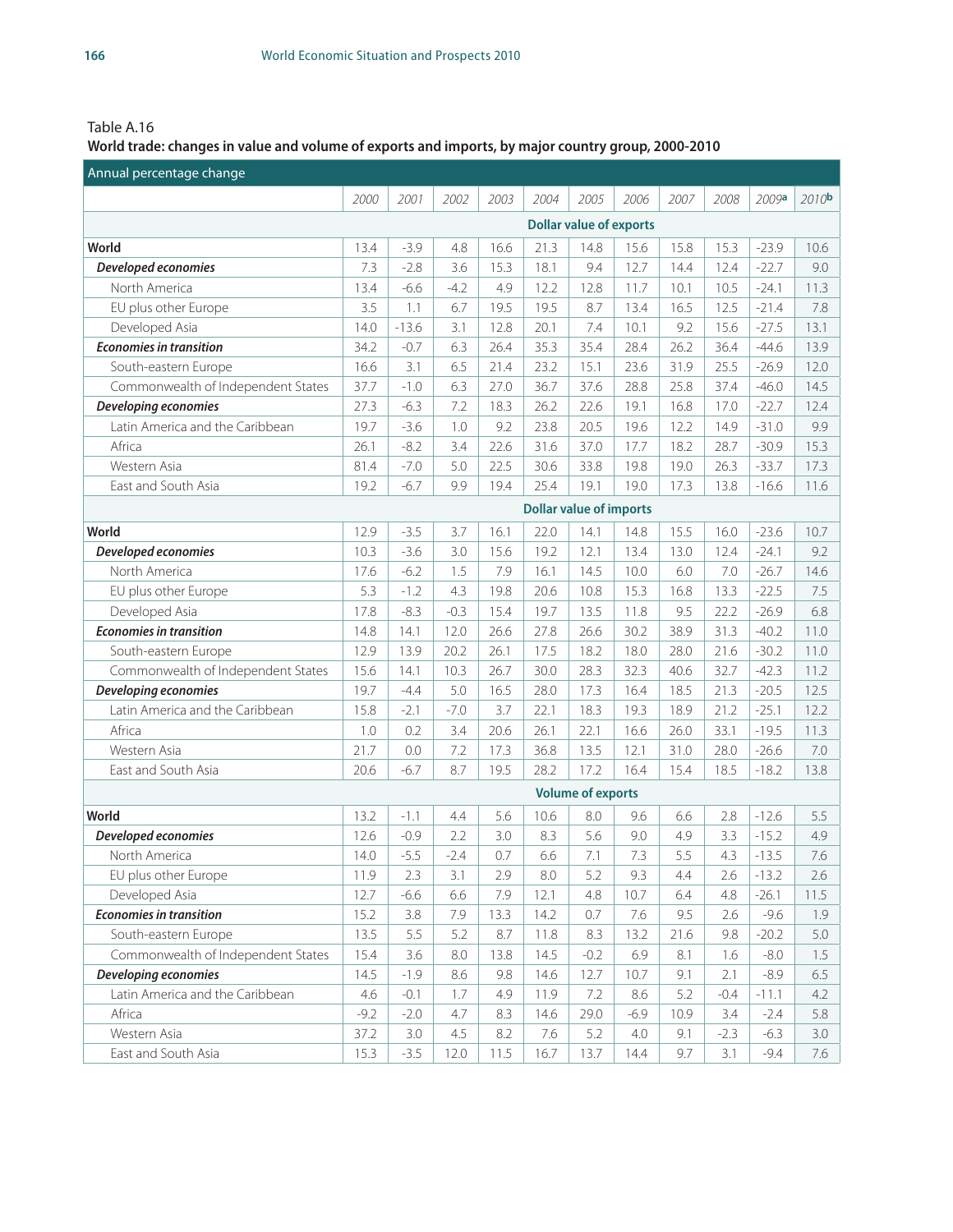| Table A.16 (cont'd)                |      |        |        |        |      |                          |      |        |        |         |                   |
|------------------------------------|------|--------|--------|--------|------|--------------------------|------|--------|--------|---------|-------------------|
|                                    | 2000 | 2001   | 2002   | 2003   | 2004 | 2005                     | 2006 | 2007   | 2008   | 2009a   | 2010 <sup>b</sup> |
|                                    |      |        |        |        |      | <b>Volume of imports</b> |      |        |        |         |                   |
| World                              | 13.8 | $-0.5$ | 4.1    | 5.3    | 11.4 | 7.5                      | 8.9  | 6.7    | 3.1    | $-12.3$ | 5.4               |
| Developed economies                | 11.0 | $-0.6$ | 2.5    | 4.0    | 8.6  | 5.8                      | 7.5  | 3.7    | 0.1    | $-12.3$ | 3.9               |
| North America                      | 12.3 | $-3.6$ | 3.2    | 0.2    | 7.2  | 7.8                      | 4.3  | $-0.6$ | $-4.1$ | $-12.7$ | 9.1               |
| EU plus other Europe               | 10.7 | 1.0    | 2.0    | 5.7    | 9.3  | 5.0                      | 9.7  | 6.4    | 1.0    | $-11.7$ | 2.0               |
| Developed Asia                     | 9.0  | 0.3    | 3.1    | 6.3    | 8.8  | 4.5                      | 4.8  | 1.1    | 7.1    | $-14.7$ | 1.5               |
| <b>Economies in transition</b>     | 21.8 | 14.0   | 11.8   | 12.2   | 14.1 | 15.9                     | 23.1 | 27.7   | 14.8   | $-35.9$ | 12.1              |
| South-eastern Europe               | 17.4 | 15.3   | 17.0   | 9.9    | 6.2  | 11.3                     | 11.4 | 15.8   | 7.9    | $-23.0$ | 3.9               |
| Commonwealth of Independent States | 23.9 | 13.8   | 10.7   | 12.7   | 15.7 | 16.8                     | 25.2 | 29.6   | 16.0   | $-32.7$ | 4.6               |
| Developing economies               | 20.8 | $-0.9$ | 7.4    | 7.9    | 17.4 | 10.5                     | 10.6 | 10.7   | 7.5    | $-10.1$ | 7.4               |
| Latin America and the Caribbean    | 17.5 | $-0.4$ | $-4.1$ | $-2.2$ | 13.7 | 12.1                     | 13.5 | 11.5   | 8.1    | $-14.9$ | 7.5               |
| Africa                             | 1.8  | 6.3    | 5.0    | 7.1    | 14.3 | 15.9                     | 10.4 | 16.3   | 17.5   | $-7.9$  | 6.1               |
| Western Asia                       | 22.9 | 2.4    | 7.3    | 5.7    | 23.3 | 5.7                      | 6.1  | 22.2   | 13.1   | $-15.7$ | 1.7               |
| East and South Asia                | 20.3 | $-2.4$ | 11.4   | 11.1   | 17.7 | 10.4                     | 10.7 | 8.2    | 5.2    | $-8.0$  | 8.6               |

**Sources**: UN/DESA Statistics Division, ECA, ECE, ECLAC, ESCAP, ESCWA and IMF.

**a** Partly estimated.

**b** Baseline scenario forecasts, based in part on Project LINK.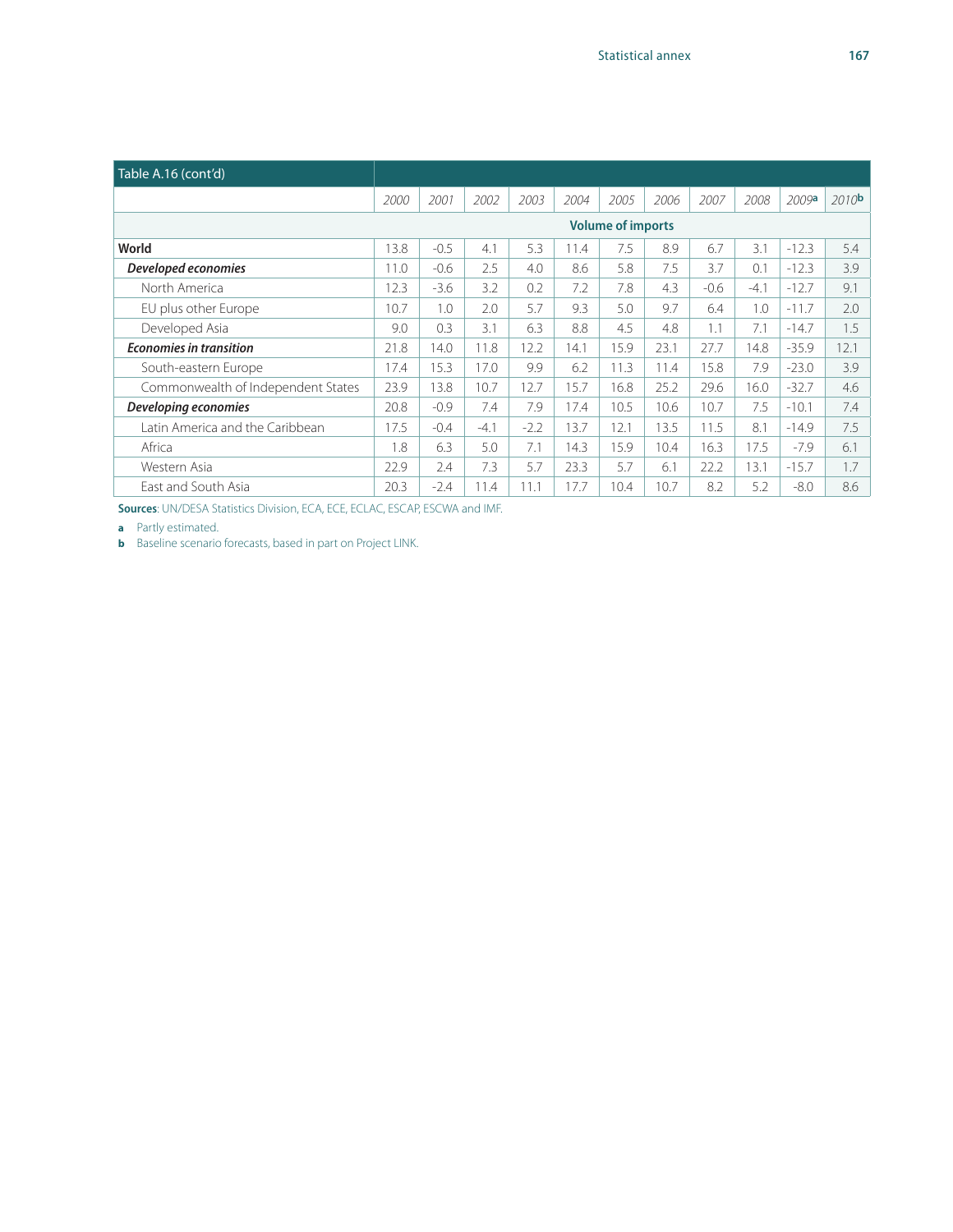Table A.17

#### **Balance of payments on current accounts, by country or country group, summary table, 2000-2008**

| <b>Billions of dollars</b>             |          |          |          |          |          |          |          |          |          |
|----------------------------------------|----------|----------|----------|----------|----------|----------|----------|----------|----------|
|                                        | 2000     | 2001     | 2002     | 2003     | 2004     | 2005     | 2006     | 2007     | 2008     |
| <b>Developed economies</b>             | $-324.1$ | $-282.5$ | $-287.4$ | $-319.9$ | $-337.5$ | $-522.3$ | $-603.1$ | $-551.2$ | $-702.9$ |
| Japan                                  | 119.6    | 87.8     | 112.6    | 136.2    | 172.1    | 165.7    | 170.4    | 211.0    | 157.1    |
| <b>United States</b>                   | $-417.4$ | $-398.3$ | $-459.1$ | $-521.5$ | $-631.1$ | $-748.7$ | $-803.5$ | $-726.6$ | $-706.1$ |
| Europea                                | $-28.4$  | 20.4     | 64.3     | 86.6     | 143.8    | 89.8     | 61.5     | 17.7     | $-103.5$ |
| $FLJ-15$                               | $-61.0$  | $-8.2$   | 36.8     | 45.3     | 108.1    | 29.9     | 8.6      | 9.2      | $-84.2$  |
| New EU member States                   | $-22.4$  | $-18.5$  | $-19.9$  | $-27.6$  | $-42.6$  | $-37.3$  | $-57.3$  | $-92.3$  | $-112.5$ |
| <b>Economies in transitionb</b>        | 47.0     | 31.0     | 25.3     | 30.3     | 56.2     | 80.0     | 87.5     | 56.1     | 86.4     |
| South-eastern Europe                   | $-1.3$   | $-2.1$   | $-5.0$   | $-5.5$   | $-7.3$   | $-7.5$   | $-8.5$   | $-15.3$  | $-22.4$  |
| Commonwealth of Independent Statesc    | 48.5     | 33.4     | 30.6     | 36.2     | 63.9     | 88.2     | 97.2     | 73.5     | 111.7    |
| <b>Developing economies</b>            | 91.4     | 70.5     | 120.1    | 213.4    | 275.0    | 461.6    | 688.3    | 767.7    | 778.5    |
| Net fuel exporters                     | 79.3     | 34.1     | 27.5     | 76.0     | 132.2    | 268.6    | 375.1    | 351.5    | 461.4    |
| Net fuel importers                     | 12.1     | 36.4     | 92.6     | 137.4    | 142.7    | 193.0    | 313.3    | 416.2    | 317.2    |
| <b>Latin America and the Caribbean</b> | $-47.3$  | $-52.8$  | $-15.2$  | 10.5     | 23.1     | 36.7     | 50.2     | 15.9     | $-27.2$  |
| Net fuel exporters                     | $-14.1$  | $-21.1$  | $-0.6$   | 12.4     | 14.0     | 26.6     | 34.9     | 18.7     | 31.1     |
| Net fuel importer                      | $-33.2$  | $-31.7$  | $-14.6$  | $-1.9$   | 9.0      | 10.1     | 15.3     | $-2.8$   | $-58.3$  |
| Africa                                 | 8.6      | $-2.1$   | $-12.6$  | $-6.4$   | 0.5      | 10.7     | 47.6     | 33.4     | 35.1     |
| Net fuel exporters                     | 26.5     | 13.3     | $-1.9$   | 12.6     | 27.0     | 50.1     | 95.7     | 94.1     | 118.9    |
| Net fuel importers                     | $-17.8$  | $-15.4$  | $-10.7$  | $-19.0$  | $-26.5$  | $-39.4$  | $-48.0$  | $-60.7$  | $-83.8$  |
| <b>Western Asia</b>                    | 36.7     | 31.7     | 21.1     | 41.0     | 72.8     | 148.3    | 190.7    | 166.1    | 246.1    |
| Net fuel exportersd                    | 50.3     | 32.5     | 24.6     | 49.0     | 88.1     | 170.8    | 217.8    | 205.3    | 292.2    |
| Net fuel importers                     | $-13.6$  | $-0.8$   | $-3.5$   | $-8.1$   | $-15.3$  | $-22.4$  | $-27.1$  | $-39.2$  | $-46.1$  |
| <b>East and South Asia</b>             | 93.4     | 93.7     | 126.8    | 168.4    | 178.7    | 265.9    | 399.8    | 552.3    | 524.6    |
| Net fuel exporters                     | 16.6     | 9.4      | 5.4      | 2.0      | 3.1      | 21.1     | 26.7     | 33.3     | 19.2     |
| Net fuel importers                     | 76.8     | 84.4     | 121.4    | 166.4    | 175.5    | 244.7    | 373.1    | 519.0    | 505.4    |
| World residuale                        | $-185.6$ | $-181.0$ | $-141.9$ | $-76.2$  | $-6.2$   | 19.2     | 172.7    | 272.6    | 162.0    |

**Sources:** IMF, *World Economic Outlook*, October 2009; and IMF, *Balance of Payments Statistics*.

**a** Europe consists of the EU-15, the new EU member States and Iceland, Norway and Switzerland.

**b** Includes Georgia.

**c** Excludes Georgia, which left the Commonwealth of Independent States on 18 August 2009.

**d** Iraq data not available prior to 2005.

**e** Statistical discrepancy.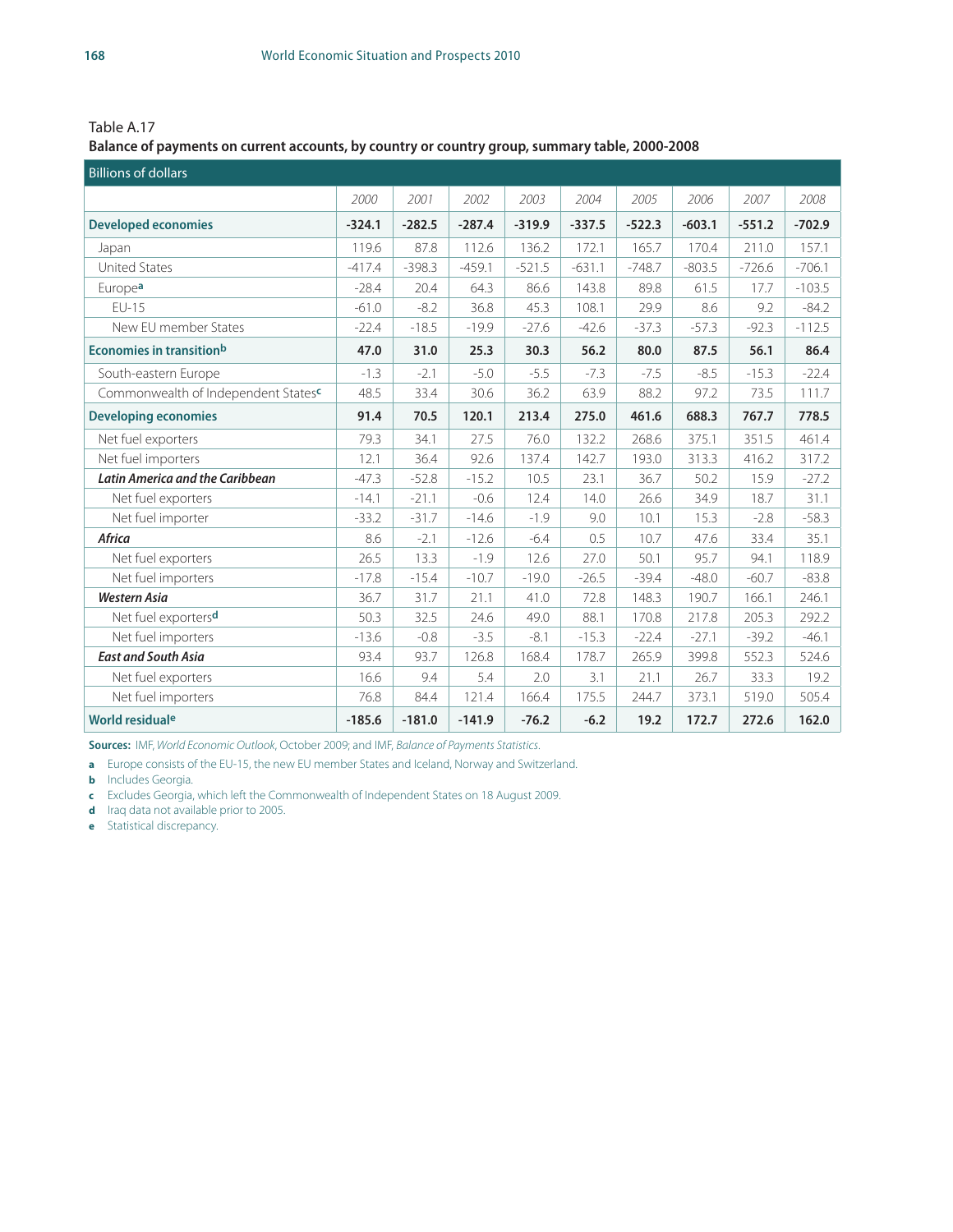#### Table A.18 **Balance of payments on current accounts, by country or country group, 2000-2008**

| <b>Billions of dollars</b>      |           |           |           |           |           |           |           |           |           |  |  |
|---------------------------------|-----------|-----------|-----------|-----------|-----------|-----------|-----------|-----------|-----------|--|--|
|                                 | 2000      | 2001      | 2002      | 2003      | 2004      | 2005      | 2006      | 2007      | 2008      |  |  |
| <b>Developed economies</b>      |           |           |           |           |           |           |           |           |           |  |  |
| Trade balance                   | $-297.6$  | $-262.6$  | $-262.5$  | $-312.6$  | $-426.0$  | $-641.0$  | $-790.8$  | $-784.3$  | $-880.1$  |  |  |
| Services, net                   | 82.5      | 77.1      | 97.0      | 115.3     | 168.3     | 206.8     | 278.8     | 386.8     | 429.9     |  |  |
| Income, net                     | 27.7      | 40.5      | 18.8      | 45.9      | 123.0     | 154.2     | 146.4     | 132.9     | 72.5      |  |  |
| Current transfers, net          | $-136.7$  | $-137.5$  | $-140.6$  | $-168.5$  | $-202.7$  | $-242.3$  | $-237.5$  | $-286.7$  | $-325.2$  |  |  |
| Current-account balance         | $-324.1$  | $-282.5$  | $-287.4$  | $-319.9$  | $-337.5$  | $-522.3$  | $-603.1$  | $-551.2$  | $-702.9$  |  |  |
| Japan                           |           |           |           |           |           |           |           |           |           |  |  |
| Trade balance                   | 114.93    | 69.17     | 92.46     | 103.99    | 128.46    | 93.85     | 81.12     | 105.09    | 38.43     |  |  |
| Services, net                   | $-45.89$  | $-42.71$  | $-40.71$  | $-31.44$  | $-34.25$  | $-24.08$  | $-18.17$  | $-21.20$  | $-20.81$  |  |  |
| Income, net                     | 60.40     | 69.22     | 65.78     | 71.21     | 85.72     | 103.50    | 118.17    | 138.63    | 152.56    |  |  |
| Current transfers, net          | $-9.83$   | $-7.88$   | $-4.92$   | $-7.51$   | $-7.85$   | $-7.58$   | $-10.68$  | $-11.55$  | $-13.10$  |  |  |
| Current-account balance         | 119.6     | 87.8      | 112.6     | 136.2     | 172.1     | 165.7     | 170.4     | 211.0     | 157.1     |  |  |
| <b>United States</b>            |           |           |           |           |           |           |           |           |           |  |  |
| Trade balance                   | $-454.69$ | $-429.90$ | $-482.83$ | $-549.01$ | $-671.83$ | $-790.85$ | $-847.26$ | $-830.99$ | $-840.25$ |  |  |
| Services, net                   | 74.85     | 64.39     | 61.23     | 53.97     | 61.84     | 75.58     | 86.90     | 129.57    | 144.32    |  |  |
| Income, net                     | 21.05     | 31.72     | 27.41     | 45.30     | 67.22     | 72.36     | 48.08     | 90.85     | 118.23    |  |  |
| Current transfers, net          | $-58.65$  | $-64.48$  | $-64.95$  | $-71.80$  | $-88.36$  | $-105.77$ | $-91.27$  | $-116.00$ | $-128.37$ |  |  |
| Current-account balance         | $-417.4$  | $-398.3$  | $-459.1$  | $-521.5$  | $-631.1$  | $-748.7$  | $-803.5$  | $-726.6$  | $-706.1$  |  |  |
| Europea                         |           |           |           |           |           |           |           |           |           |  |  |
| Trade balance                   | 1.4       | 49.1      | 96.5      | 107.7     | 86.1      | 20.8      | $-56.5$   | $-83.4$   | $-116.9$  |  |  |
| Services, net                   | 56.6      | 59.6      | 79.2      | 98.1      | 147.7     | 164.3     | 221.2     | 295.3     | 331.3     |  |  |
| Income, net                     | $-17.2$   | $-22.0$   | $-40.5$   | $-30.1$   | 15.9      | 32.2      | 31.1      | $-36.7$   | $-134.9$  |  |  |
| Current transfers, net          | $-69.2$   | $-66.3$   | $-70.8$   | $-89.1$   | $-105.9$  | $-127.5$  | $-134.4$  | $-157.4$  | $-183.0$  |  |  |
| Current-account balance         | $-28.4$   | 20.4      | 64.3      | 86.6      | 143.8     | 89.8      | 61.5      | 17.7      | $-103.5$  |  |  |
| $EU-15$                         |           |           |           |           |           |           |           |           |           |  |  |
| Trade balance                   | 8.2       | 52.9      | 95.2      | 106.8     | 83.1      | 8.3       | $-63.2$   | $-72.0$   | $-123.5$  |  |  |
| Services, net                   | 28.3      | 32.9      | 52.6      | 67.7      | 113.3     | 123.6     | 171.3     | 229.8     | 251.5     |  |  |
| Income, net                     | $-28.5$   | $-28.2$   | $-40.7$   | $-38.9$   | 18.7      | 23.2      | 36.1      | 11.2      | $-30.1$   |  |  |
| Current transfers, net          | $-69.0$   | $-65.8$   | $-70.4$   | $-90.3$   | $-107.1$  | $-125.3$  | $-135.6$  | $-159.8$  | $-182.2$  |  |  |
| Current-account balance         | $-61.0$   | $-8.2$    | 36.8      | 45.3      | 108.1     | 29.9      | 8.6       | 9.2       | $-84.2$   |  |  |
| <b>New EU member States</b>     |           |           |           |           |           |           |           |           |           |  |  |
| Trade balance                   | $-29.8$   | $-26.7$   | $-25.5$   | $-29.1$   | $-34.3$   | $-35.2$   | $-51.0$   | $-72.4$   | $-86.6$   |  |  |
| Services, net                   | 9.4       | 9.7       | 8.8       | 8.3       | 9.4       | 13.0      | 15.5      | 21.9      | 26.0      |  |  |
| Income, net                     | $-7.3$    | $-7.9$    | $-10.9$   | $-16.6$   | $-28.1$   | $-26.5$   | $-35.3$   | $-56.5$   | $-67.5$   |  |  |
| Current transfers, net          | 5.2       | 6.3       | 7.6       | 9.8       | 10.3      | 11.5      | 13.6      | 14.8      | 15.6      |  |  |
| Current-account balance         | $-22.4$   | $-18.5$   | $-19.9$   | $-27.6$   | $-42.6$   | $-37.3$   | $-57.3$   | $-92.3$   | $-112.5$  |  |  |
| <b>Economies in transitionb</b> |           |           |           |           |           |           |           |           |           |  |  |
| Trade balance                   | 53.7      | 37.8      | 34.4      | 43.1      | 71.3      | 106.6     | 128.5     | 110.2     | 166.4     |  |  |
| Services, net                   | $-4.3$    | $-7.2$    | $-8.3$    | $-7.1$    | $-10.7$   | $-12.7$   | $-11.8$   | $-18.4$   | $-22.0$   |  |  |
| Income, net                     | $-9.6$    | $-6.8$    | $-8.9$    | $-16.3$   | $-17.1$   | $-28.5$   | $-44.9$   | $-52.2$   | $-79.4$   |  |  |
| Current transfers, net          | 7.2       | 7.2       | 8.2       | 10.6      | 12.8      | 14.5      | 15.8      | 16.5      | 21.5      |  |  |
| Current-account balance         | 47.0      | 31.0      | 25.3      | 30.3      | 56.2      | 80.0      | 87.5      | 56.1      | 86.4      |  |  |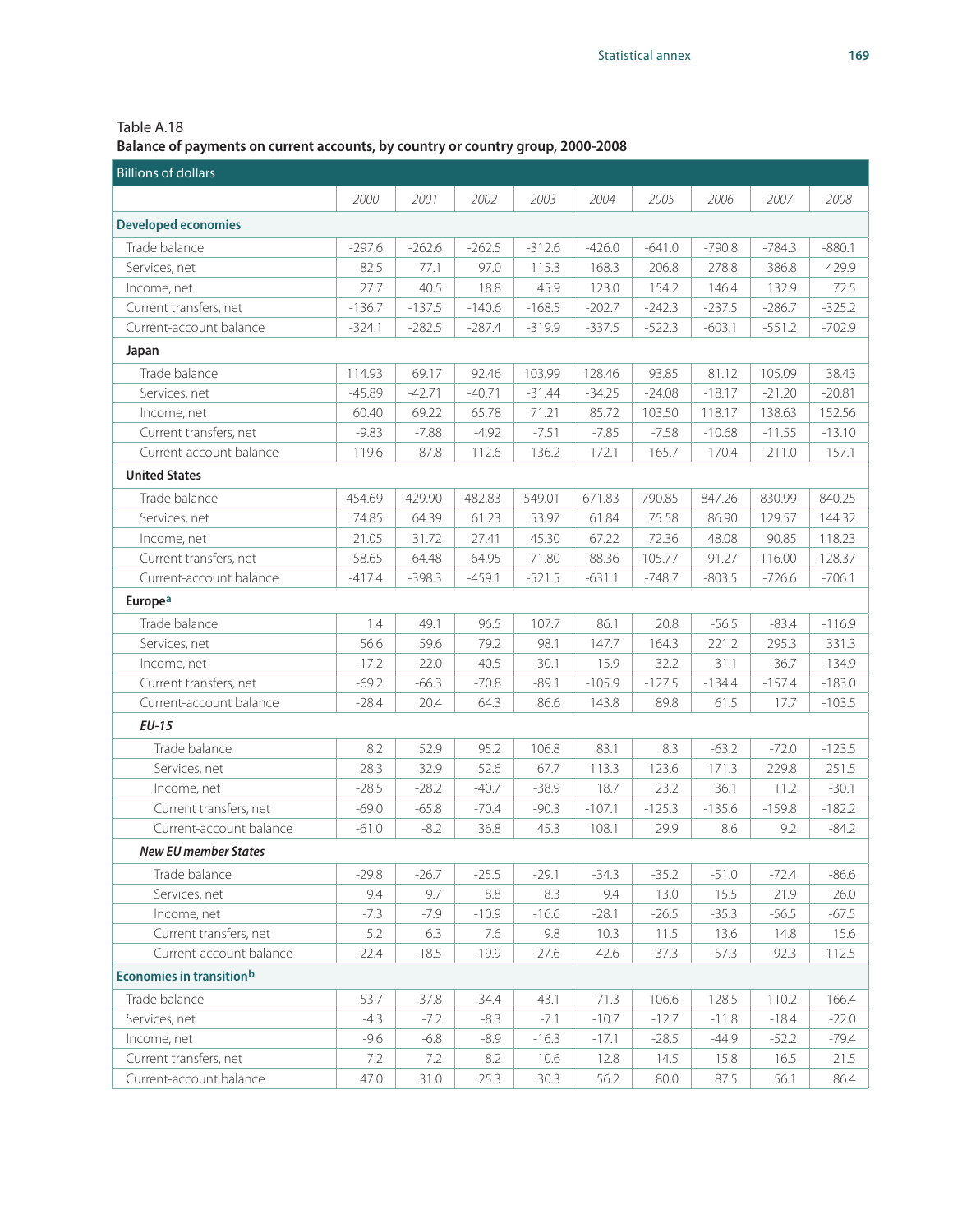| Table A.18 (cont'd)                             |          |          |          |          |          |          |          |          |          |  |  |
|-------------------------------------------------|----------|----------|----------|----------|----------|----------|----------|----------|----------|--|--|
|                                                 | 2000     | 2001     | 2002     | 2003     | 2004     | 2005     | 2006     | 2007     | 2008     |  |  |
| South-eastern Europe                            |          |          |          |          |          |          |          |          |          |  |  |
| Trade balance                                   | $-9.0$   | $-10.9$  | $-14.1$  | $-18.7$  | $-22.6$  | $-23.1$  | $-25.5$  | $-34.0$  | $-42.3$  |  |  |
| Services, net                                   | 2.6      | 3.5      | 3.5      | 6.2      | 6.5      | 7.1      | 8.0      | 9.7      | 11.7     |  |  |
| Income, net                                     | 0.2      | 0.1      | 0.0      | $-0.3$   | $-0.3$   | $-1.0$   | $-1.2$   | $-1.9$   | $-3.2$   |  |  |
| Current transfers, net                          | 4.9      | 5.2      | 5.6      | 7.3      | 9.1      | 9.5      | 10.1     | 10.9     | 11.4     |  |  |
| Current-account balance                         | $-1.3$   | $-2.1$   | $-5.0$   | $-5.5$   | $-7.3$   | $-7.5$   | $-8.5$   | $-15.3$  | $-22.4$  |  |  |
| Commonwealth of Independent States <sup>c</sup> |          |          |          |          |          |          |          |          |          |  |  |
| Trade balance                                   | 63.2     | 49.2     | 49.0     | 62.4     | 94.8     | 130.9    | 156.0    | 147.2    | 212.5    |  |  |
| Services, net                                   | $-7.0$   | $-10.8$  | $-11.9$  | $-13.4$  | $-17.3$  | $-19.8$  | $-20.0$  | $-28.3$  | $-33.7$  |  |  |
| Income, net                                     | $-9.7$   | $-6.8$   | $-8.9$   | $-16.0$  | $-16.9$  | $-27.6$  | $-43.9$  | $-50.3$  | $-76.1$  |  |  |
| Current transfers, net                          | 2.1      | 1.8      | 2.3      | 3.1      | 3.3      | 4.6      | 5.1      | 4.9      | 9.0      |  |  |
| Current-account balance                         | 48.5     | 33.4     | 30.6     | 36.2     | 63.9     | 88.2     | 97.2     | 73.5     | 111.7    |  |  |
| <b>Developing economies</b>                     |          |          |          |          |          |          |          |          |          |  |  |
| Trade balance                                   | 199.6    | 171.9    | 214.6    | 285.5    | 343.0    | 525.5    | 711.0    | 772.3    | 811.4    |  |  |
| Services, net                                   | $-50.8$  | $-57.1$  | $-57.0$  | $-56.4$  | $-50.1$  | $-59.9$  | $-68.3$  | $-75.9$  | $-109.2$ |  |  |
| Income, net                                     | $-117.4$ | $-111.2$ | $-115.9$ | $-117.6$ | $-134.9$ | $-154.3$ | $-140.3$ | $-140.9$ | $-156.4$ |  |  |
| Current transfers, net                          | 60.1     | 66.9     | 78.5     | 101.8    | 117.0    | 150.2    | 186.0    | 212.2    | 232.7    |  |  |
| Current-account balance                         | 91.4     | 70.5     | 120.1    | 213.4    | 275.0    | 461.6    | 688.3    | 767.7    | 778.5    |  |  |
| Net fuel exporters                              |          |          |          |          |          |          |          |          |          |  |  |
| Trade balance                                   | 164.3    | 112.2    | 114.6    | 164.8    | 226.2    | 369.9    | 465.9    | 461.2    | 628.1    |  |  |
| Services, net                                   | $-51.5$  | $-48.0$  | $-51.3$  | $-55.7$  | $-62.6$  | $-73.5$  | $-93.6$  | $-117.1$ | $-154.6$ |  |  |
| Income, net                                     | $-28.2$  | $-25.4$  | $-33.8$  | $-37.5$  | $-40.6$  | $-49.7$  | $-30.8$  | $-25.2$  | $-36.6$  |  |  |
| Current transfers, net                          | $-5.3$   | $-4.7$   | $-2.1$   | 4.5      | 9.3      | 21.9     | 33.6     | 32.5     | 24.4     |  |  |
| Current-account balance                         | 79.3     | 34.1     | 27.5     | 76.0     | 132.2    | 268.6    | 375.1    | 351.5    | 461.4    |  |  |
| Net fuel importers                              |          |          |          |          |          |          |          |          |          |  |  |
| Trade balance                                   | 35.3     | 59.7     | 99.9     | 120.7    | 116.9    | 155.6    | 245.1    | 311.0    | 183.4    |  |  |
| Services, net                                   | 0.7      | $-9.1$   | $-5.8$   | $-0.6$   | 12.5     | 13.6     | 25.3     | 41.2     | 45.4     |  |  |
| Income, net                                     | $-89.2$  | $-85.8$  | $-82.1$  | $-80.1$  | $-94.3$  | $-104.6$ | $-109.5$ | $-115.7$ | $-119.8$ |  |  |
| Current transfers, net                          | 65.3     | 71.7     | 80.6     | 97.3     | 107.6    | 128.3    | 152.4    | 179.7    | 208.2    |  |  |
| Current-account balance                         | 12.1     | 36.4     | 92.6     | 137.4    | 142.7    | 193.0    | 313.3    | 416.2    | 317.2    |  |  |
| Latin America and the Caribbean                 |          |          |          |          |          |          |          |          |          |  |  |
| Trade balance                                   | 1.6      | $-5.5$   | 21.9     | 43.8     | 59.3     | 82.2     | 101.4    | 72.1     | 45.6     |  |  |
| Services, net                                   | $-14.3$  | $-17.6$  | $-12.7$  | $-11.9$  | $-12.4$  | $-16.8$  | $-17.7$  | $-23.4$  | $-28.9$  |  |  |
| Income, net                                     | $-56.0$  | $-56.0$  | $-54.1$  | $-59.1$  | $-68.5$  | $-81.8$  | $-97.3$  | $-98.7$  | $-109.4$ |  |  |
| Current transfers, net                          | 21.5     | 26.3     | 29.8     | 37.7     | 44.8     | 53.1     | 63.8     | 65.9     | 65.6     |  |  |
| Current-account balance                         | $-47.3$  | $-52.8$  | $-15.2$  | 10.5     | 23.1     | 36.7     | 50.2     | 15.9     | $-27.2$  |  |  |
| Africa                                          |          |          |          |          |          |          |          |          |          |  |  |
| Trade balance                                   | 20.0     | 6.6      | $-0.6$   | 7.3      | 19.5     | 38.0     | 56.2     | 56.5     | 75.1     |  |  |
| Services, net                                   | $-5.4$   | $-5.7$   | $-7.8$   | $-7.6$   | $-8.9$   | $-13.1$  | $-14.4$  | $-24.5$  | $-37.5$  |  |  |
| Income, net                                     | $-21.7$  | $-19.3$  | $-21.7$  | $-26.8$  | $-35.2$  | $-44.8$  | $-41.8$  | $-52.7$  | $-63.7$  |  |  |
| Current transfers, net                          | 15.7     | 16.2     | 17.5     | 20.8     | 25.0     | 30.7     | 47.7     | 54.0     | 61.2     |  |  |
| Current-account balance                         | 8.6      | $-2.1$   | $-12.6$  | $-6.4$   | $0.5\,$  | 10.7     | 47.6     | 33.4     | 35.1     |  |  |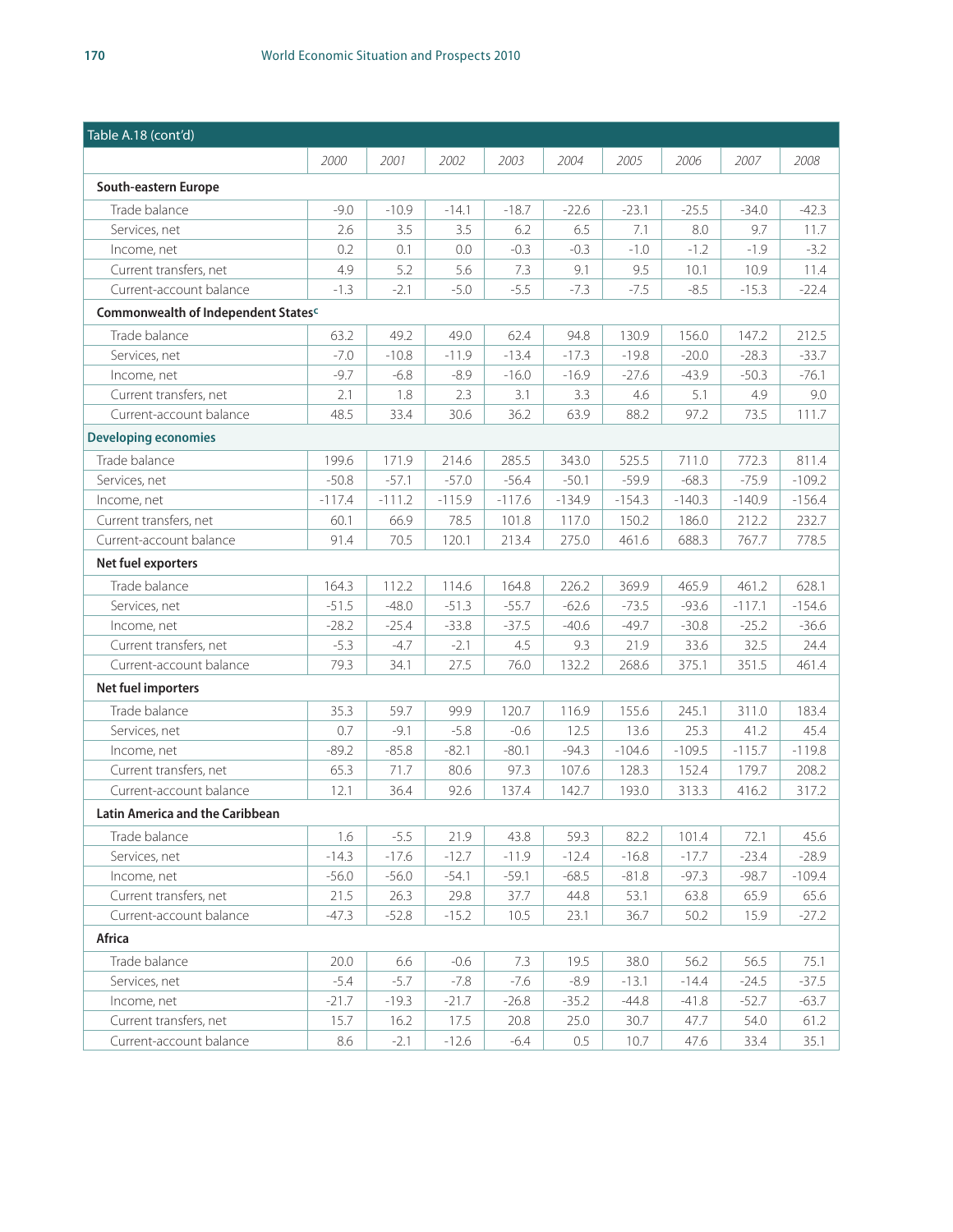| Table A.18 (cont'd)         |          |          |          |         |         |         |         |         |          |  |  |  |
|-----------------------------|----------|----------|----------|---------|---------|---------|---------|---------|----------|--|--|--|
|                             | 2000     | 2001     | 2002     | 2003    | 2004    | 2005    | 2006    | 2007    | 2008     |  |  |  |
| Western Asiad               |          |          |          |         |         |         |         |         |          |  |  |  |
| Trade balance               | 67.5     | 64.5     | 61.9     | 83.4    | 114.2   | 187.2   | 238.2   | 229.8   | 350.5    |  |  |  |
| Services, net               | $-19.9$  | $-20.6$  | $-23.4$  | $-21.8$ | $-24.6$ | $-27.9$ | $-46.0$ | $-61.0$ | $-85.1$  |  |  |  |
| Income, net                 | 2.7      | $-2.2$   | $-6.4$   | $-9.3$  | $-5.3$  | $-3.0$  | 11.6    | 16.6    | 8.7      |  |  |  |
| Current transfers, net      | $-8.2$   | $-9.9$   | $-11.0$  | $-11.4$ | $-11.5$ | $-8.0$  | $-13.2$ | $-19.2$ | $-28.0$  |  |  |  |
| Current-account balance     | 36.7     | 31.7     | 21.1     | 41.0    | 72.8    | 148.3   | 190.7   | 166.1   | 246.1    |  |  |  |
| <b>East Asia</b>            |          |          |          |         |         |         |         |         |          |  |  |  |
| Trade balance               | 119.7    | 117.6    | 139.2    | 166.3   | 180.3   | 255.4   | 366.8   | 474.3   | 450.8    |  |  |  |
| Services, net               | $-11.9$  | $-13.9$  | $-13.9$  | $-16.9$ | $-10.8$ | $-12.7$ | $-6.2$  | 9.6     | 12.7     |  |  |  |
| Income, net                 | $-29.5$  | $-27.2$  | $-26.4$  | $-14.4$ | $-18.6$ | $-14.6$ | $-4.6$  | 1.5     | 17.4     |  |  |  |
| Current transfers, net      | 9.0      | 9.8      | 14.3     | 19.5    | 24.9    | 33.4    | 38.2    | 51.5    | 63.3     |  |  |  |
| Current-account balance     | 87.3     | 86.4     | 113.2    | 154.5   | 175.8   | 261.5   | 394.3   | 536.9   | 544.1    |  |  |  |
| <b>South Asia</b>           |          |          |          |         |         |         |         |         |          |  |  |  |
| Trade balance               | $-9.2$   | $-11.3$  | $-7.8$   | $-15.3$ | $-30.3$ | $-37.2$ | $-51.6$ | $-60.5$ | $-110.6$ |  |  |  |
| Services, net               | 0.8      | 0.8      | 0.8      | 1.9     | 6.6     | 10.6    | 15.9    | 23.4    | 29.7     |  |  |  |
| Income, net                 | $-7.6$   | $-6.6$   | $-7.3$   | $-7.9$  | $-7.2$  | $-10.0$ | $-8.2$  | $-7.5$  | $-9.3$   |  |  |  |
| Current transfers, net      | 22.1     | 24.6     | 27.9     | 35.2    | 33.8    | 41.0    | 49.5    | 60.0    | 70.6     |  |  |  |
| Current-account balance     | 6.1      | 7.4      | 13.7     | 13.9    | 2.9     | 4.4     | 5.6     | 15.4    | $-19.6$  |  |  |  |
| World residual <sup>e</sup> |          |          |          |         |         |         |         |         |          |  |  |  |
| Trade balance               | $-44.3$  | $-52.9$  | $-13.6$  | 16.0    | $-11.7$ | $-8.9$  | 48.6    | 98.2    | 97.7     |  |  |  |
| Services, net               | 27.4     | 12.8     | 31.6     | 51.7    | 107.5   | 134.2   | 198.7   | 292.5   | 298.7    |  |  |  |
| Income, net                 | $-99.3$  | $-77.6$  | $-106.0$ | $-87.9$ | $-29.1$ | $-28.5$ | $-38.8$ | $-60.2$ | $-163.3$ |  |  |  |
| Current transfers, net      | $-69.5$  | $-63.3$  | $-53.9$  | $-56.0$ | $-73.0$ | $-77.6$ | $-35.8$ | $-58.0$ | $-71.1$  |  |  |  |
| Current-account balance     | $-185.6$ | $-181.0$ | $-141.9$ | $-76.2$ | $-6.2$  | 19.2    | 172.7   | 272.6   | 162.0    |  |  |  |

**Sources**: IMF, *World Economic Outlook*, October 2009; and IMF, *Balance of Payments Statistics*.

**a** Europe consists of EU-15, new EU member States plus Iceland, Norway and Switzerland.

**b** Includes Georgia.

**c** Excludes Georgia, which left the Commonwealth of Independent States on 18 August 2009.

**d** Iraq data not available prior to 2005.

**e** Statistical discrepancy.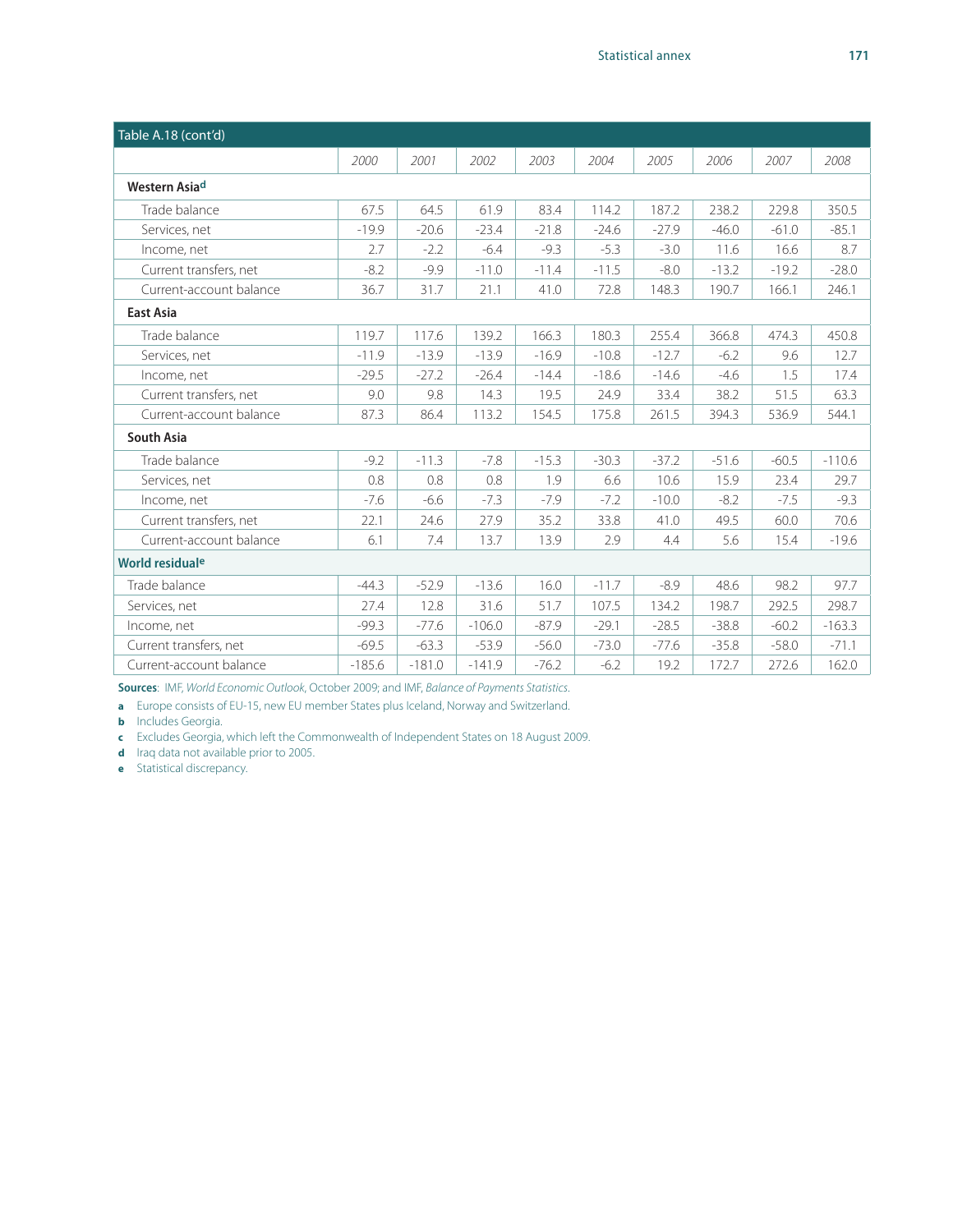Table A.19 **Net ODA from major sources, by type, 1988-2008**

|                               |               | <b>Growth rate of ODA</b>           | ODA as a               | <b>Total ODA</b>         | Percentage distribution of ODA by type, 2008 |       |                                              |                      |                                         |                          |       |
|-------------------------------|---------------|-------------------------------------|------------------------|--------------------------|----------------------------------------------|-------|----------------------------------------------|----------------------|-----------------------------------------|--------------------------|-------|
|                               |               | (2007 prices and<br>exchange rates) | percent-<br>age of GNI | (millions<br>of dollars) |                                              |       | <b>Bilateral</b>                             |                      |                                         | <b>Multilateral</b>      |       |
|                               |               |                                     |                        |                          |                                              |       | Grants                                       |                      |                                         |                          |       |
| Donor group or<br>country     | 1988-<br>1997 | 1998-<br>2007                       | 2008                   | 2008                     | Total<br><i>(Grants</i><br>& Loans)          | Total | of which:<br><b>Technical</b><br>cooperation | Loans                | Total<br>(United<br>Nations<br>& Other) | United<br><b>Nations</b> | Other |
| <b>Total DAC</b><br>countries | $-0.68$       | 5.57                                | 0.30                   | 119759                   | 71.1                                         | 72.2  | 12.8                                         | $-1.1$               | 28.9                                    | 4.6                      | 24.2  |
| <b>Total EU</b>               | 0.41          | 5.25                                | 0.42                   | 70 168                   | 63.9                                         | 62.9  | 14.7                                         | 1.0                  | 36.1                                    | 4.9                      | 31.2  |
| Austria                       | 4.79          | 11.63                               | 0.42                   | 1681                     | 71.7                                         | 72.0  | 11.4                                         | $-0.2$               | 28.3                                    | 2.2                      | 26.0  |
| Belgium                       | $-0.66$       | 6.70                                | 0.47                   | 2 3 8 1                  | 58.0                                         | 59.2  | 15.8                                         | $-1.2$               | 42.0                                    | 3.2                      | 38.8  |
| Denmark                       | 3.59          | 0.09                                | 0.82                   | 2800                     | 65.2                                         | 66.1  | 3.5                                          | $-0.9$               | 34.8                                    | 12.4                     | 22.4  |
| Finland                       | $-3.99$       | 7.07                                | 0.43                   | 1 1 3 9                  | 60.1                                         | 58.8  | 22.3                                         | 1.3                  | 39.9                                    | 9.9                      | 30.0  |
| France <sup>a</sup>           | 0.58          | 2.39                                | 0.39                   | 10 957                   | 59.6                                         | 55.1  | 24.0                                         | 4.5                  | 40.4                                    | 2.3                      | 38.2  |
| Germany                       | 0.63          | 4.46                                | 0.38                   | 13 910                   | 64.4                                         | 66.9  | 29.8                                         | $-2.5$               | 35.6                                    | 2.3                      | 33.4  |
| Greece                        | $\ldots$      | 6.42                                | 0.20                   | 693                      | 45.8                                         | 45.8  | 28.3                                         | $\ddot{\phantom{a}}$ | 54.2                                    | 2.0                      | 52.2  |
| Ireland                       | 9.05          | 14.41                               | 0.58                   | 1 3 2 5                  | 68.3                                         | 68.3  | 2.0                                          | $\bar{\mathcal{A}}$  | 31.7                                    | 11.8                     | 19.9  |
| Italy                         | $-7.93$       | 5.12                                | 0.20                   | 4 4 4 4                  | 40.0                                         | 41.8  | 2.0                                          | $-1.8$               | 60.0                                    | 4.6                      | 55.4  |
| Luxembourg                    | 15.01         | 9.41                                | 0.92                   | 409                      | 68.6                                         | 68.6  | 1.2                                          | $\ddot{\phantom{a}}$ | 31.4                                    | 14.3                     | 17.1  |
| Netherlands                   | 0.83          | 3.06                                | 0.80                   | 6993                     | 76.3                                         | 77.7  | 8.0                                          | $-1.7$               | 23.7                                    | 8.1                      | 15.7  |
| Portugal                      | 11.92         | 1.82                                | 0.27                   | 614                      | 59.6                                         | 37.5  | 24.0                                         | 22.1                 | 40.4                                    | 2.0                      | 38.4  |
| Spain                         | 15.37         | 8.17                                | 0.43                   | 6686                     | 68.9                                         | 64.3  | 7.7                                          | 4.6                  | 31.1                                    | 4.4                      | 26.7  |
| Sweden                        | $-0.04$       | 7.28                                | 0.98                   | 4730                     | 68.3                                         | 67.1  | 2.8                                          | 1.2                  | 31.7                                    | 10.9                     | 20.8  |
| United Kingdom                | 0.88          | 9.19                                | 0.43                   | 11 409                   | 65.2                                         | 62.7  | 8.2                                          | 2.5                  | 34.8                                    | 4.1                      | 30.7  |
|                               |               |                                     |                        |                          |                                              |       |                                              |                      |                                         |                          |       |
| Australia                     | $-0.44$       | 4.14                                | 0.34                   | 3 1 6 6                  | 75.4                                         | 75.5  | 36.5                                         | $-0.1$               | 24.6                                    | 1.8                      | 22.8  |
| Canada                        | $-1.93$       | 3.56                                | 0.32                   | 4725                     | 70.0                                         | 70.8  | 12.3                                         | $-0.8$               | 30.0                                    | 4.7                      | 25.3  |
| Japan                         | 0.14          | 1.45                                | 0.18                   | 9362                     | 70.9                                         | 82.7  | 20.8                                         | $-11.8$              | 29.1                                    | 5.8                      | 23.2  |
| New Zealand                   | 0.13          | 5.01                                | 0.30                   | 346                      | 80.6                                         | 80.6  | 19.4                                         | $\ddot{\phantom{1}}$ | 19.4                                    | 9.7                      | 9.7   |
| Norway                        | 0.95          | 3.57                                | 0.88                   | 3 9 6 7                  | 77.3                                         | 74.9  | 15.2                                         | 2.4                  | 22.7                                    | 11.7                     | 11.0  |
| Switzerland                   | 2.55          | 4.73                                | 0.41                   | 2016                     | 76.9                                         | 76.2  | $\ddotsc$                                    | 0.7                  | 23.1                                    | 7.5                      | 15.6  |
| <b>United States</b>          | $-4.81$       | 10.20                               | 0.18                   | 26 008                   | 88.9                                         | 92.4  | 2.5                                          | $-3.5$               | 11.1                                    | 2.6                      | 8.5   |

**Source**: UN/DESA, based on data of the OECD online database, available at http://stats.oecd.org/Index.aspx.

**a** Excluding flows from France to the Overseas Departments, namely Guadeloupe, French Guiana, Martinique and Réunion.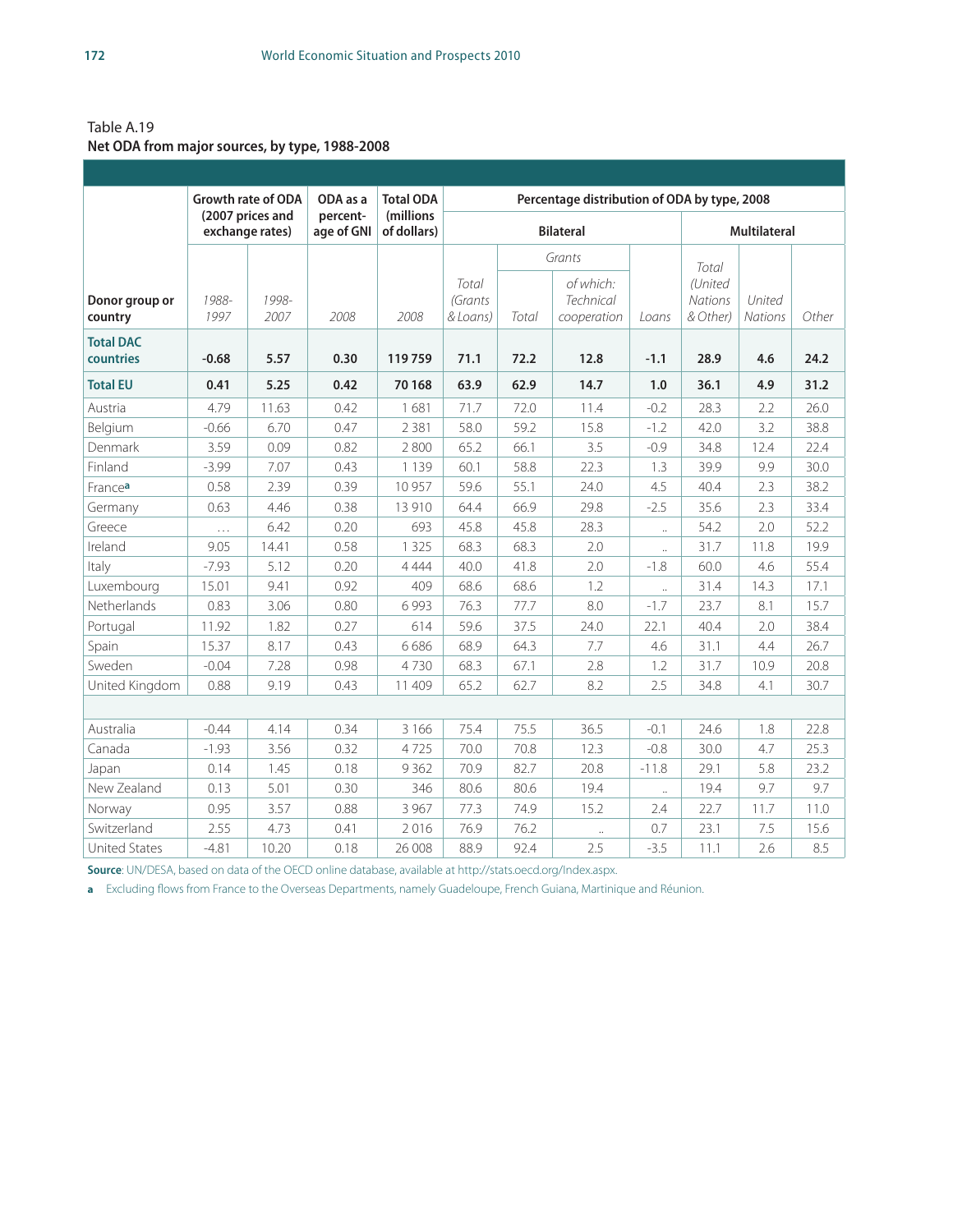**Total net ODA flows from OECD Development Assistance Committee countries, by type of flow, 1996-2008**

|                                                         | 1996-1997      |          |         |                                                                                 |         |                |           |
|---------------------------------------------------------|----------------|----------|---------|---------------------------------------------------------------------------------|---------|----------------|-----------|
|                                                         | average        | 2003     | 2004    | 2005                                                                            | 2006    | 2007           | 2008      |
|                                                         |                |          |         | Net disbursements at current prices and exchange rates<br>(millions of dollars) |         |                |           |
| <b>Official Development Assistance</b>                  | 52028          | 69065    | 79432   | 107078                                                                          | 104 369 | 103 487        | 119759    |
| Bilateral grants and grant-like flows                   | 33 925         | 50888    | 57 246  | 83 432                                                                          | 79 443  | 75326          | 86436     |
| of which:                                               |                |          |         |                                                                                 |         |                |           |
| Technical co-operation                                  | 13515          | 18 3 5 2 | 18672   | 20732                                                                           | 22 24 2 | 14779          | 15 30 6   |
| Humanitarian aid                                        | 1783           | 4 3 6 0  | 5 1 9 3 | 7 1 2 1                                                                         | 6751    | 6 2 7 8        | 8568      |
| Debt forgiveness                                        | 3 260          | 8317     | 7 1 3 4 | 24 9 9 9                                                                        | 18600   | 9624           | $\ddotsc$ |
| <b>Bilateral loans</b>                                  | 1818           | $-1153$  | $-2942$ | $-1008$                                                                         | $-2531$ | $-2437$        | $-1265$   |
| Contributions to multilateral institutions <sup>a</sup> | 16 28 6        | 19 3 30  | 25 1 27 | 24 653                                                                          | 27457   | 30 5 98        | 34 5 7 2  |
|                                                         |                |          |         | <b>Share of total net flows</b><br>(percentage)                                 |         |                |           |
| <b>Official Development Assistance</b>                  | 27             | 55       | 50      | 35                                                                              | 34      | 23             |           |
| Bilateral grants and grant-like flows                   | 18             | 41       | 36      | 28                                                                              | 26      | 17             | $\cdots$  |
| of which:                                               |                |          |         |                                                                                 |         |                |           |
| Technical co-operation                                  | 7              | 15       | 12      | 7                                                                               |         | 3              |           |
| Humanitarian aid                                        |                | 3        | 3       | $\mathfrak{D}$                                                                  | 2       |                | $\ddotsc$ |
| Debt forgiveness                                        | $\mathfrak{D}$ | 7        | 4       | 8                                                                               | 6       | $\mathfrak{D}$ | $\ddotsc$ |
| <b>Bilateral loans</b>                                  |                | $-1$     | $-2$    | $\Omega$                                                                        | $-1$    | $-1$           | $\ldots$  |
| Contributions to multilateral institutions <sup>a</sup> | 9              | 15       | 16      | 8                                                                               | 9       | 7              | $\ddotsc$ |

**Source**: UN/DESA, based on OECD, *The DAC Journal of Development Co-operation Report 2008* and DAC online database, available at http://www.oecd. org/dac/stats/idsonline.

**a** Grants and capital subscriptions. Does not include concessional lending to multilateral agencies.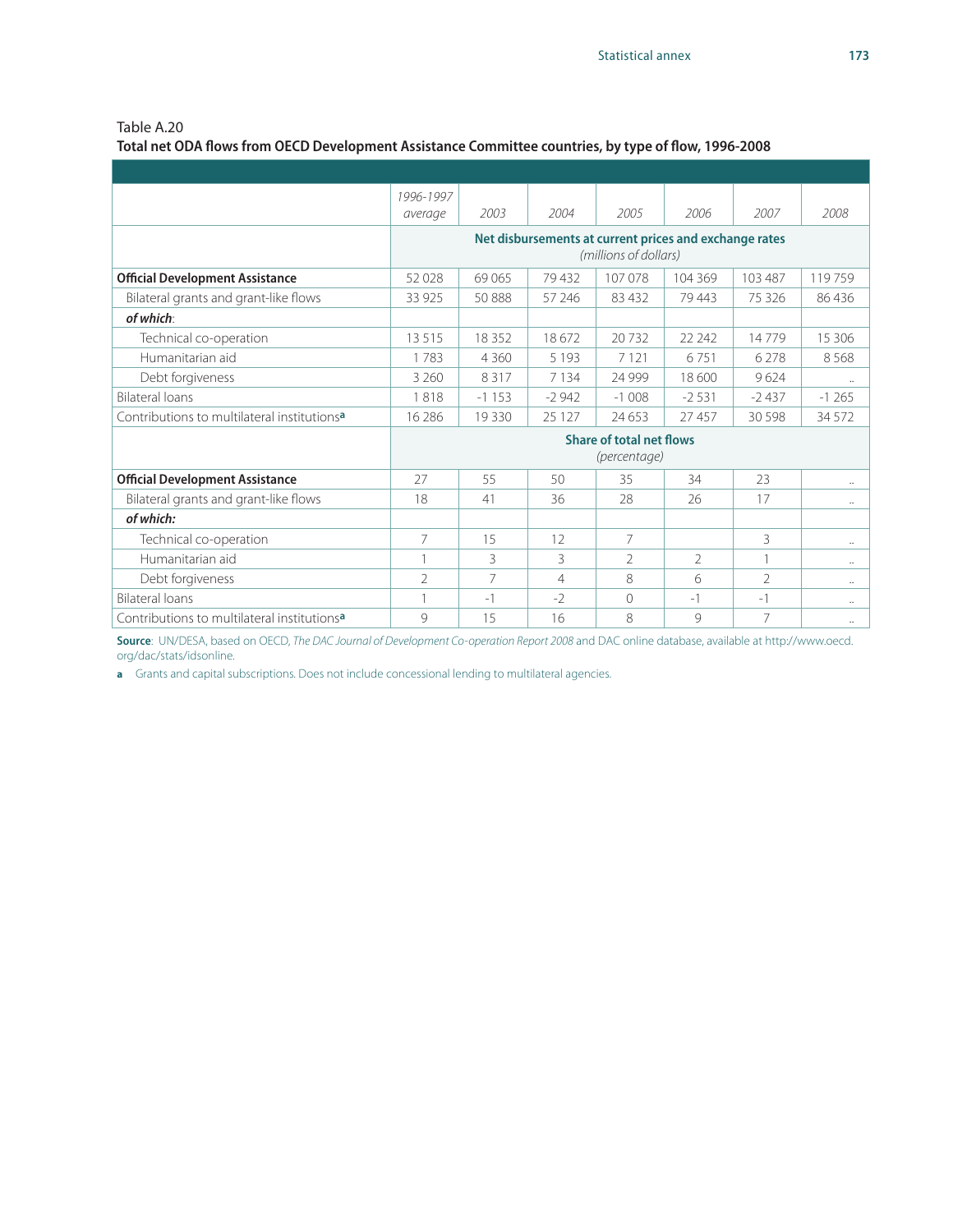#### **Commitments and net flows of financial resources, by selected multilateral institutions, 1999-2008**

| Millions of dollars                                                |         |          |         |          |          |          |          |              |                |         |
|--------------------------------------------------------------------|---------|----------|---------|----------|----------|----------|----------|--------------|----------------|---------|
|                                                                    | 1999    | 2000     | 2001    | 2002     | 2003     | 2004     | 2005     | 2006         | 2007           | 2008    |
| Resource commitments <sup>a</sup>                                  | 65 5 68 | 63 085   | 72 177  | 95 292   | 67 593   | 55 895   | 71712    | 64738        | 74 4 93        | 135 247 |
| Financial institutions, excluding IMF                              | 42770   | 36 882   | 41787   | 38 5 23  | 43 053   | 45 678   | 51 385   | 55 700       | 66 620         | 76 0 74 |
| Regional development banksb                                        | 19437   | 16 2 35  | 19 3 49 | 16751    | 20 3 9 3 | 21 4 68  | 23 0 39  | 23 088       | 31 3 30        | 36 119  |
| World Bank Groupc                                                  | 22899   | 20 238   | 22 004  | 21 3 8 2 | 22 2 30  | 23 743   | 27 677   | 31 901       | 34 691         | 39 35 2 |
| International Bank for<br>Reconstruction and<br>Development (IBRD) | 13789   | 10699    | 11709   | 10 1 7 6 | 10572    | 10792    | 13611    | 14 195       | 12829          | 13 4 68 |
| International Development<br>Association (IDA)                     | 5691    | 5861     | 6859    | 8040     | 7550     | 8387     | 8696     | 9506         | 11867          | 11 2 35 |
| International Financial<br>Corporation (IFC)                       | 3419    | 3678     | 3 4 3 6 | 3 1 6 6  | 4 1 0 8  | 4564     | 5 3 7 0  | 8 2 0 0      | 9995           | 14 649  |
| International Fund for Agricultural<br>Development (IFAD)          | 434     | 409      | 434     | 390      | 430      | 467      | 669      | 711          | 599            | 602     |
| IMF (billions of dollars)                                          | 19      | 22       | 26      | 52       | 18       | 3        | 13       | $\mathbf{1}$ | $\overline{2}$ | 49      |
| United Nations operational<br>agenciesd                            | 4 1 9 8 | 3803     | 4690    | 4569     | 6740     | 7617     | 7708     | 8 3 4 5      | 6 2 5 5        | 10481   |
| <b>Net flows</b>                                                   | $-7450$ | $-10859$ | 14931   | 2001     | $-11655$ | $-20235$ | $-39609$ | $-25864$     | $-6772$        | 40733   |
| Financial institutions, excluding IMF                              | 5 1 5 0 | $-59$    | 1 4 3 1 | $-11199$ | $-14755$ | $-10235$ | 835      | 5 2 0 8      | $-11403$       | 21824   |
| Regional development banksb                                        | 4 2 2 9 | 327      | 1696    | $-3904$  | $-8025$  | $-6570$  | $-1668$  | 2 9 6 5      | 5 9 4 0        | 21 174  |
| World Bank Group <sup>c</sup>                                      | 921     | $-386$   | $-265$  | $-7295$  | $-6730$  | $-3665$  | 2 5 0 3  | 2 2 4 3      | 5 4 6 3        | 650     |
| International Bank for<br>Reconstruction and<br>Development (IBRD) | $-3019$ | $-4079$  | $-4570$ | $-12126$ | $-11241$ | $-8930$  | $-2898$  | $-5087$      | $-1767$        | $-6176$ |
| International Development<br>Association (IDA)                     | 3 9 4 0 | 3693     | 4432    | 4831     | 4511     | 5 2 6 5  | 5401     | 7330         | 7 2 3 0        | 6826    |
| IMF (billions of dollars)                                          | $-13$   | $-11$    | 14      | 13       | 3        | $-10$    | $-40$    | $-31$        | $-18$          | 19      |
| <b>Memorandum item:</b><br>(in units of 2000 purchasing power)e    |         |          |         |          |          |          |          |              |                |         |
| Resource commitments                                               | 62 446  | 63 085   | 73 650  | 97 237   | 62 586   | 47 7 7 4 | 59760    | 54 863       | 56 010         | 97 300  |
| Net flows                                                          | $-7095$ | $-10859$ | 15 2 36 | 2042     | $-10792$ | $-17295$ | $-33008$ | $-21919$     | $-5091$        | 29 304  |

**Sources:** Annual reports of the relevant multilateral institutions, various issues.

**a** Loans, grants, technical assistance and equity participation, as appropriate; all data are on a calendar-year basis.

**b** African Development Bank (AfDB), Asian Development Bank (ADB), Caribbean Development Bank (CDB), European Bank for Reconstruction and Development (EBRD), Inter-American Development Bank (IaDB) (including Inter-American Investment Corporation (IaIC)) and the International Fund for Agricultural Development (IFAD).

**c** Data is for the fiscal year.

**d** United Nations Development Program (UNDP), United Nations Population Fund (UNFPA), United Nations Children's Fund (UNICEF), and the World Food Programme (WFP).

**e** Totals deflated by the United Nations index of manufactured export prices (in dollars) of developed economies: 2000=100.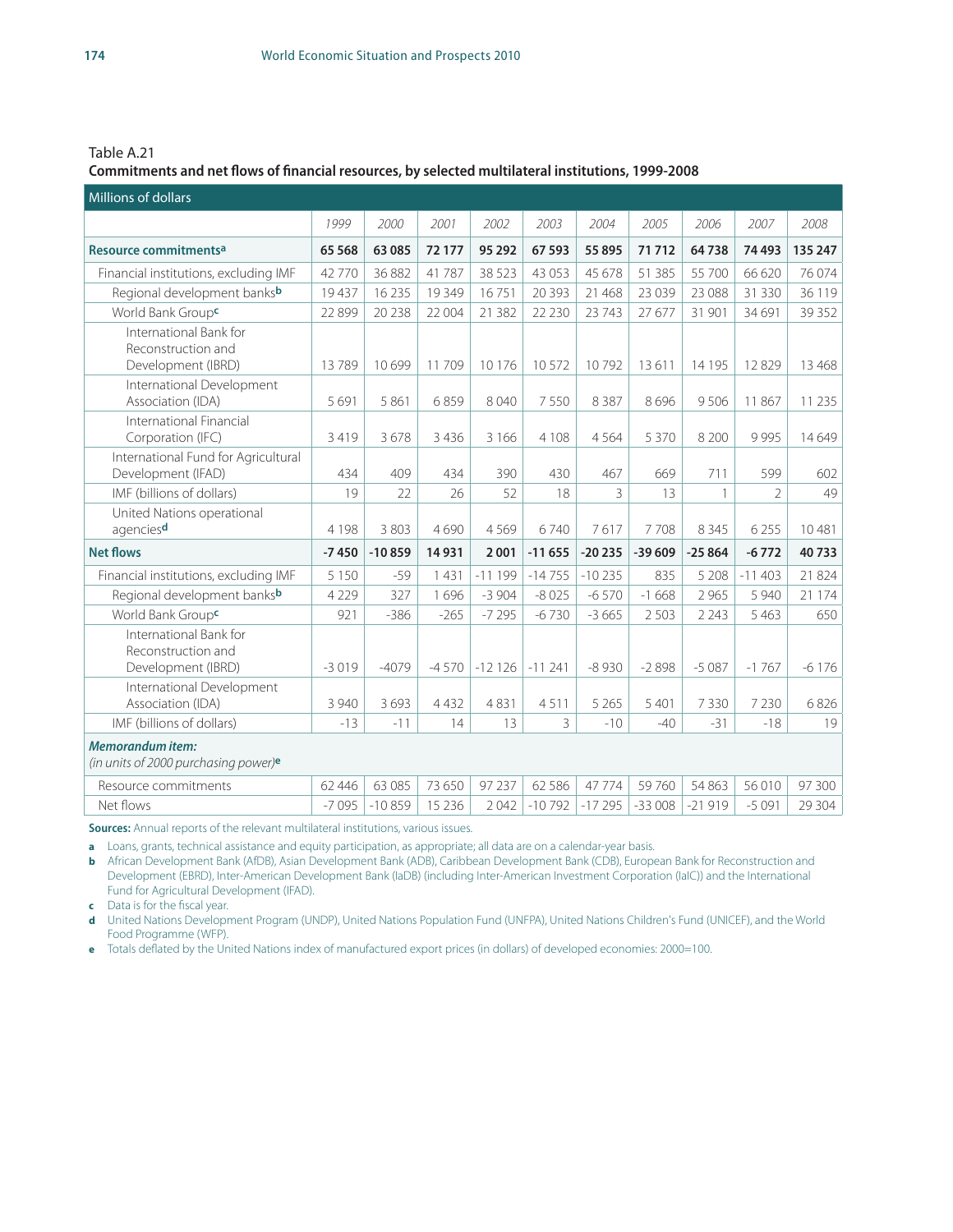#### Table A.22 **Greenhouse gas emissionsa of Annex 1 Parties to the United Nations Framework Convention on Climate Change, 1990-2010**

| Teragram CO <sub>2</sub> equivalent |                          |                |                          |                |         |                |                 |                   |                   |                 |                                    |                                                  |
|-------------------------------------|--------------------------|----------------|--------------------------|----------------|---------|----------------|-----------------|-------------------|-------------------|-----------------|------------------------------------|--------------------------------------------------|
|                                     | 1990                     | 2000           | 2003                     | 2004           | 2005    | 2006           | 2007            | 2008 <sub>b</sub> | 2009 <sub>b</sub> | 2010c           | Annual<br>growth rate<br>1990-2010 | Cumulative<br>change<br>between 1990<br>and 2010 |
| Australia                           | 416                      | 495            | 516                      | 522            | 525     | 534            | 541             | 541               | 532               | 526             | 1.2                                | 26.5                                             |
| Austria                             | 79                       | 81             | 93                       | 92             | 93      | 92             | 88              | 87                | 79                | 78              | $-0.1$                             | $-1.5$                                           |
| Belarus                             | 129                      | 71             | 71                       | 76             | 77      | 81             | 80              | 78                | 69                | 62              | $-3.6$                             | $-51.6$                                          |
| Belgium                             | 143                      | 145            | 146                      | 146            | 142     | 137            | 131             | 129               | 120               | 117             | $-1.0$                             | $-18.2$                                          |
| Bulgaria                            | 118                      | 69             | 72                       | 71             | 71      | 72             | 76              | 78                | 68                | 65              | $-2.9$                             | $-44.3$                                          |
| Canada                              | 592                      | 717            | 741                      | 741            | 731     | 718            | 747             | 751               | 700               | 703             | 0.9                                | 18.7                                             |
| Croatia                             | 31                       | 26             | 30                       | 30             | 30      | 31             | 32              | 33                | 31                | 30              | $-0.2$                             | $-3.8$                                           |
| Czech Republic                      | 195                      | 147            | 146                      | 147            | 146     | 149            | 151             | 155               | 147               | 144             | $-1.5$                             | $-25.9$                                          |
| Denmark                             | 70                       | 69             | 75                       | 69             | 65      | 72             | 68              | 63                | 58                | 55              | $-1.2$                             | $-21.2$                                          |
| Estonia                             | 42                       | 18             | 20                       | 20             | 20      | 19             | 22              | 15                | 13                | 10              | $-6.8$                             | $-75.7$                                          |
| Finland                             | 71                       | 70             | 85                       | 80             | 69      | 80             | 78              | 74                | 69                | 67              | $-0.3$                             | $-5.2$                                           |
| France                              | 565                      | 561            | 556                      | 556            | 558     | 546            | 536             | 524               | 496               | 483             | $-0.8$                             | $-14.6$                                          |
| Germany                             | 1 2 1 5                  | 1 0 0 8        | 1 0 0 7                  | 997            | 969     | 980            | 956             | 924               | 844               | 817             | $-2.0$                             | $-32.8$                                          |
| Greece                              | 106                      | 127            | 131                      | 131            | 132     | 128            | 132             | 131               | 130               | 127             | 0.9                                | 19.8                                             |
| Hungary                             | 99                       | 78             | 81                       | 80             | 80      | 79             | 76              | 74                | 66                | 63              | $-2.2$                             | $-36.4$                                          |
| Iceland                             | 3                        | $\overline{4}$ | $\overline{4}$           | $\overline{4}$ | 4       | $\overline{4}$ | $\overline{4}$  | 4                 | $\overline{4}$    | $\overline{4}$  | 0.7                                | 14.1                                             |
| Ireland                             | 55                       | 69             | 69                       | 69             | 70      | 70             | 69              | 62                | 52                | 46              | $-1.0$                             | $-17.7$                                          |
| Italy                               | 516                      | 550            | 570                      | 574            | 574     | 563            | 553             | 545               | 511               | 507             | $-0.1$                             | $-1.9$                                           |
| Japan                               | 1 2 7 0                  | 1 3 4 6        | 1 3 6 0                  | 1 3 5 5        | 1 3 5 8 | 1 3 4 2        | 1 3 7 4         | 1 3 5 5           | 1 2 6 3           | 1 2 6 1         | 0.0                                | $-0.7$                                           |
| Latvia                              | 27                       | 10             | 11                       | 11             | 11      | 12             | 12              | 10                | $\overline{7}$    | 6               | $-7.2$                             | $-77.5$                                          |
| Liechtenstein                       |                          |                |                          |                |         |                |                 |                   |                   |                 | 0.9                                | 20.7                                             |
| Lithuania                           | 49                       | 19             | 21                       | 22             | 23      | 23             | 25              | 23                | 17                | 16              | $-5.4$                             | $-67.1$                                          |
| Luxembourg                          | 13                       | 10             | 12                       | 13             | 13      | 13             | 13              | 12                | 10                | 10              | $-1.6$                             | $-27.2$                                          |
| Monaco                              | $\overline{\phantom{0}}$ |                | $\overline{\phantom{0}}$ |                |         |                | $\qquad \qquad$ |                   |                   | $\qquad \qquad$ | $-1.0$                             | $-18.0$                                          |
| Netherlands                         | 212                      | 214            | 217                      | 218            | 212     | 209            | 208             | 200               | 184               | 177             | $-0.9$                             | $-16.6$                                          |
| New Zealand                         | 62                       | 71             | 76                       | 75             | 77      | 78             | 76              | 74                | 72                | 72              | 0.8                                | 17.0                                             |
| Norway                              | 50                       | 53             | 54                       | 55             | 54      | 53             | 55              | 55                | 53                | 53              | 0.3                                | 5.8                                              |
| Poland                              | 459                      | 389            | 384                      | 384            | 387     | 399            | 399             | 388               | 363               | 344             | $-1.4$                             | $-25.2$                                          |
| Portugal                            | 59                       | 82             | 84                       | 86             | 89      | 85             | 82              | 85                | 84                | 84              | 1.8                                | 41.7                                             |
| Romania                             | 243                      | 136            | 154                      | 155            | 149     | 154            | 152             | 153               | 133               | 125             | $-3.3$                             | $-48.7$                                          |
| Russian Federation                  | 3 3 1 9                  | 2030           | 2098                     | 2 1 1 3        | 2 1 1 8 | 2 1 8 6        | 2 1 9 3         | 2 2 1 8           | 1987              | 1939            | $-2.7$                             | $-41.6$                                          |
| Slovakia                            | 73                       | 48             | 50                       | 50             | 49      | 49             | 47              | 43                | 35                | 30              | $-4.4$                             | $-59.6$                                          |
| Slovenia                            | 19                       | 19             | 20                       | 20             | 20      | 21             | 21              | 21                | 20                | 20              | 0.3                                | 7.0                                              |
| Spain                               | 288                      | 386            | 410                      | 426            | 441     | 433            | 442             | 455               | 436               | 430             | 2.0                                | 49.4                                             |
| Sweden                              | 72                       | 68             | $70\,$                   | $70\,$         | 67      | 67             | 65              | 63                | 58                | 56              | $-1.2$                             | $-22.1$                                          |